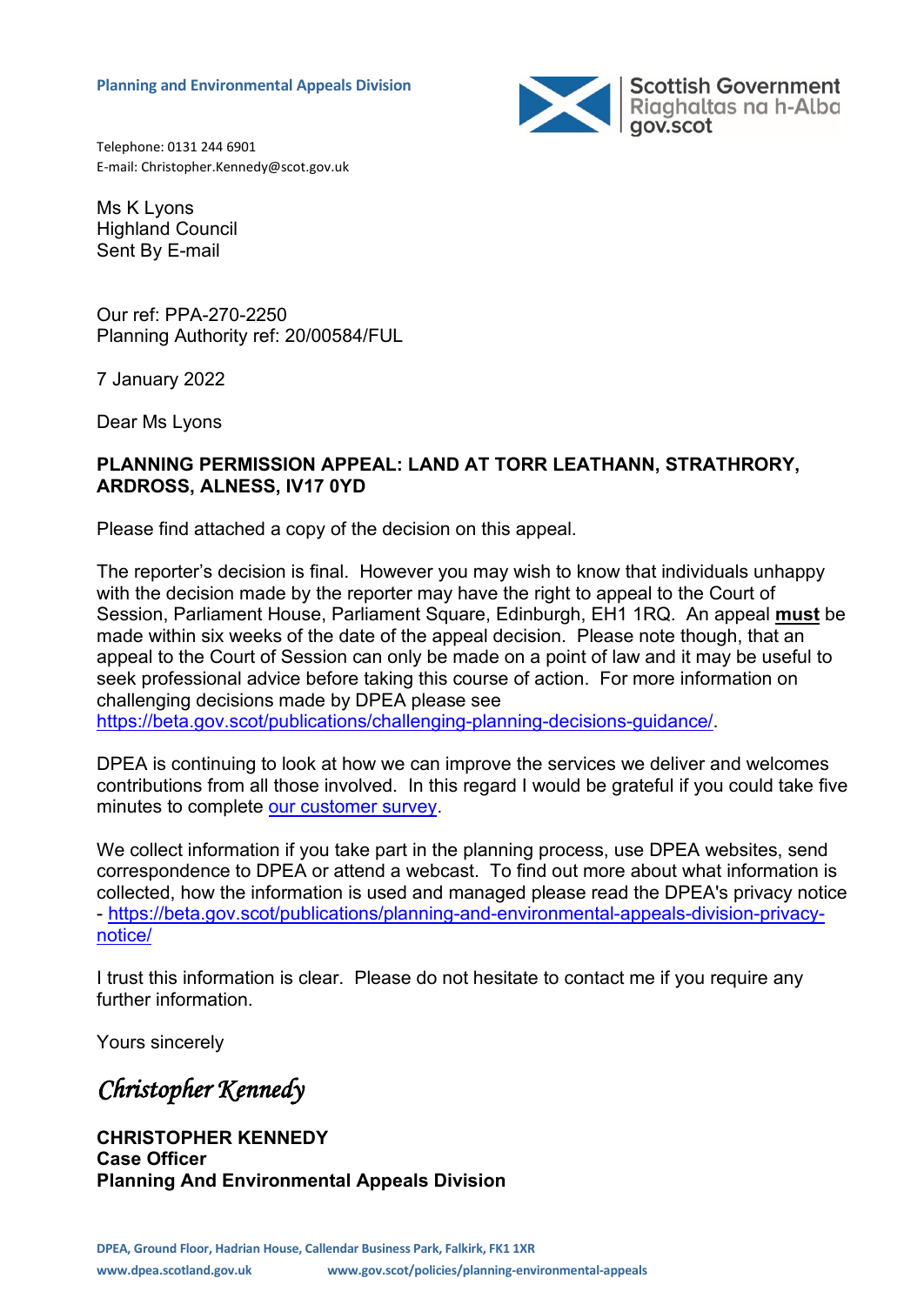# Planning and Environmental Appeals Division Appeal Decision Notice – EIA Development



T: 0300 244 6668 E: dpea@gov.scot

Decision by Keith Bray, a Reporter appointed by the Scottish Ministers

- Planning appeal reference: PPA-270-2250
- Site address: land at Torr Leathann, Strathrory, Ardross, Alness IV17 0YD
- Appeal by Energiekontor UK Ltd against the decision by The Highland Council
- Application for planning permission 20/00584/FUL dated 6 March 2020 refused by notice dated 15 June 2021
- The development proposed: erection and operation of a wind farm for a period of 35 years, comprising of 7 wind turbines with a maximum blade tip height of 149.9 metres, access tracks, borrow pit, substation, control building and ancillary infrastructure
- Date of site visit by Reporter: 1, 2 and 3 September 2021 and 1 November 2021

Date of appeal decision: 7 January 2022

# **Decision**

I allow the appeal and grant planning permission subject to the 22 conditions listed at the end of the decision notice at Schedule 1. Attention is also drawn to the 5 advisory notes at the end of the notice at Schedule 2.

## **Preliminary matters**

The application has been amended on two occasions during the planning application process. I do not compare the changes made in my assessments and decision as I need to consider the proposal as it is currently presented.

After the publication of the consultative draft Scotland 2045 – Our Fourth National Planning Framework on 10 November 2021, I provided the opportunity for the council and the appellant to inform me of their view on the materiality and relevance of the draft to this case. I have incorporated their responses into my considerations for this case.

# **Environmental impact assessment**

The proposed development (as revised) is described as above, and at Chapter 3, section 3.9, of the Environmental Impact Assessment Report Further Environmental Information (II). It is 'EIA' development. The determination of this appeal is therefore subject to the Town and Country Planning (Environmental Impact Assessment) (Scotland) Regulations 2017 ("the 2017 EIA regulations").

I am required to examine the environmental information, reach a reasoned conclusion on the significant environmental effects of the proposed development and integrate those conclusions into this decision notice. In that respect I have taken the following into account:

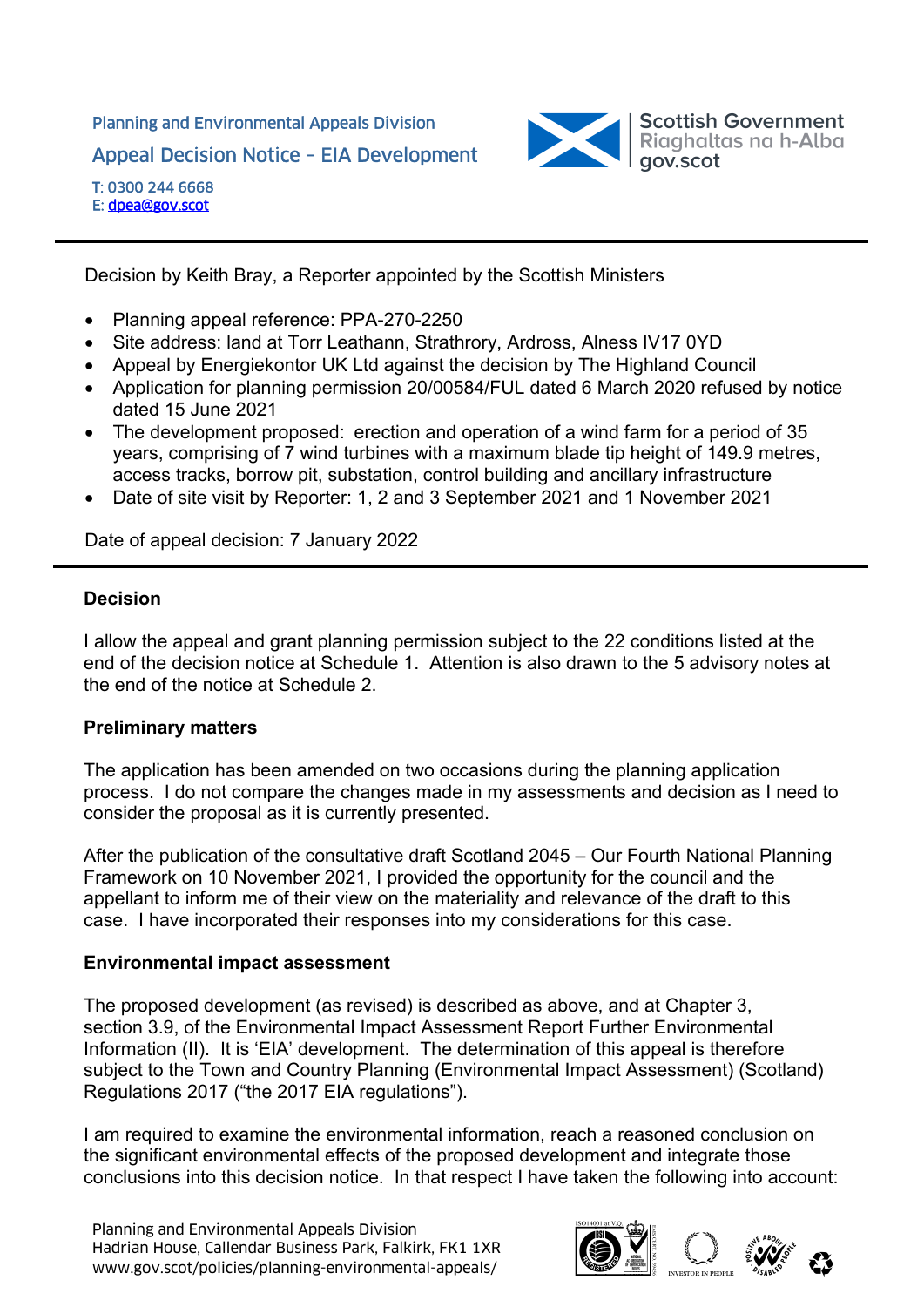- the Environmental Impact Assessment Report as revised by the Further Environmental Information (II), Volumes I, 2 and 3 (January 2021);
- consultation responses from the environmental health, transport, historic environment, development plan, landscape and access functions of the council, NatureScot, Historic Environment Scotland, Scottish Environment Protection Agency, The Royal Society for the Protection of Birds Scotland, Highlands and Islands Airport Limited, Ministry of Defence, National Air Traffic Systems, Scottish Forestry, Transport Scotland and Scottish Water;
- responses from Kilmuir and Logie Easter, Ardross, and Strathpeffer Community Councils; and,
- over 50 representations from members of the public and groups to the planning application and over 30 representations from individuals and groups received by the Planning and Environmental Appeals Division as interested parties.

Five additional figures were submitted to the Planning and Environmental Appeals Division on 23 August 2021 by the appellant in response to comments made by interested parties, including Ardross Community Council. The figures were to provide additional clarity for Further Environmental Information (II). I regard the information as essentially submitted to verify the conclusions of the Environmental Impact Assessment Report and not as providing substantive new information on significant effects. As such I do not regard them as Supplementary Information for the purposes of the 2017 EIA regulations.

I am required by the 2017 EIA regulations to include information in this decision notice with regard to opportunities for the public to participate in the decision-making procedure. I set that information out in Schedule 4 at the end of this decision. My conclusions on the significant environmental effects of the proposal are set out throughout the decision.

# **Reasoning**

1. I am required to determine this appeal in accordance with the development plan, unless material considerations indicate otherwise. Having regard to the provisions of the development plan the main issues in this appeal are landscape and visual impact, other environmental impacts and energy related policy.

# Development plan

2. The relevant development plan consists of the Highland Wide Local Development Plan (2012) and the Inner Moray Firth Local Development Plan (2015), together with adopted supplementary guidance.

3. The most relevant policy of the Highland Wide Local Development Plan is policy 67 which relates to the assessment of renewable energy proposals. It is essentially a list of policy considerations to use in taking an overall view on the acceptability of any proposal. The council's committee report acknowledges policy 67 as the primary policy for this case. In addition, the committee report references policies 28, 57 and 61. The council does not add to this in its reasons for refusal. I also recognise that policy 55 is of relevance with regard to peat resources. Given the overarching nature of policy 67 for renewable energy, it is compliance with that policy which is of central importance. It is also the single policy referenced in the council's reason for refusal.

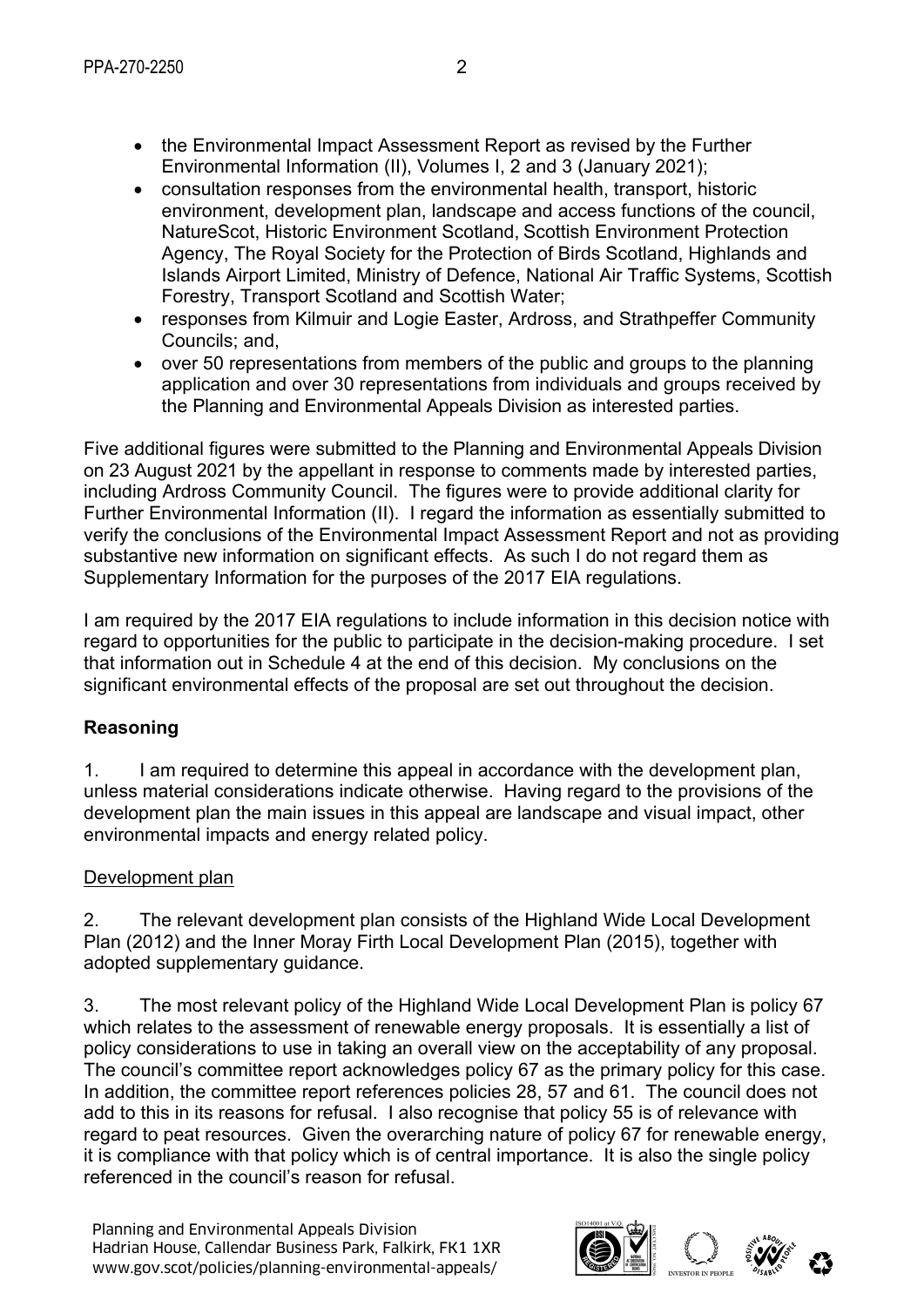4. The Inner Moray Firth Local Development Plan has no site-specific policies for the appeal site and is therefore less relevant. However, it does set out Special Landscape Area boundaries.

5. The most relevant adopted supplementary guidance is the Onshore Wind Energy Supplementary Guidance (first adopted in November 2016). There is no disagreement that the appeal site sits within both 'Group 2' and 'Group 3' areas identified in the guidance. The supplementary guidance sets out a range of criteria to aid an assessment against policy 67. It also contains the Black Isle, Surrounding Hills and Moray Firth Coast Caithness Sensitivity Study (in supplementary guidance, version 2b, 2017).

6. Although the Highland Wide Local Development Plan is more than five years old, I do not find the relevant provisions of the plan to be particularly out-of-date with specific reference to this case. Policy 67 gives the council's position on the considerations to take into account for any renewable energy proposal. That is supplemented by the more recent supplementary guidance (updated in 2017) which sets out the balancing considerations in more detail.

# Landscape and visual impact

Context

7. The proposed wind farm comprises the erection of 7 wind turbines with a maximum blade tip height of 149.9 metres, access tracks, borrow pit, substation, control building and ancillary infrastructure (including energy storage).

8. At the heart of this appeal is a difference of opinion on the acceptability of landscape and visual impacts. I have identified no fundamental disagreements on the methodology for the landscape and visual impact assessment within the Environmental Impact Assessment Report or Further Environmental Information or with the visualisations which are produced to The Highland Council and NatureScot visualisation standards. I also find no disagreements with the baseline of wind farm projects to be considered within a cumulative assessment.

9. The local development plan(s) and supplementary guidance confirm that there are no landscape designations in or around the site.

10. Based on the supplementary guidance (part 2b) the northern portion of the site is within the East and Central Sutherland landscape sensitivity study area. A landscape sensitivity appraisal has not been produced for that area to date. The southern portion of the site falls into the Black Isle, Surrounding Hills and Moray Firth Coast landscape sensitivity appraisal area. However, the council has pointed out that the boundary between the two study areas does not suggest a change in landscape character type.

11. The site is characterised as the Rounded Hills and Moorland Slopes (BL40) landscape character type. The supplementary guidance says that the susceptible characteristics of this landscape type are the setting of:

- the Cromarty Firth;
- the designed landscape cluster at Balnagown Castle and Tarbat House;

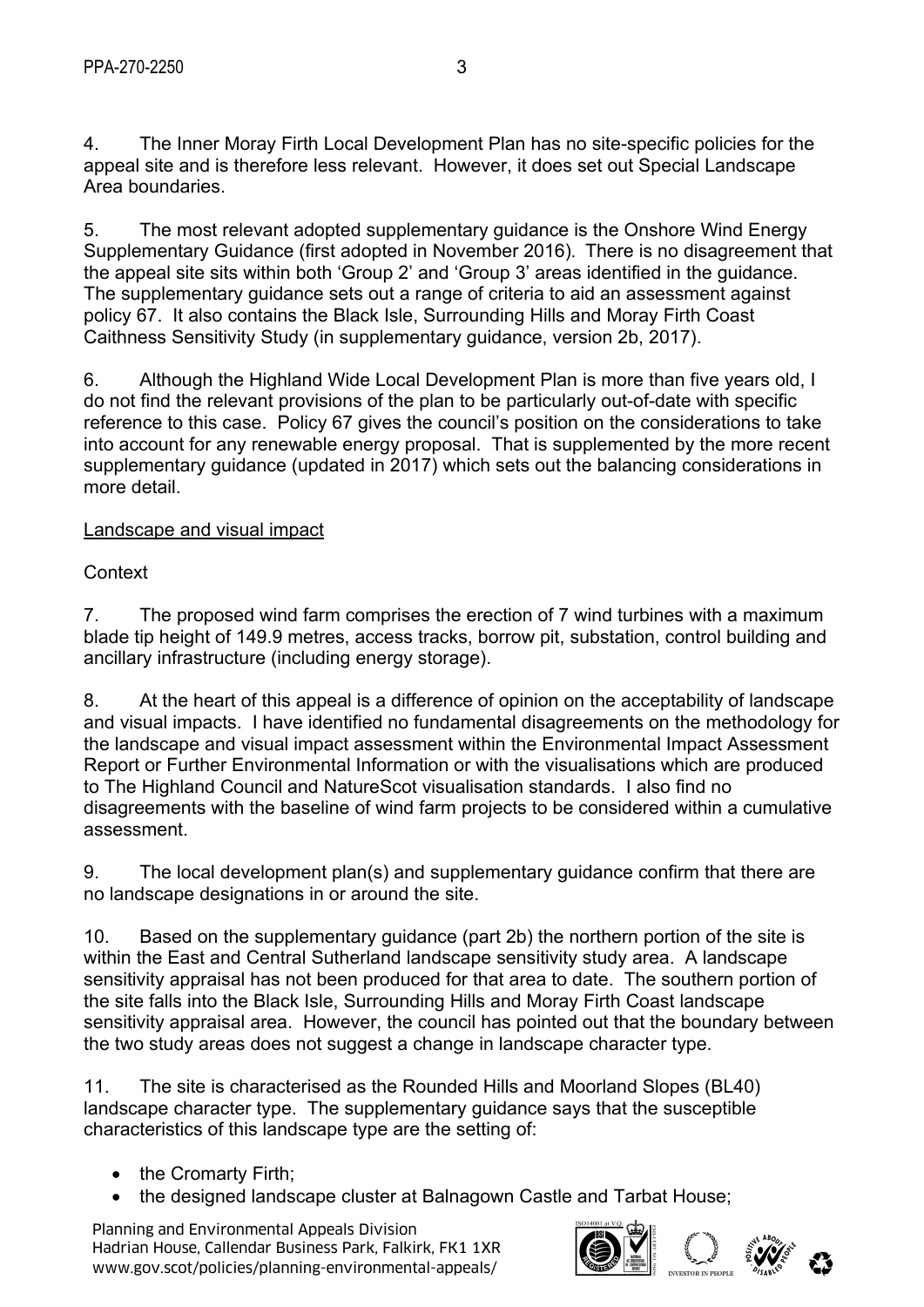- Ardross Castle designed landscape; and,
- Sutors of Cromarty, Rosemarkie and Fort George Special Landscape Area.

12. The Black Isle, Surrounding Hills and Moray Firth Coast landscape sensitivity appraisal gives the site's landscape character type a score of 3 for large scale wind farms. This is on a scale of 1 to 4, where 4 is most able to accommodate large scale wind farms. The highest sensitivity of receptors are considered (by the guidance) to be residents of the immediate locality, people at key viewpoints, visitors/tourists including cyclists and walkers. The appraisal also says that in this landscape type there is limited scope for larger turbines. Any large or medium scale turbines are advised to:

- be located where turbines bases are on the far side of horizon to maintain the containment of space;
- not be of a scale to overwhelm the landscape and sense of place of the Moray Firth;
- not breach interim horizons when seen from key locations;
- not impinge on Key Views;
- protect legibility of layered landscape in longer views;
- protect key characteristics and qualities of Ben Wyvis Special Landscape Area; and,
- preserve mitigation established by current nearby schemes.

13. In addition, the supplementary guidance provides 10 criteria to consider landscape and visual impacts against, including cumulative impacts, in order that judgements on the Highland Wide Local Development Plan policy 67 can be made. I have noted that the Ardross Community Council consider that the landscape sensitivity appraisal is out-of-date because turbines heights have increased recently. It is however the most up-to-date appraisal available for the area.

14. The Environmental Impact Assessment Report in Chapter 6, and based on Further Environmental Information (II), predicts significant landscape and visual effects with regard to:

- direct effects on the host landscape character type;
- indirect effects on neighbouring landscape character 'Forest Edge Farming: Ardross';
- visual effects (including cumulatively) on B9176/Moray Firth Tourist Route (including at Strathrory Bridge and Strathy Road junction);
- visual effects on minor road between Crannich and Dublin (Strathy Road);
- visual effects on minor road between Contullich and Boath;
- visual effects on Core Path R41.01: Strathrory;
- visual effects (including cumulatively) on Core Paths RC05.03 (Dam Wood) and RC05.04 (Dublin to Ardross Mains) around Loch Dubh;
- visual effects (including cumulatively) on Core Path RC05.01: Fyrish Path and viewpoint 5 hill summit;
- visual effects (including cumulatively) on Core Path RC05.02: Tollie to Lealty Path;
- visual effects (including cumulatively) on Core Path RC15.04: Struie Hill; and,
- cumulative visual effects only on Sustrans Cycle Route 1, Far North railway line and Ben Wyvis summit.

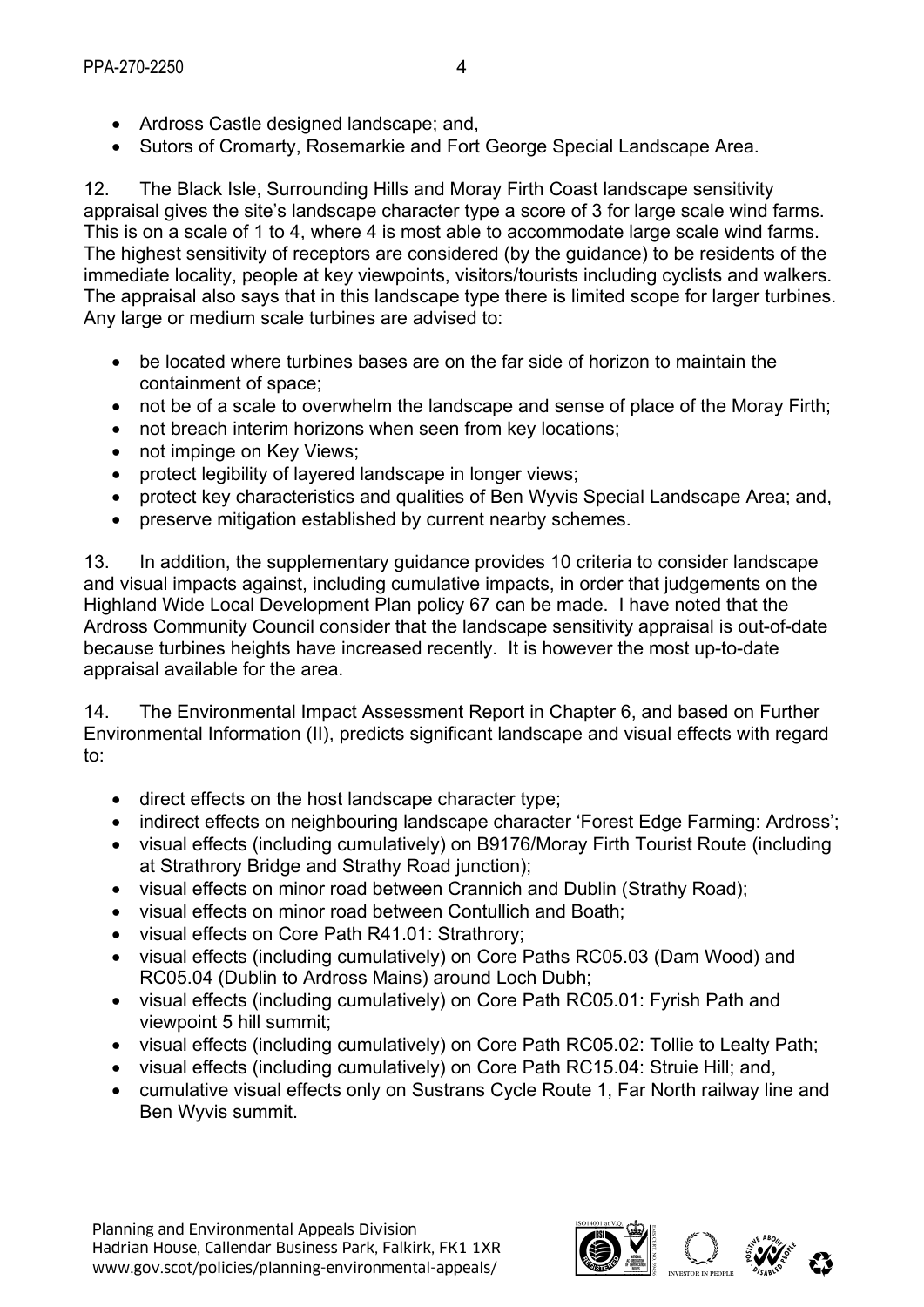15. The appellant's viewpoint analysis concludes that significant visual effects are likely to affect a limited number of locations within 8.5 kilometres distance from proposal. This is predominantly from the south, southeast and southwest.

16. Before considering landscape and visual impacts in detail, I note that the operation of a commercial scale wind farm will inevitably result in landscape and visual amenity effects; some of which will be significant for the purposes of Environmental Impact Assessment. However, establishing significant effects within an Environmental Impact Assessment Report does not determine a decision maker's judgment on the acceptability of the impact of any wind farm.

# Landscape impacts

17. The Environmental Impact Assessment Report and Further Environmental Information (I) and (II) confirm there are no landscape related designations on the site. The Dornoch Firth National Scenic Area lies to the north east; a small portion of it lies within 10 kilometres of the proposed turbines. A number of locally designated Special Landscape Areas lie beyond 10 kilometres of the site. The nearest is the Ben Wyvis Special Landscape Area.

18. The council does not appear to have any concerns over direct or indirect impacts on landscape character or landscape designations.

19. Representations are concerned that the turbines would be out of scale with the iconic and scenic landscape around Ardross, and that the carrying capacity of the landscape character type has been reached. Objections are also made on the basis of cumulative landscape impacts and impact on the Dornoch Firth National Scenic Area.

20. On my site inspections I observed the rounded hills landscape character of the site. It has a simple but fairly large scale form with more complex landscape character types to the edges of the rounded hills. In my view this simple large scale composition assists the landscape character type in being less sensitive to large scale turbines.

21. After visiting the immediate surroundings of the site (and beyond), I agree with the findings of the Environmental Impact Assessment Report (updated by Further Environmental Information (II) ), that the proposal would have a significant impact on the landscape within a fairly discreet area of up to two kilometres. This would be primarily experienced when travelling along the B9176 near the site. The proposal would therefore impact the rounded hills character type. However, due to its relatively low lying and compact siting, together with the simple but large scale character of the landscape character, the impact would diminish as you move away from the site. At a distance of around five kilometres or more (e.g. viewpoints 3 and 4, from Struie Hill, the B9176 sequential route assessment point 6 and the minor road from Edderton to the B9176), I find that the scale of the turbine components in view would not dominate or overwhelm the landscape character.

22. Despite other wind farms within six kilometres and within the same landscape character type (Beinn Tharsuinn, Coire na Cloiche and Beinn nan Oighrean), while on my site visits I did not consider that the landscape type would become characterised by wind turbines if Strathrory Wind Farm were to be consented. This was in part due to the lack of areas from where all turbines would be seen together and due to separation seen between

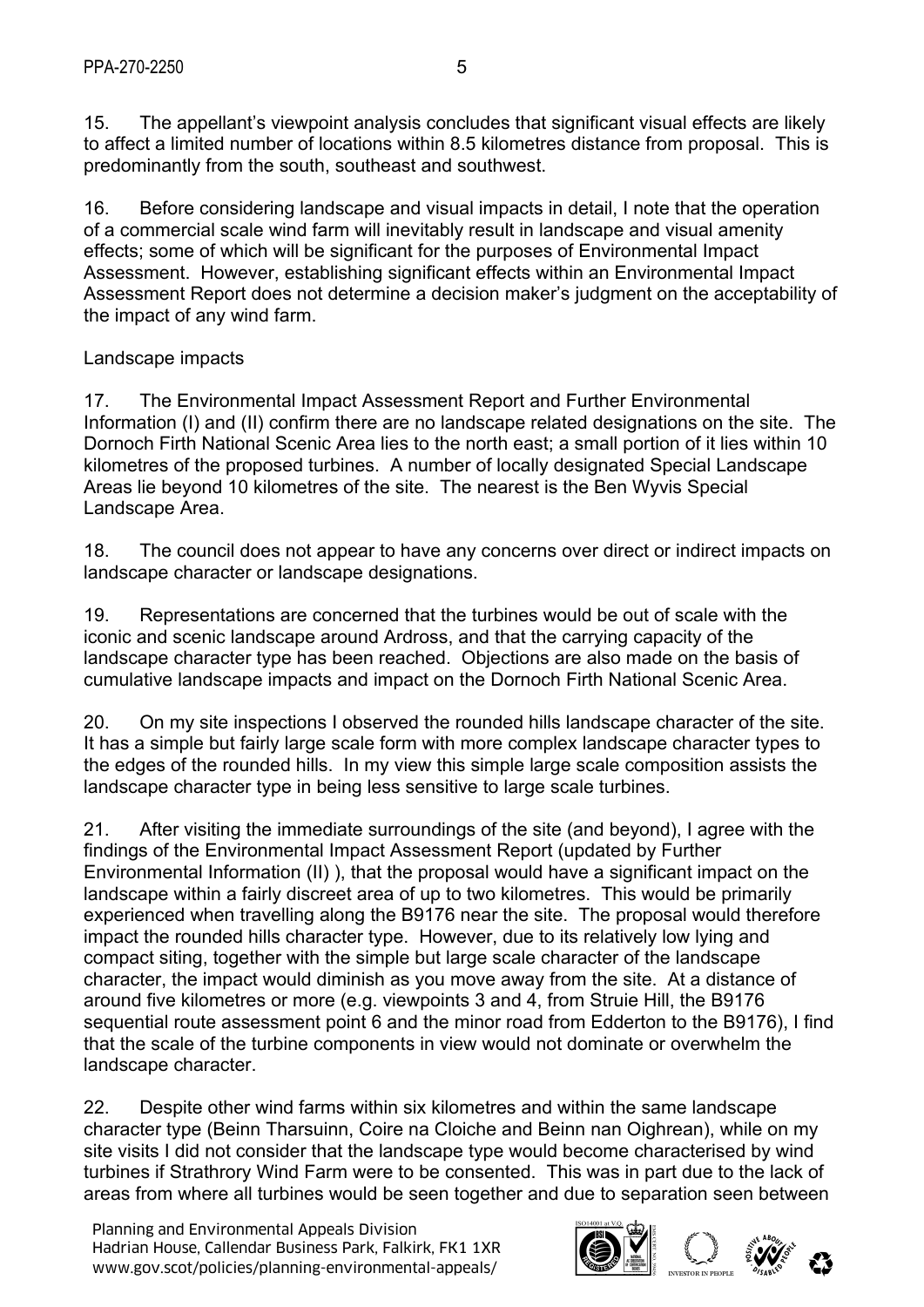the different turbines groups. Nevertheless, the proposal would, in very limited views, increase the number of turbines and horizontal spread of turbines within the landscape type. After carrying out my site visits, together with assessing the cumulative visibility diagrams, I find that the addition of Strathrory Wind Farm would simply confirm wind turbines as an influence on the landscape character type.

23. In relation to indirect impacts on the landscape character of the adjacent Forest Edge Farming (Ardross) character type, my site visits confirmed the findings of the Environmental Impact Assessment Report Further Environmental Information (II); where impact was regarded as of moderate significance in limited geographical areas. I find that viewpoints 2, 4 and 5 best illustrate the possible changes and I visited these viewpoints together with walking within the Forest Edge Farming landscape type around the Ardross area. The possible impacts, which I did not regard as likely to be dominant over the landscape, would be perceived as you move around; principally when viewed from the open areas to the south east of the proposed wind farm. However, even from the affected areas the patchwork of fields, woodland and shelterbelts which characterise the landscape type would be legible and perceived. This is best illustrated by viewpoint 4. In addition, within the Forest Edge Farming (Ardross) character type itself I observed extensive screening of the proposal offered by mature woodland.

24. The proposal would also add to the cumulative impact of the Novar Wind Farm group. However, the cumulative impacts of the Novar turbines do not, in my view, alter the characteristics of the Forest Edge Farming landscape further, as these turbines are clearly seen within a different landscape type (although are visible from the Forest Edge Farming landscape character type).

25. I do not consider that any other landscape character type identified in the Environmental Impact Assessment Report would be subject to noteworthy indirect landscape effects.

26. With regard to the susceptible characteristics of the host landscape type, as set out above in paragraph 11, I find that:

- the scale of the proposal in its specific landscape setting would not affect the wider area of the Cromarty Firth;
- the designed landscape cluster at Balnagown Castle and Tarbat House would not be affected at 10 kilometres in distance;
- my conclusions (below) on the Ardross Castle designed landscape does not give rise to significant concerns; and,
- the Sutors of Cromarty, Rosemarkie and Fort George Special Landscape Area would be unaffected at around 20 kilometres distance.

27. No party argues that the Ben Wyvis Special Landscape Area is affected. On my site inspections, around the site and to the summit of Ben Wyvis, I was able to observe that the qualities of that Special Landscape Area would not be affected as the boundary is tightly drawn around the Ben Wyvis range and the proposal is some 13 kilometres from its boundary.

28. The qualities of the Dornoch Firth National Scenic Areas are set out in the NatureScot Report, No 374. Its boundary is drawn fairly tightly around the firth, with the

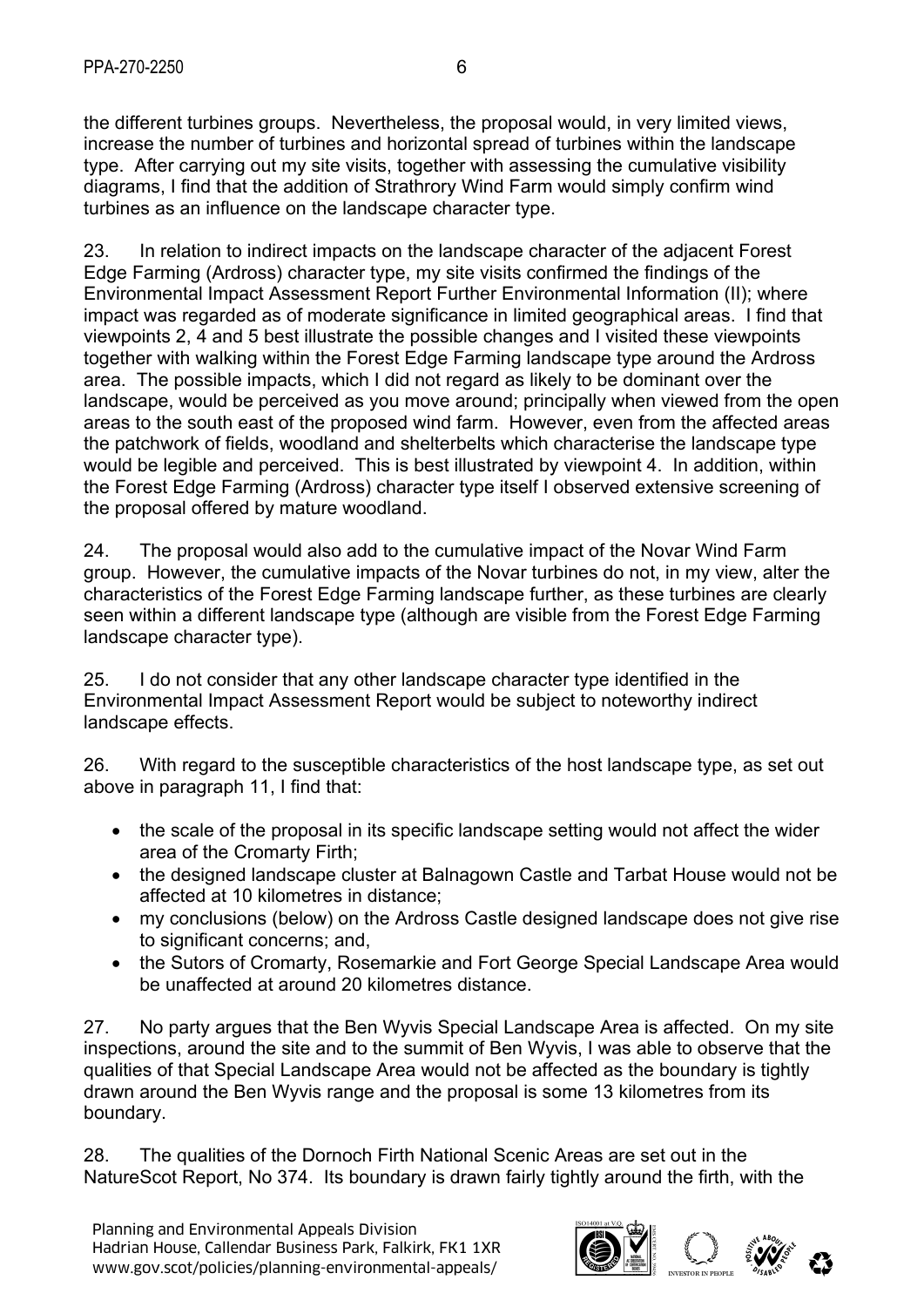seven landscape qualities predominantly reflecting the relationship in the area with the firth and its shoreline. While three of the special qualities were assessed by the Environmental Impact Assessment Further Environmental Information (II), I consider that only one of the seven qualities directly relates to the proposal. This is the quality relating to a backdrop of wilder hills and moors. However, the enclosing (or backdrop hills) are not generally within the National Scenic Area boundary. Nevertheless, it was clear from my site visits that the backdrop of hills to the south do contribute to the scenic quality of the National Scenic Area. This was most obvious to me while driving on the A9 southwards across the firth and when moving around the Dornoch area.

29. Based on the theoretical visibility maps and visualisations, the proposal would be seen from limited areas in the central part of the designation. They would appear low in the overall landscape and be observed below the visible hill summits. The visible components would also appear behind and beyond the initial enclosing landscape and be viewed at a distance of 10 kilometres or more. I also find that the horizontal impact of the turbines would be limited; largely due to the small number of turbines when set against an expansive panorama. The enclosing hills, in my view, would also remain significantly dominant over the scale of the proposed turbines in this view. Although there have been representations which conclude that the scale of the turbines are such that the designation is negatively impacted, I consider that the turbines would appear as relatively minor visual elements in the landscape. It is for these reasons that I consider the special qualities would not be affected significantly. I agree with the Environmental Impact Assessment Report (as updated) assessment of 'not significant'.

30. I have also noted that the council did not refuse the proposal because of predicted impacts on the National Scenic Area. The council defers to the assessment in their committee report on that matter. Within that report the NatureScot advice is adopted. The NatureScot advice was that the proposal would not significantly impact the most relevant Special Landscape Quality of 'inhabited surrounds within a wilder backdrop of hills and moors'. The NatureScot advice is equivalent to my own assessment.

31. I consider that there is a lack of evidence to suggest that the qualities or the integrity of the National Scenic Area would be unacceptably impacted by the proposal.

32. More generally, I find the proposal to be in compliance with the relevant landscape advice in the supplementary guidance (noted in paragraph 12 above) because turbines are often seen beyond the initial horizon, they would not be of such a scale to overwhelm landscapes, the legibility of layered landscapes in longer views would not be undermined and because the special qualities of the Ben Wyvis Special Landscape Area would be unaffected. In addition, although representations are made to the contrary, the area around the site is not regarded as possessing scenic qualities worthy of designation.

33. Based on my assessments and the relatively moderate level of predicted significant landscape effects, I consider that the proposal would not come into conflict with Criterion 8, 9 and 10 of the Onshore Wind Energy Supplementary Guidance concerning perception of landscape scale, landscape setting of other wind turbines and integrity of landscape character.

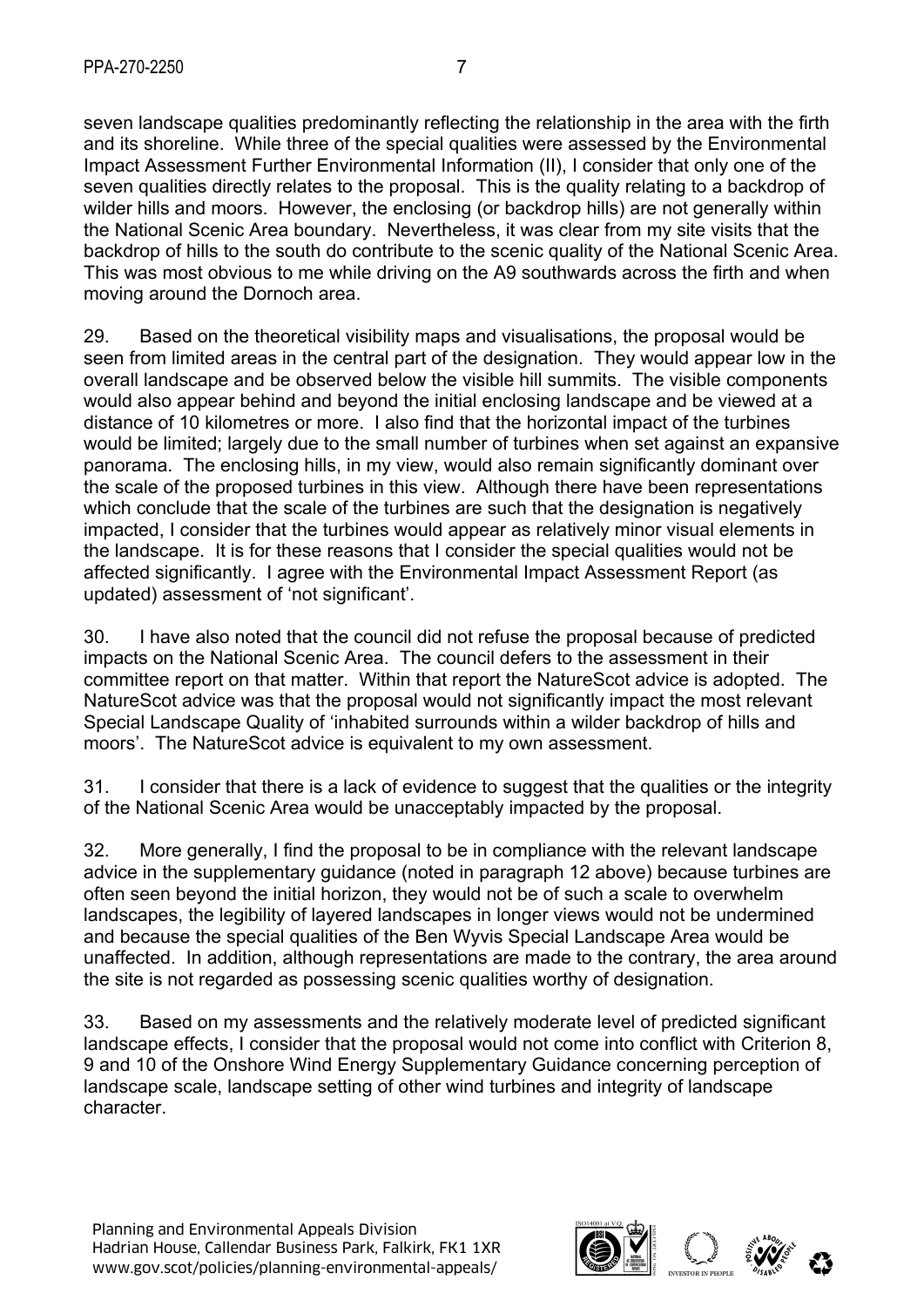# Visual impacts

34. The council's refusal is based on an assessment of significant detrimental visual amenity impacts; individually and cumulatively. This relates to views from the Black Isle and A9 to the south, the B9176, the Dornoch Bridge and A9 to the north, as well as the proposal being dominant locally in and around the Ardross area.

35. I consider that the majority of objections to the proposal are connected with visual impacts. The concerns, including those from the Ardross Community Council, are focused on:

- excessive height of turbines, out of scale with previous consents;
- unacceptable level of visibility of turbines, including the close proximity;
- visual encirclement of Ardross from turbines, a 'ring of steel' would be formed;
- unacceptable combined cumulative visual impact with five other farms and 82 turbines, including sequential impacts moving around and approaching/passing viewpoints;
- the proposal will effectively join the existing Beinn Tharsuinn and Coire na Cloiche windfarms making one enormous wind farm complex;
- the Novar Wind farm already dominates the Averon valley;
- Ardross has at least two wind farms visible contributing to significant detriment;
- combined and sequential cumulative impacts are both overwhelming;
- any screening afforded by coniferous trees (due to felled) should be discounted, even if areas of woodland are to be replanted there will be several decades between felling and re-establishment of screening;
- unacceptable visual impacts upon recreation walkers to Beinn Tharsuinn, on Core Paths in the Ardross area and on views from the Fyrish Monument;
- significant cumulative impacts on the promoted tourist road, the Struie Road;
- negative visual effects from the Boath Road near Lealty (viewpoint 4), including dwarfing other buildings/landmarks in views;
- the visual impact of any new access tracks;
- the sensitivity and magnitude of the viewpoints has been understated by the appellants, especially around the Ardross area;
- turbines are too close to the communities in Ardross resulting in negative residential amenity impacts for those living in the Ardross area in close proximity, including those houses not included in the residential amenity study; and,
- the lack of 360 degree wirelines from viewpoints 2, 4 and 5 is a weakness.

36. During my site inspections I visited most viewpoints of the Environmental Impact Assessment Report and all within 20 kilometres of the site. The site visit advice of Ardross Community Council provided in written submissions was useful in that regard.

37. Taking into account the above representations, I now consider the criteria set out in the council's Onshore Wind Energy Supplementary Guidance in respect of visual impacts. This provides a framework for my assessment of visual amenity.

*Supplementary guidance criterion 1* 

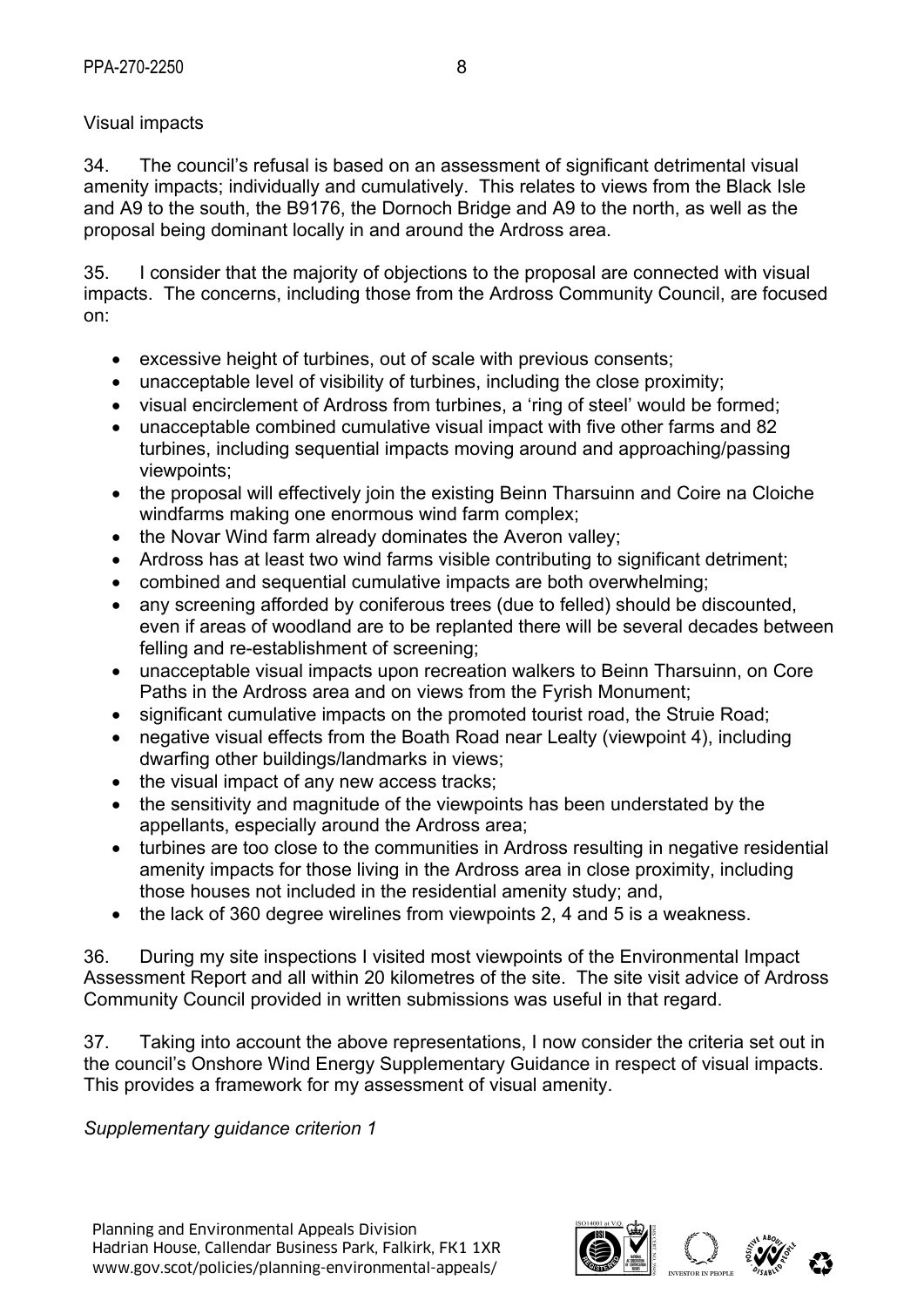38. Criterion 1 seeks to guard against settlements becoming encircled by turbines or wind farms. This relates directly to the representations made about combined cumulative visual impacts around Ardross.

39. Based on the Zone of Theoretical Visibility diagrams and testing those out in the field, I find that areas where different wind farms would be seen together (in the Ardross area) would in reality be relatively limited. Any potential for encirclement by the introduction of Strathrory Wind Farm is minimised by the extensive screening offered by land form, buildings and mature mixed woodland scattered around the Ardross settlements. My site inspections also suggested to me that no groups of houses or locations would feel encircled because the surrounding countryside and landscape panoramas would remain the dominant characteristic in all views. This is coupled with the relatively low lying nature of the proposed turbines in the landscape when seen alongside adjacent hills.

40. Viewpoints 2 and 4 illustrate views in and around Ardross. At viewpoint 2, on the Strathy Road (and when moving around that area), Beinn Tharsuinn Wind Farm and turbines to the north east would be almost completely out of sight when the tips and hubs of Strathrory Wind Farm would be seen. This would be the case even without the existing tree cover which is unlikely to all be clear felled at the same time. This is confirmed in the 2017 Forestry Scotland Ardross management maps submitted in evidence which shows compartments in the settled area to be felled at different times; with some compartments retained long term and others for felling up to and after 2051. Looking in the opposite way, in a south east direction, the Novar Wind Farm group would be seen at about six to eight kilometres where open views are gained (shown on the appellant's Figures 1a, 1b, 1c and 1d of August 2021). However, views west to the rising land of Cnoc an t-Sidhean Beag and views eastward are uninterrupted by turbines. That was also my consistent impression when moving around Ardross. I considered that the dominant characteristic would always be the surrounding countryside. Given the screening of the intervening land form, I did not get the impression from within the settled area of Ardross that the wind turbines would 'loom down' over the area or that a feeling of total enclosure would be experienced as is suggested by the Ardross Community Council.

41. At viewpoint 4 on the Boath Road (Figures 1e, 1f, 1g and 1h, of August 2021), and outside the main settled area within Ardross, the distance separating the Strathrory and Novar turbines is such that the sense of encirclement highlighted in representations would not occur. I disagree with the Ardross Community Council as I do not consider that viewpoint 4 clearly shows the Strathrory wind turbines would be visually dominant or overwhelming in the view over the landscape. In addition, the turbines of Beinn Tharsuinn, Beinn nan Oighrean and Coire na Cloiche would not be seen in this view. The Novar Wind Farm group is clearly observed to be within a different landscape setting and generally not in the same view/direction.

42. Based on the above, I do not consider that the appellant has inaccurately described the cumulative visual impact when moving around the settled area of Ardross. The contribution of Strathrory Wind Farm to a moderate level of combined cumulative visual impact would not amount to the encirclement of settlements. However, that is not to say that significant visuals impacts would not arise from the siting of the Strathrory Wind Farm in its own right and I address that below.

*Supplementary guidance criterion* 2

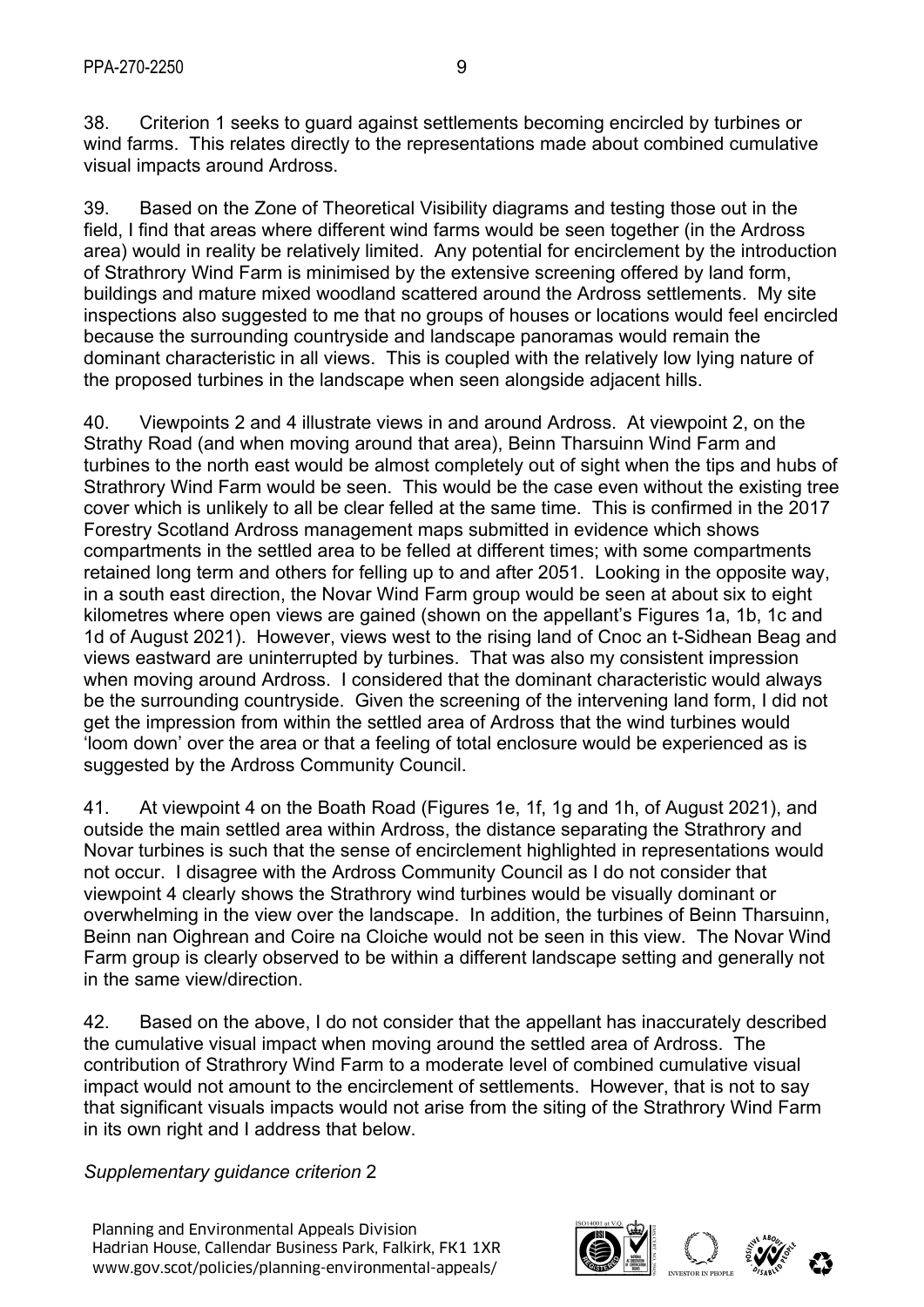43. Criterion 2 deals with key gateways and routes, which are defined within the supplementary guidance (part 2b). Based on predicted visibility, I consider the routes (identified on page 15 to 18 of the guidance) directly relevant are the A9, B9176 (Struie Road), A96, far north railway line, Core Paths at Sutors, National Cycle Network 1 and Cyclists between Allangrange and Tain via Nigg Ferry.

44. The three areas on the route of the A9 which have potential for visibility are around Dornoch Firth Bridge (viewpoint 7), Milton south of the B9175 roundabout and the Duncanston junction on the Black Isle. The A9 is also on the promoted tourist route the North Coast 500. However, the theoretical visibility on the road appears to be fairly limited.

45. After driving on the A9 a number of times, I consider that the visibility of the turbines north of Milton would be very short lived, if seen at all, due to screening by roadside woodland. Moving south on the A9 south of Dornoch (to part way across the Dornoch Firth Bridge) would see greater visibility of the proposed turbines. Because of tree cover and screening to the north it is only within two kilometres or so of the Firth (travelling south) that visibility of the turbines would be observed. In this view, depicted by visualisations for viewpoint 7, the turbines would appear compact in their siting with a small number of hubs and blades visible. They would appear recessed into the view behind the landscape in the foreground and are generally not back-clothed by surrounding hill sides. The horizontal and panoramic nature of the views gained here (within the National Scenic Area) are in my view not significantly affected as the turbines would not dominate in these views or draw the viewers' attention to a significant degree. Given the existence of the National Scenic Area, I agree with the appellant's assessment that the sensitivity for receptors would however be high and thus producing a moderate to slight visual effect.

46. When visiting viewpoint 12, on the A9 at the Duncanston junction, I appreciated that not all turbines would be seen and generally four sets of blades would be visible. This would be at a distance of over 20 kilometres where the open horizontal nature of the landscape would remain visually dominant. Visual impacts would not be a concern in that context.

47. Although cumulative sequential effects along the far north railway line may be regarded as significant, I agree with the findings of the Environmental Impact Assessment Report that, due to the limited prospects of visibility, the contribution of the Strathrory Wind Farm to that significant cumulative effect on the route would be very slight.

48. A sequential visual assessment was carried out in the Environmental Impact Assessment Report (and updated) for part of the nationally promoted tourist route along the B9176 (The Struie Road). I visited all the assessment points and travelled along The Struie Road on a number of occasions. I was left with no doubt that as you approach the proposed wind farm from the south, generally from assessment point 3 onwards, that the proposal would generate significant visual impacts. The turbines would be seen as very large additional objects in the landscape at relatively close range (about two kilometres) in addition to the existing pylons and turbines of Beinn Tharsuinn Wind Farm. These impacts would continue, through assessment point 4, until just after the Strathrory Bridge. Thereafter, any view (e.g. assessment points 6 and 7) of the turbines, including when travelling south, would be minimal.

49. I consider that up to a maximum of two kilometres of any journey (north or south) on the Struie Road would be affected by substantial visuals effects. I consider that to be a

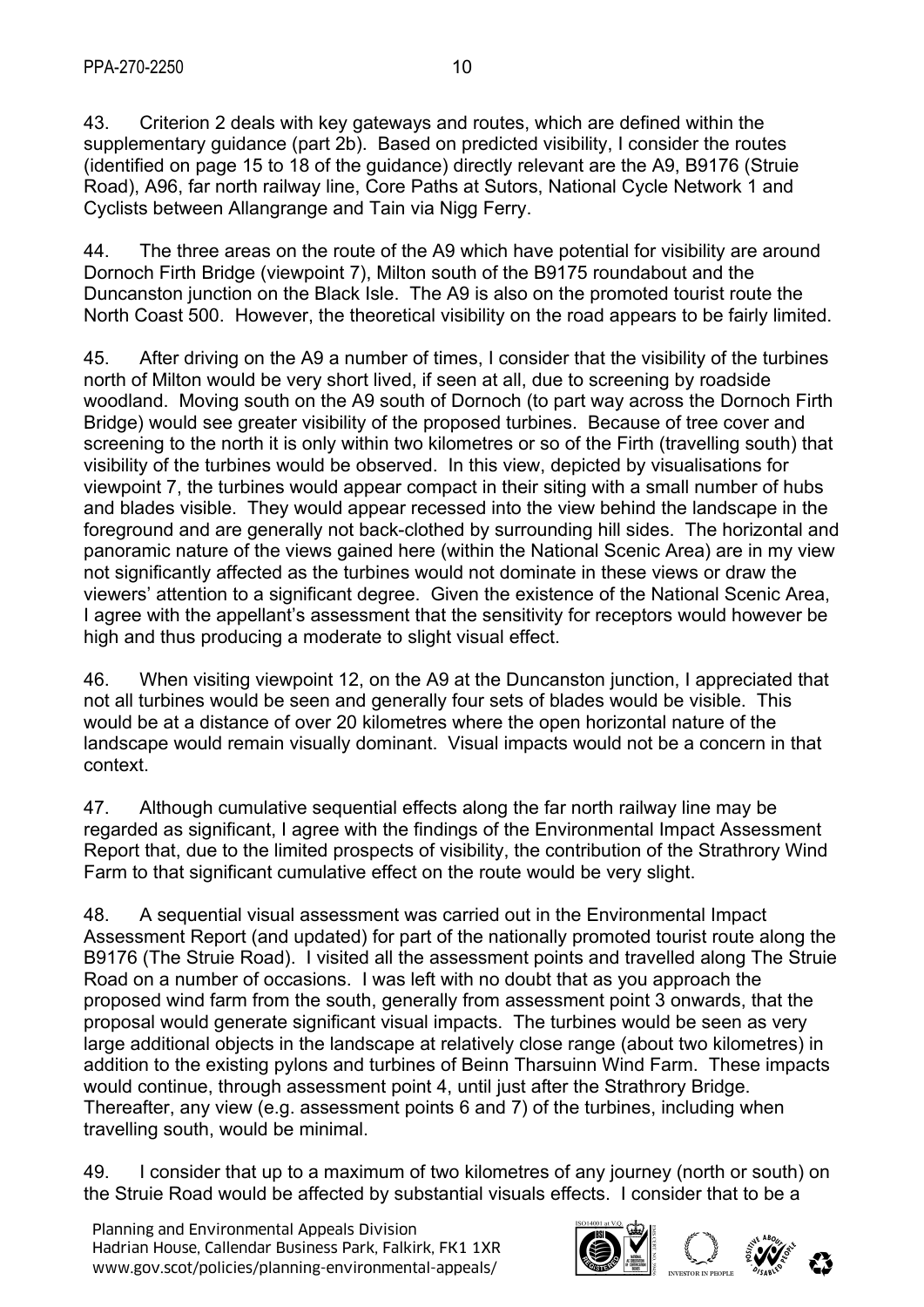relatively short duration (of around two minutes) along the entirety of the Struie Road. In addition, the small number of turbines would not be seen as vastly out of scale with the rounded hills landscape character which retains less scenic qualities compared to earlier and later parts of the journey along this promoted route. Cumulatively, the Strathrory Wind Farm would add to the existing views of generally smaller and more distant turbines along the Struie Road. However, I did not get the impression that the route would become characterised or defined by turbines. I concluded that the main visual impression of the route is maintained; as a pleasant visual experience.

50. The visual impact for those traveling on the A96 near Nairn would be negligible. This is because of the distances, at over 30 kilometres, and given the low lying nature of the turbines in this view. This is confirmed by visualisations for viewpoint 15.

51. Where visible on the Core Paths around the Sutors of Cromarty, views would be similar to that of viewpoint 8 at the Nigg Bay reserve. In that type of view the turbines would not be seen above the horizon and would not be a visual focus in a vast open panorama. The turbines would appear to nestle into the landscape when seen through the glen of the Strathrory River.

52. I consider that, only slight views of the proposed turbines would be observed while using National Cycle Network 1 within 30 kilometres of the site, including those cyclists between Allangrange and Tain via the Nigg Ferry. The route travels past viewpoint 8 where the turbines would be most visible on the route for around three kilometres which I do not consider would be significant in its visual impact.

53. With regard to the Key Gateways identified in supplementary guidance (on page 19 and 20) the A9 at Duncanston heading north and the Dornoch Firth Bridge are of relevance. However, I have considered those views above. As far as I understand, no other Key Gateways would have visibility to the proposal, including the B9176 in vicinity of Balnacraig, south of Dalneich Bridge while heading south.

54 Key views in relation to the host landscape type are identified as views from Cromarty Harbour and from Nairn (listed on page 79 of the supplementary guidance). However, I find that the proposal would not be visible form Cromarty Harbour. The proposal would be theoretically visible from Nairn. However, the scale of the elements seen would have negligible impact (as shown in the visualisations for viewpoint 15). Another view of interest (although not listed) is looking south from Dornoch and in particular around the golf course. However, in my view, and having visited the golf course, the scale of change and resultant effects in a vast horizontal panorama would not be of significant visual detriment (as shown in the visualisation for viewpoint 11). In addition, when visiting the Black Isle, for example at viewpoints 10 and 6, I did not consider that the proposals, while seen in part, would be prominent or visually dominant in views north across the Cromarty Firth.

55. In relation to criterion 2, I have identified substantial effects on the Struie Road for around two minutes as you approach and pass the wind farm. Despite the nature of the effects, given the limited duration of them, I do not consider that amounts to a significantly detrimental impact on the route as a whole.

*Supplementary guidance criterion 3* 

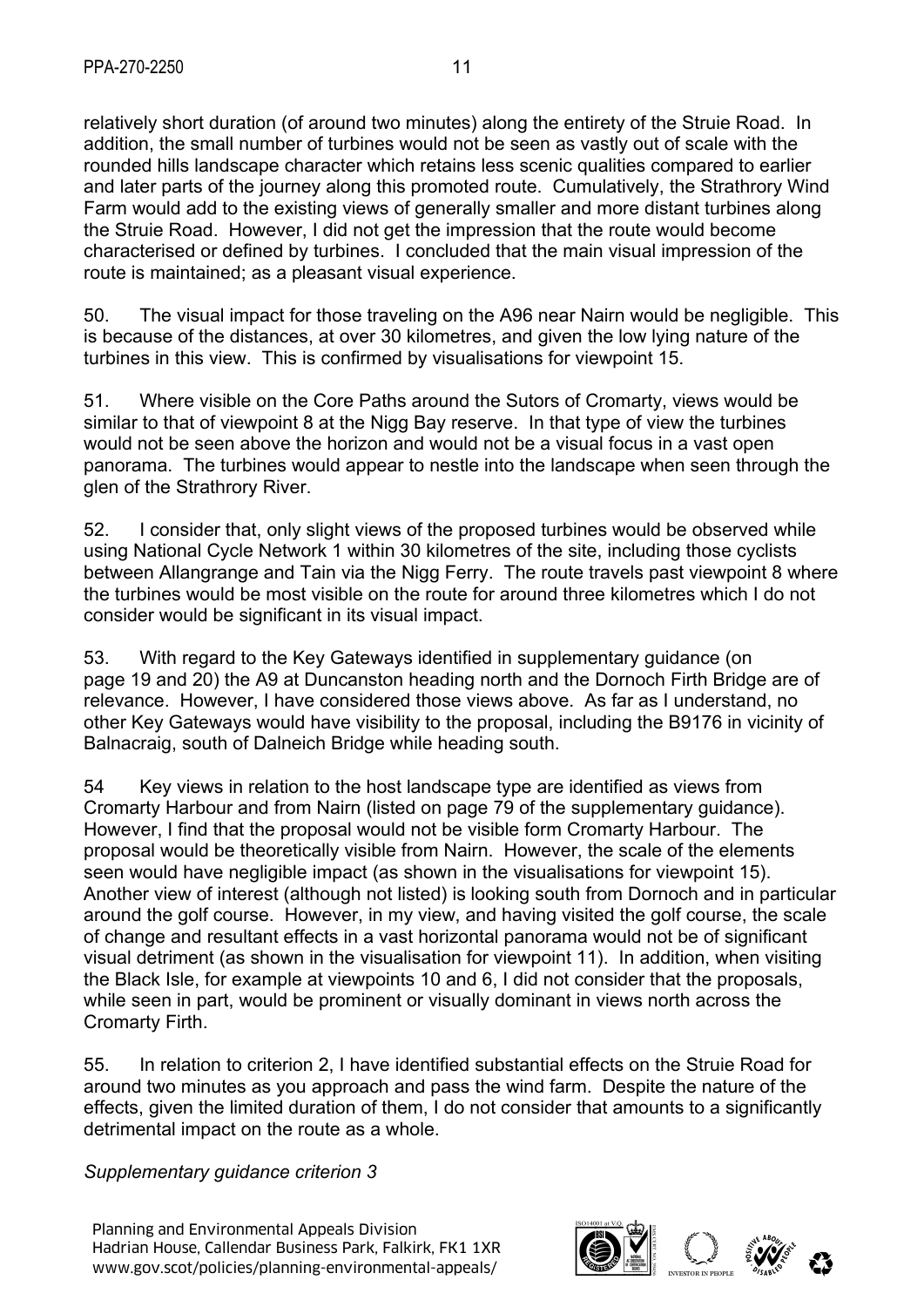56. Criterion 3 deals with local landmarks and cultural heritage. I deal with cultural heritage matters below and in relation to local landmarks the council's assessment in their committee report did not highlight any specific local landmarks. I consider the Cnoc Fyrish monument below along with Ben Bhraggie.

# *Supplementary guidance criterion 4*

57. Criterion 4 relates to impacts on key recreation routes and ways. This is a particular concern for those making representations. I have dealt with the principal cycle route above. However, there are a number of other recreation routes which are likely to be impacted. Among them are low level Core Path walking routes around Ardross and some popular higher level walking routes in the area.

58. The Ardross Community Council also highlight impact upon the Averon Valley/Strathrusdale Dalnavie Drove Road route as a concern. However, I find that there would be no or negligible visibility of Strathrory Wind Farm along that route.

59. Core Paths RC05.03/4 (Dam Wood and Dublin to Ardross Mains) in Ardross are short local paths on which I walked (in full) during my site inspections. Despite no viewpoint visualisations being available, there is no question in my mind that direct and oblique views of the turbines would be seen between Loch Dubh and the village of Dublin at a distance of three to four kilometres. This section of the paths may take around 10 to 20 minutes to walk. While large sections of turbine towers would be masked by the rising land to the north, I have no reason to question the appellant's and the council's assessment of significant visual impacts due to the number of the components in view in this location. However, I did not get the impression that walkers would feel overwhelmed by the scale of the turbines on these routes. In this more open landscape setting the Novar turbines would also visible at a distance to the south west. Additional visibility would be observed if clear felling of the Dam Wood was to take place. However, the 2017 Forestry Scotland Ardross management maps submitted in evidence show the areas around Loch Dubh are generally not programmed for felling. I also noted that the council's access advisor has said that the paths are likely only to be of local interest and that appeared to be the case. However, that should not diminish the value of the paths for those wishing to enjoy the countryside locally.

60. There is also likely to be local interest in Core Path RC05.02 (Tollie to Lealty), located in the Ardross Castle designed landscape. While walking on the path, I found that the southern portion of the path would be affected when travelling in a northerly direction. Similar to viewpoint 4, the views of Strathrory Wind Farm from this path would introduce significant new features above the land form for around half of the route north. However, as you descend northwards onto lower ground in the Averon valley that impact would be reduced in prominence and tree cover would start to close off views towards the turbines. No Strathrory turbine is seen when taking a southerly journey.

61. Having visited the general area, I do not question the appellant's Environmental Impact Assessment Report's updated visual amenity assessment of Core Paths around Edderton as not significant. In addition, after walking to the summit of nearby Struie Hill (Core Path 15.04), I am also in agreement with the appellant that visibility on the upper slopes would be a significant addition to the western horizon and also a significant cumulative addition in combination with Beinn Tharsuinn and Beinn nan Oighrean. That path also appeared to me to be reasonably well use. However, I noted that the main scenic

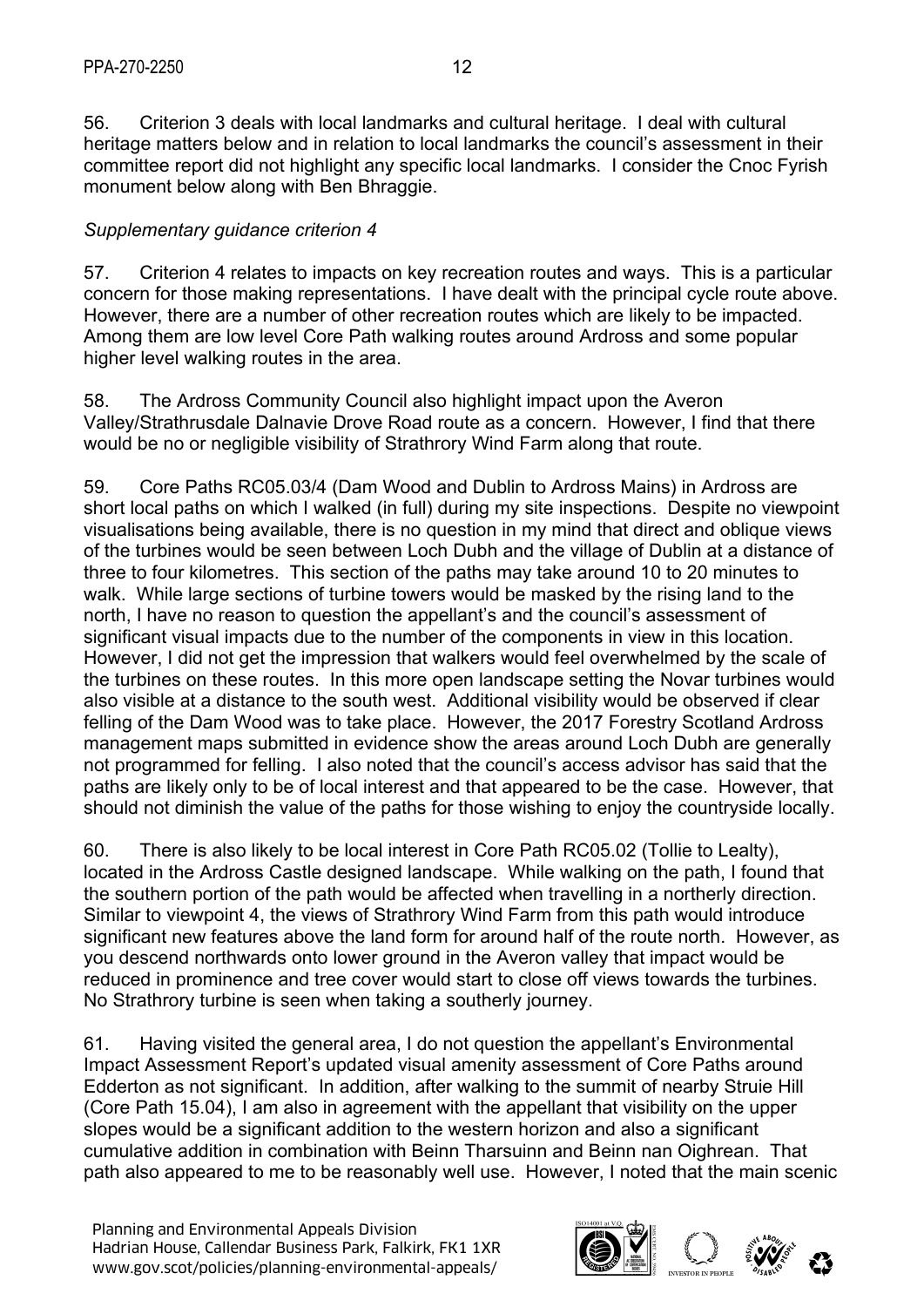interest from this summit is towards the Dornoch Firth and in the opposite direction from the Strathrory turbines.

62. When travelling west along the Strathrory Core Path (R41.01), I was able to observe the views in which significant visual impacts are predicted to occur. Given the framing offered by the strath and the elevation of the site in relation to the route, the proposed turbines would be a key and prominent visual focus on the route for the last 30 minutes or so of that walk when travelling west towards the proposal. A visual focus on turbines would also be accentuated by visibility of Beinn Tharsuinn turbines. This route, as part of local drove road and as a Scottish Hill Track, is clearly promoted and would appear to be a popular route. Little impact would be observed when travelling east along the route.

63. My walk up to the Cnoc Fyrish monument (Core Path RC05.01) was on the promoted route from the north. The path makes its way through a heavily wooded area and because of the location of the path, to the south of slightly higher ground, substantial views of the turbines would not be achieved until moving into the more open views seen close to the summit (which is to the north of the Monument by some 100 metres). It is the hill summit which is used for the viewpoint 5 visualisation. However, I found that those walking to the monument (a reasonable number on the day I was there) were focused on views out across the Cromarty and Moray Firths and to the south. They were not focused on views north over to Ardross (towards the turbines) and that is likely to be typical of visitors to the monument. I did not observe many visiting walkers venturing over to get views north from the summit. I therefore consider that the visual impact of the Strathrory turbines on the route and monument itself would be minimal and not significant. However, from viewpoint 5 the turbines would be prominent, seen in full height and likely to be the most visible of all viewpoints for this wind farm. It is from here that new access tracks would be most visible. The sensitivity of this viewpoint is rightly considered 'high' by the appellant due to visiting walkers. Nevertheless, due to the small number of turbines, lack of stacking of turbines and low level siting, the turbines would not appear to be out of scale with the surrounding and expansive landscape. I therefore agree with the appellant's assessment of moderate to substantial impact.

64. Viewpoint 14 provides a visualisation of the view gained at the summit of Ben Bhraggie above Golspie. At nearly 30 kilometres, the visual impacts of the proposal, cumulatively with other turbines, is such that it would not present a significant visuals focus. In my view, the landscape views from Ben Bhraggie would remain dominant. I noted on my route (assumed to be a Core Path due to the signage) to the statue on Ben Bhraggie that opportunities to see the turbines are not generally available until approaching the summit. Therefore, the walking experience up to the summit would not be impacted.

65. After reviewing the evidence, I do not consider that there are any other Core Paths that would be impacted to any significant extent.

66. In addition, when walking to the summit of Ben Wyvis on the conventional route from the east, north of Garve, I noted that the route to the summit would not have visibility of the proposal. Only around the summit itself would the proposal be seen and at a distance of around 20 kilometres; set low into the landscape. I did not consider that the experience of such a walk would be significantly altered by the additional presence of the Strathrory Wind Farm when seen cumulatively with the Novar Wind Farm group.

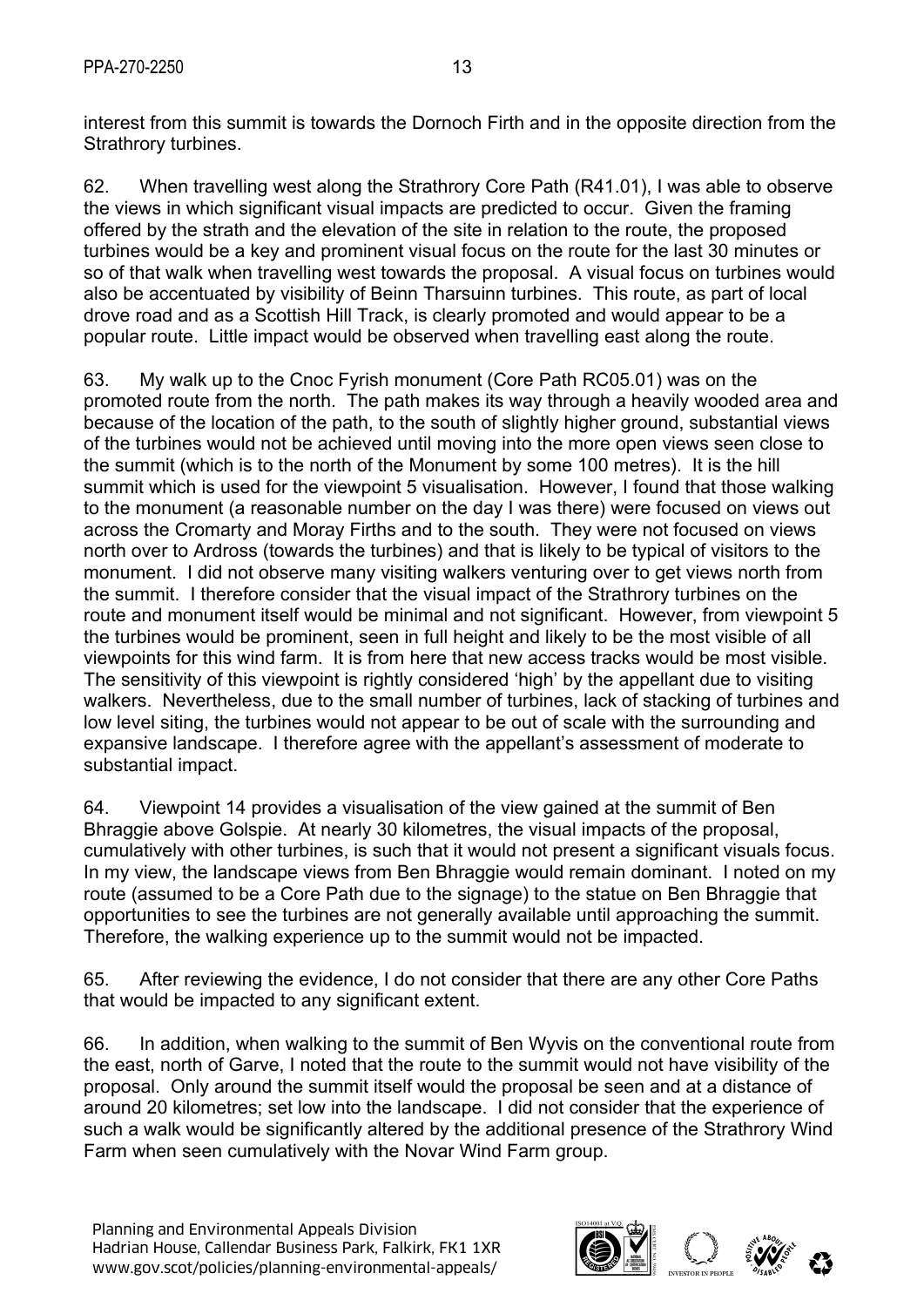67. There are also tourist road routes promoted in the area. However, these are the North Coast 500 (A9) and the Moray Firth Tourist Route (B9176) which I have considered above.

68. In relation to criterion 4, and based on my assessments above, I do not consider that the extent and magnitude of visual impacts on pathways and routes as a whole should be determined as significantly detrimental. However, impacts on four Core Paths (R41.01, RC05.02, RC05.03 and RC05.04) would give rise to substantial effects at times for those using these paths. In all occasions, I do not consider that the visual effects would be overly dominant or overwhelming for the users of the routes.

# *Supplementary guidance criterion 5*

69. In relation to criterion 5 of the guidance, the amenity of other transport routes is to be considered and I have already addressed some of those above. However, the minor road between Contullich and Boath is assessed by the appellant to suffer from significant visual impacts. Viewpoint 4, along this route west of Wester Lealty Farm, depicts open views that would be observed (interrupted by some trees) for about one kilometre on this road. The turbines would be clearly seen, above the horizon and beyond the Ardross farming landscape. That said this road would not appear to be a frequently used route based on my experience of using it a number of times and the fact that it is not a through route. These factors, together with the number and size of the turbines (which are not clearly out of scale with the host landscape), suggest to me that a lesser level of concern should be placed on the significance of visual effects observed from the roadside.

70. After driving on the minor road between Crannich and Dublin (The Strathy Road), and looking north, the possible visual effects of the proposal would be related to moderate levels of visibility (illustrated by viewpoint 2). This is primarily due to the masking of turbines from view by the immediate land form. However, more significant visual effects would be presented as views of the turbines open up at the junction of the road with the B9176; a route which has had a more detailed assessment above.

71. Finally, it would also appear to me that the additional glimpses of Strathrory Wind Farm seen on the A949 between Dornoch and Bonar Bridge (around Clashmore/Skibo Castle), would be minimal. In part, this would be due to significant screening along the road side and the turbines being at an oblique angle to the road.

72. After assessing the impacts on all routes, I consider that the amenity of transport routes in general should be regarded as relatively unaffected by the proposal both individually and cumulatively.

# *Criterion 6 and 7*

73. Criterion 6 and 7 require an assessment of this proposal in relation to the existing pattern of wind farm development and the extent to which the project affects the spaces between developments. Because of the intervening space, difference in scale and elevation of the proposal compared with Beinn Tharsuinn, Beinn nan Oighrean and Coire na Cloiche, I find that the project would be clearly seen as a separate and discreet wind farm. This was particularly apparent to me from Struie Hill where I observed the physical relationship of the site to that of the more upland nature of the existing turbines. The smaller scale of the existing turbines and physical geography between the turbines would

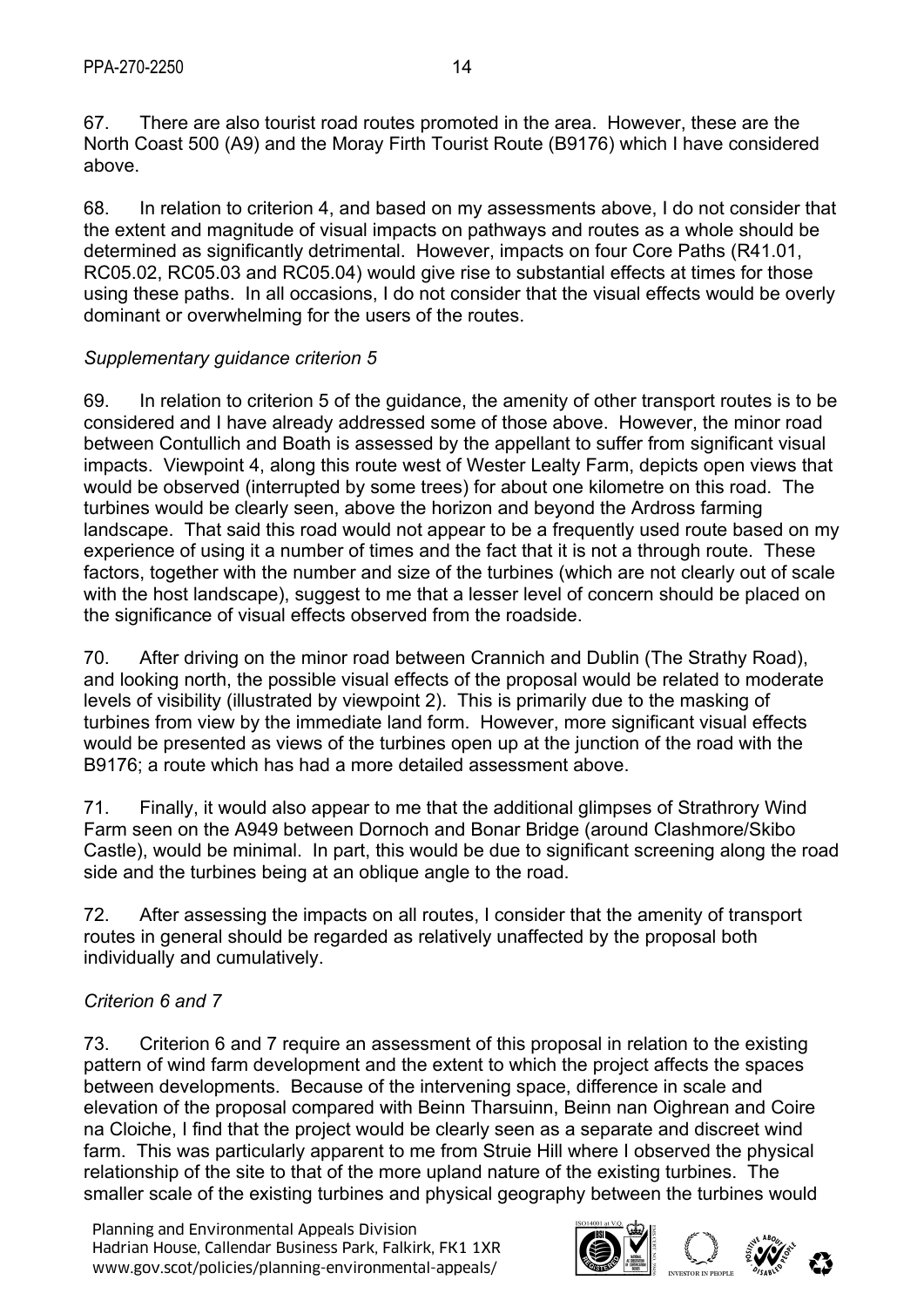maintain a distinction between the proposed turbines despite a separation of just under two kilometres at the nearest point. After my site visits, in my view there would be clear separation between Strathrory Wind Farm and the Novar turbines.

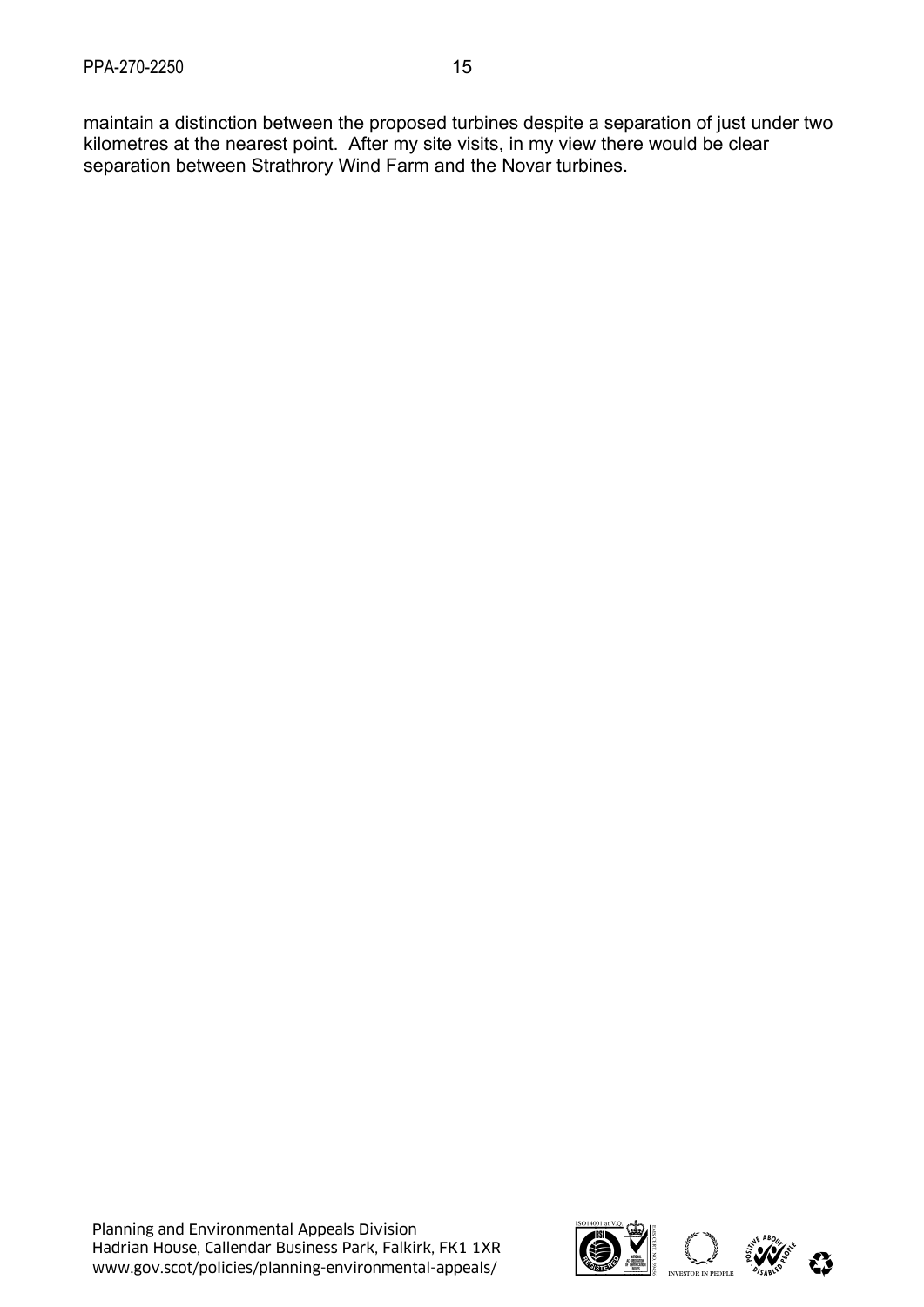# *Other elements of the supplementary guidance*

74 I have additional findings with regard to the relevant elements of the supplementary guidance set out in paragraph 12 above:

- from many locations the bases and towers of turbines would be beyond a horizon to maintain the containment of space (except from around viewpoint 5);
- viewpoint analysis shows that interim horizons are not regularly breached; and,
- I am not aware of impacts on any mitigation established by nearby schemes.

75. As part of considering visual impact, I must also take account of private residential visual amenity. There are five residential properties within two kilometres of the proposal: Crannich; Wester Baldoon; Easter Baldoon; Easter Strathy; and Wester Strathy. It is understood within the planning system that there is no right to maintain an individual's view from a private property. Seeing turbines on a permanent basis does not, on its own, demonstrate unacceptable harm to those living there. For impacts on private property to over-ride a public interest in wind farms, the impact needs to be severe. That said, there will be cases where there is clear public interest in refusing development where it is considered that significant detrimental impacts on the visual amenity of residences would occur.

76. Guidelines for Landscape and Visual Impact Assessment (3rd Edition) says that residents are receptors with a high susceptibility to change (at page 113). It says that consideration must be given to the extent to which residents are likely to be focused on views and visual amenity together with the number of residences affected. The scenic value of any view is also suggested to be considered in determining overall sensitivity.

77. After visiting the area and observing the properties nearest the proposal, I agree with the Environmental Impact Assessment Report that only Crannich and Wester Baldoon should have been assessed given the lack of visibility of turbines from other properties (including the screened off stone cottage just south of the junction of the B9176 and the Strathy Road). I consider that from these two properties, the views north to the turbines could detract from the enjoyment of the private residence. However, I am not persuaded that visual amenity impacts for these individual properties would be so negative that it should be considered unacceptable in terms of residential amenity. I do not consider that these properties (or other properties off The Strathy Road) would be unattractive places to stay. My reasons for saying that are:

- a reasonable distance from the turbines is achieved of at least over 1.6 kilometres;
- intervening landscape and woodland play a significant role in mitigating and masking views of the turbines – even if woodland was to be felled;
- the limited scale and number of turbine components in view would not have an overbearing presence;
- there would be a limited horizontal spread of turbines;
- landscape views towards the turbines do not appear to be of the highest scenic interest or relate directly to any landscape designations; and,
- in the main properties have their key view and orientation away from the turbines southwards where no turbines would be seen in the same relative proximity.

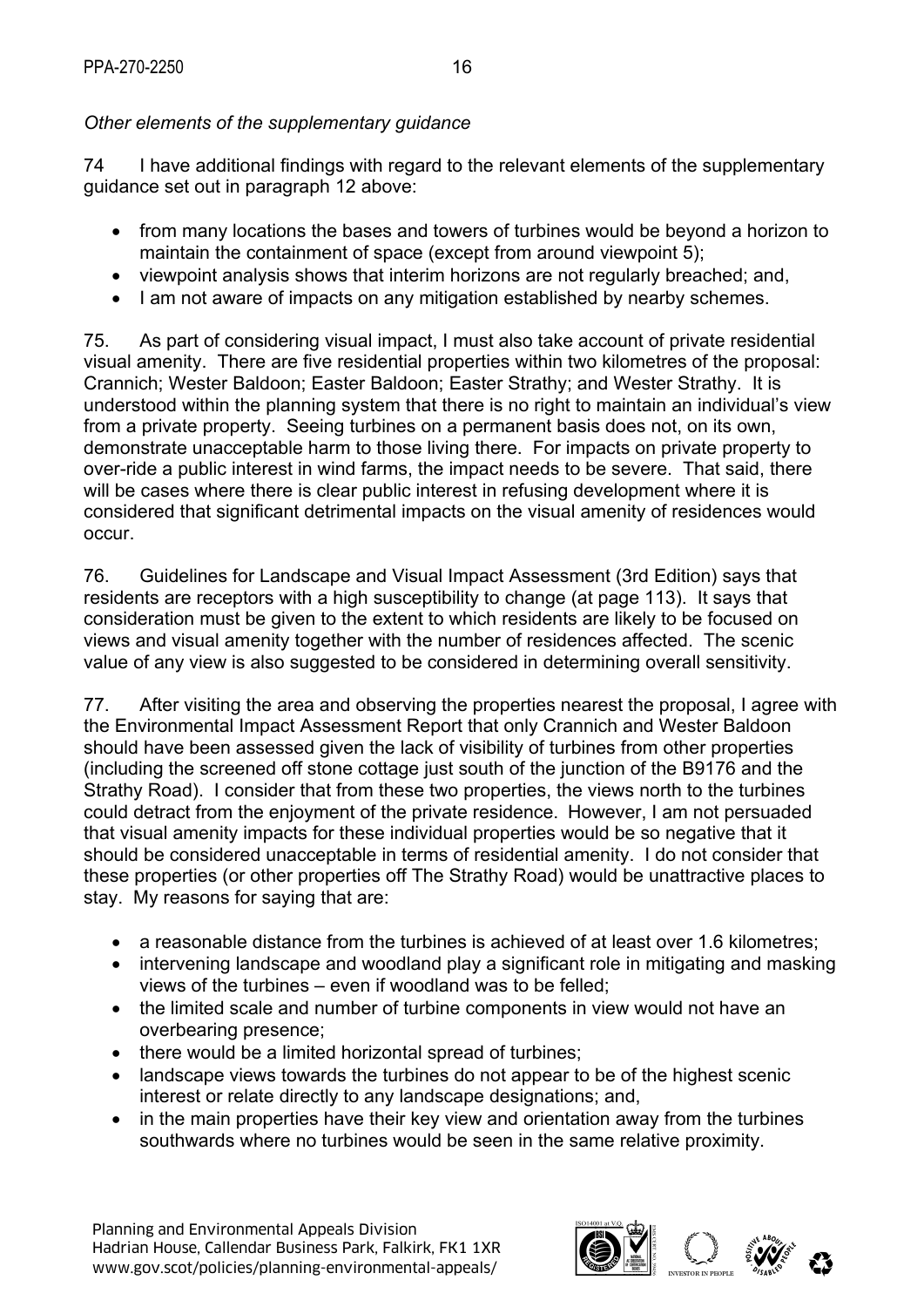78. Finally with regard to visual impacts, after walking around the settlement of Dublin and driving around the scattered settlement pattern of Ardross, I do not consider that these settlements would be substantially impacted. The Strathrory turbines, when in view, would not be significantly out of scale with the landscape nor would they be unduly prominent or overbearing. They would also be generally over two kilometres or more from most properties in Ardross. I also find that no other settlements have the potential to be significantly affected on visual amenity grounds; including those on the Black Isle. This is due to the low magnitude of visual change that would be experienced when turbines could be in view on the Black Isle.

#### Night-time impacts

79. Visual impacts during night-time and impacts on dark-skies from the use of aviation lighting was of concern to many of those making representations. Ardross Community Council's objections were partly based on previous requirements for visible aviation lighting. However, the revised layout would not require visible lighting (as discussed below) and, subject to a condition to that effect, there would be no night time effects seen from any wild land area or elsewhere. A planning condition would also address fears expressed in representations that lighting could be placed on the turbines after consent was issued.

#### Wild land impacts

80. Due to significant distances involved, it is only Wild Land Area 29 (Rhiddoroch, Beinn Dearg, and Ben Wyvis) that has the potential to be affected by the proposal; at 10 kilometres at its nearest point. All other wild land areas are over 30 kilometres away.

81. Having visited the Ben Wyvis area and its summit, I appreciate that the proposal would have a slight adverse visual effect on wild land area 29 qualities when looking east from Ben Wyvis: quality 1 (a range of awe-inspiring massive, high rounded hills and plateaux, as well as steep rocky peaks and ridges, offering elevated panoramas); and, quality 3 (a very large interior with a strong sense of remoteness and sanctuary that seems even more extensive where appearing to continue into neighbouring wild land areas). I find that the Novar Wind Farm (and extension) is at a much closer distance and therefore the additional impact on the qualities arising from Strathrory Wind Farm, even with its larger turbines, would not appear significant in terms of a cumulative effect. No other part of the wild land area is affected and visibility of Strathrory Wind Farm from around the southern parts of the Wild Land Area is very limited according to the theoretical visibility mapping. The impact on Wild Land Ares 29 would, in my view, be slight.

82. A number of the representations say that a wilderness area will be lost and that a significant industrialisation of wild land will occur if the proposal were to go ahead. However, the site is within two to five kilometres of a settled area, with roads and other infrastructure (including wind turbines) in proximity to the site. While the site appears undeveloped and in the open countryside, I do not consider that the area around the site possesses wilderness qualities in the sense that wild land areas would. I do not consider that the representations made concerning the loss of wild land are as directly relevant. Similarly, I do not consider that arguments made by representations about the loss of open space in the countryside to be of direct relevance where no national or development plan open space designation existing on the site.

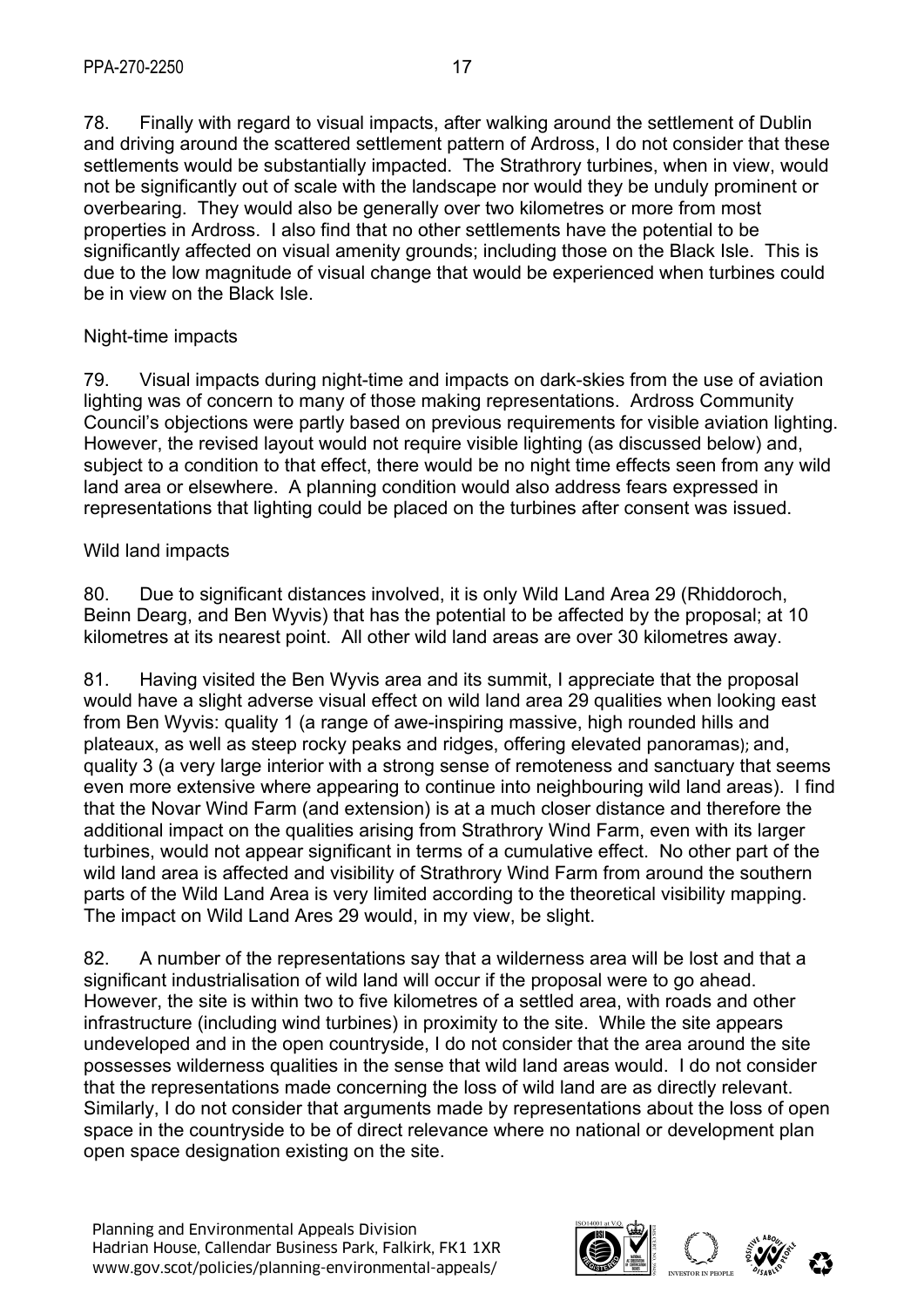Landscape and visual impact conclusions

83. My overall conclusion on landscape and visual impact is that while there would be a number of significant adverse effects arising, I do not consider that the scale, duration, magnitude and range of these impacts to be unacceptably detrimental when considered in the round. I find that the proposal relates to the scale of the host landscape type and would not be seen as a dominant or an over bearing visual distraction in most settings. In my view, the level of impact arising (that I have described) would not amount to a development which should be considered beyond that expected for a commercial wind farm or unacceptable in terms of policy 67 of the Highland Wide Local Development Plan or in terms of the criteria of the supplementary guidance. I have identified no additional significant effects over and above those assessed in the Environmental Impact Assessment Report (updated by Further Environmental Information (II)).

# Other environmental impacts

Cultural heritage and archaeology

84. Archaeology and cultural heritage matters are addressed in Chapter 7 of the Environmental Impact Assessment Report and subsequent Further Environmental Information. No significant effects are predicted on known heritage assets arising from the construction, operation or decommissioning of the development.

85. Representations made against the development say that the setting of the listed Ardross Castle and its designed landscape would be severely impacted. In addition, it is said that comments made by Historic Environment Scotland have not been properly addressed.

86. The council has raised no concerns over the impacts on the setting of the A-listed Ardross Castle or its Inventory Garden and Designed Landscape.

87. Although the appellant considers that the overall impact on the designed landscape would be negligible, the Environmental Impact Assessment Report is said, by Historic Environment Scotland, to underestimate the impact on the setting of the designed landscape but not to an extent that affects it cultural significance. They also say that the views of Ardross Castle from the south, with Strathrory turbines in view, would show the castle in its designed landscape setting from the Lealty Parklands. Historic Environment Scotland, despite having some reservations about the appellant's assessments, say that impacts on their interests (scheduled ancient monuments and the A-listed Ardross Castle, together with its Inventory Garden and Designed Landscape) do not raise issues of national significance.

88. Historic Environment Scotland also noted that the Environmental Impact Assessment Report did not carry out a separate assessment of the impacts on the castle as a listed building. I consider that was a weakness in the Environmental Impact Assessment Report also. However, I visited the general area around Ardross Castle on my site visits. While walking through the parklands, the setting of the castle appeared to me to be made up of formal gardens to the east, a large grass embankment to the south, the adjacent woodlands and extended gardens and buildings beyond. More generally, the back drop of a rising farmland landscape to the north plays an important part in the setting for the castle when viewed from the south. To the east, the castle's setting appeared to me to reach out to the

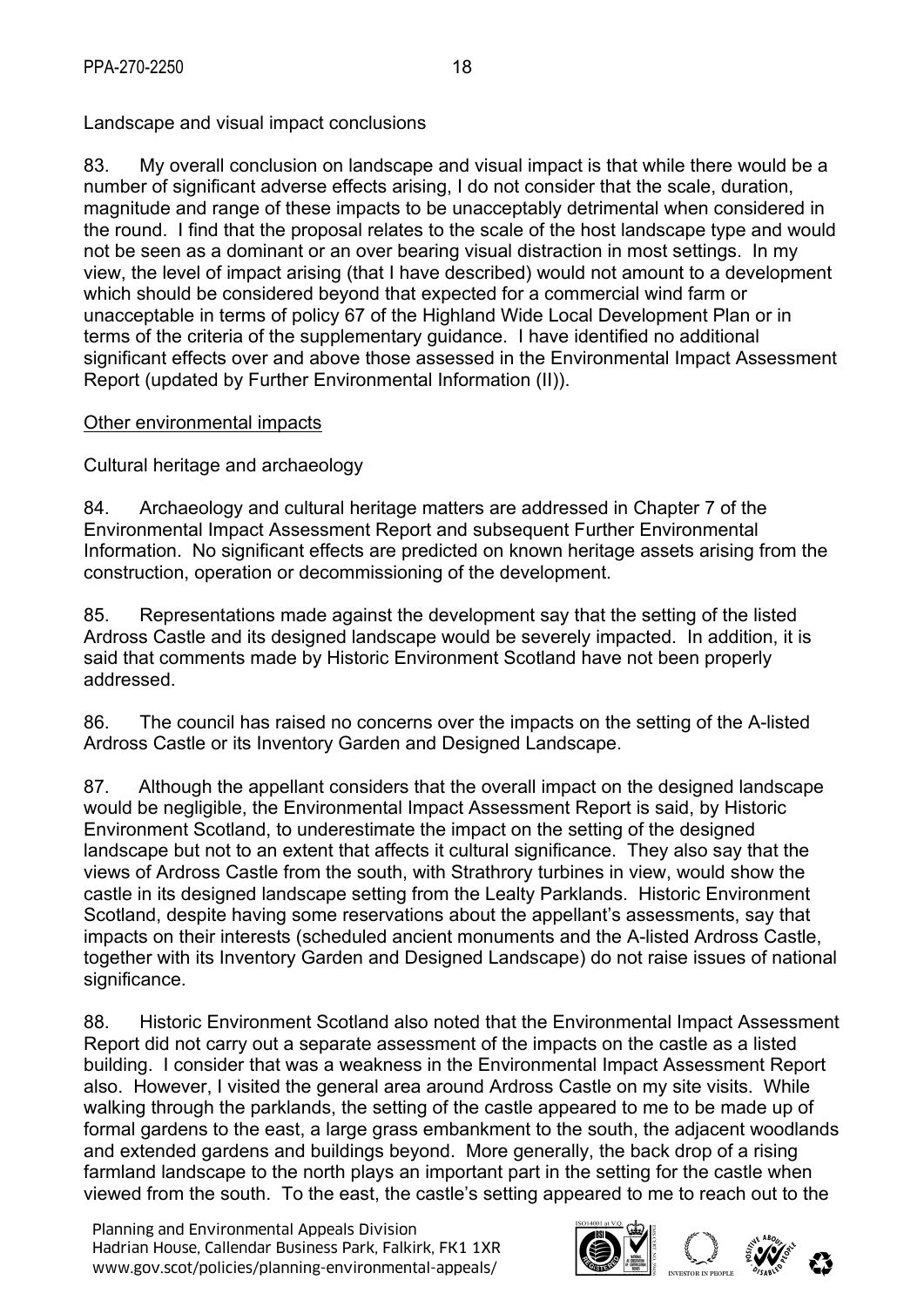89. I was able to verify, from the zone of theoretical mapping and by walking along the Core Path through the castle parklands from the south, that views directly out from the castle and its immediate gardens would be unaltered by the proposed turbines. This is due to the Castle's relatively low level sitting in the landscape, the screening effect of the mature woodland of the designed landscape and, in particular, the rising land to the north. Historic Environment Scotland say that the views out from the castle to the west, east and south are important. I find that they would all remain unaltered. The principal approach toward the castle is from the east (passing Easter Ardross on the way) and that will also be unaltered.

90. There are views of the castle, nestled into its woodland landscape setting, when viewed from the southern parts of the Lealty Parklands. Viewpoint 4 (EIAR Figure F6.26i) illustrates that type of view and I observed those views on my site inspection while walking along the Core Path (RC05.02). In a worst case scenario, all seven turbine hubs would be visible above the skyline which is created by the wooded farmland which in turn provides an extensive back drop for the castle. However, in my view, the setting of Ardross Castle, would be not be significantly altered by the Strathrory turbines. While turbines would be observed (from the south) behind the landform rising to the north and while their impact would be negative, that would not alter the ability to clearly appreciate the landscape context of the castle. The separation distance of some 3.5 kilometres with the rising land behind the castle, together with limited visibility of the turbine structures have been the main influences on that conclusion.

91. The Ardross Castle Inventory Garden and Designed Landscape sits within the Forest Edge Farming (Ardross) landscape character type with the castle at its centre. The turbines would be some three kilometres from the designation to the north. Although turbines would be in view from the southern edges of Lealty Parklands (as noted above), I find that the immediate landscape context of rising farmland to the north and the Averon valley itself would not be visually interrupted by the presence of the turbines. The legibility of the castle policies would, in my view, not be diminished when entering the designation from the B9176, when moving towards the castle entrance, when near the site of the Ardross distillery and when moving over into the Lealty Parklands. Viewpoint 4, provides a worstcase scenario in terms of visibility of the designed landscape and the turbines when in the southern parts of Lealty Parklands. Even in that scenario, in my view, there is sufficient rising land 'behind' the designed landscape and overall distance to mitigate any feeling of dominance of turbines over the designed landscape. New modern structures would be seen from the south and their affect would be negative but not one which I would consider to be detrimental to the overall integrity of the designation itself. Historic Environment Scotland also say that it would remain possible to understand and appreciate the value of the designed landscape.

92. Within the appeal site boundary there are five undesignated cultural heritage assets. These assets are proposed to be marked out on site and be subject to protective barriers to safeguard these features from construction activities. An Archaeological Management Plan and programme of work for the evaluation, preservation and recording of any

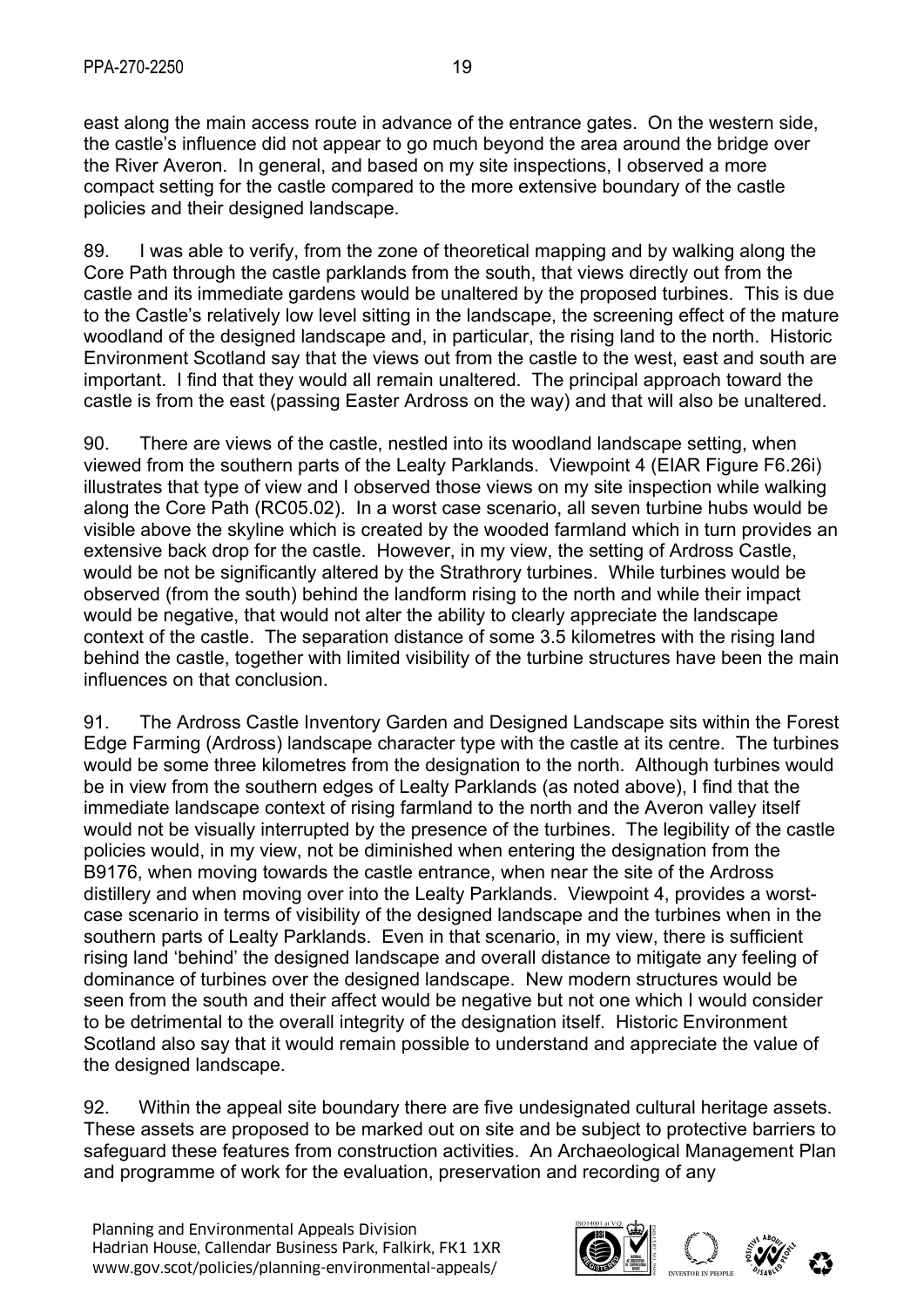archaeological and historic features are also suggested by the council; to be secured by planning condition.

93. Taking into account my assessments above, and in particular giving weight to the views of the national advisors (Historic Environment Scotland) on these matters, I consider that both policy 57 (regarding national built and cultural heritage resources) and the considerations of policy 67 for cultural heritage contained within the Highland Wide Local Development Plan and its supporting supplementary guidance would not be compromised by the scale of the impacts on the setting of Ardross Castle or its surrounding designed landscape. This conclusion is also made in the context of Scottish Planning Policy guidance to protect Inventory Garden and Designed Landscape but not specifically their overall setting.

# **Ornithology**

94. Ornithology matters are addressed in Chapter 8 of the Environmental Impact Assessment Report and the subsequent Further Environmental Information. Any impact would be associated with either habitat loss, disturbance, displacement, or collision with turbines (including cumulatively). The site is not within any areas designated as important for natural heritage or ornithology. No significant impacts on any bird populations, or on the conservation objectives for the Capercaillie of the adjacent Morangie Forest Special Protection Area were identified within the Environmental Impact Assessment Report. No confirmed breeding of any Annex 1 species was found within the site or the survey area.

95. There are concerns expressed from those making representations that the risk to birds from collision and disturbance is unacceptable. General research on the subject was submitted as evidence. Impacts on Osprey, White Tailed Eagle, Golden Plover, Curlew, Capercaillie, Black Grouse, Hen Harrier and Red Kite are specifically identified in the objections as species at risk from the development.

96. The council did not refuse the proposal on the grounds of ornithological impact and have adopted NatureScot's advice. NatureScot advise, after an initial objection, that the development would not adversely affect the integrity of the nearby Special Protection Areas; due to the further information received and commitments to mitigation. None of the birds species identified in the representations were a cause for concern for NatureScot.

97. Despite initial reservations, The Royal Society for the Protection of Birds do not object to the proposal. This is subject to the completion on an appropriate assessment, the development of a detailed Habitat Management Plan and the mitigation set out in the Environmental Impact Assessment Report. Specific conditions are also requested to address pre-construction surveys, avoidance of construction during the lekking (male display) season, the submission of a Habitat Management Plan before determination or commencement of development and mitigation to reduction in the collision risk for pinkfooted geese.

98. Based on the advice of NatureScot, the council's adoption of that advice, together with supportive comments of The Royal Society of Protection of Birds, I am satisfied that subject to mitigations being secured by planning condition the proposal would not have significant effects on ornithological interests or related designations. This includes those species highlighted by those making representations. Without further and specific evidence related directly to this proposal, I consider it appropriate to place weight on the advice of

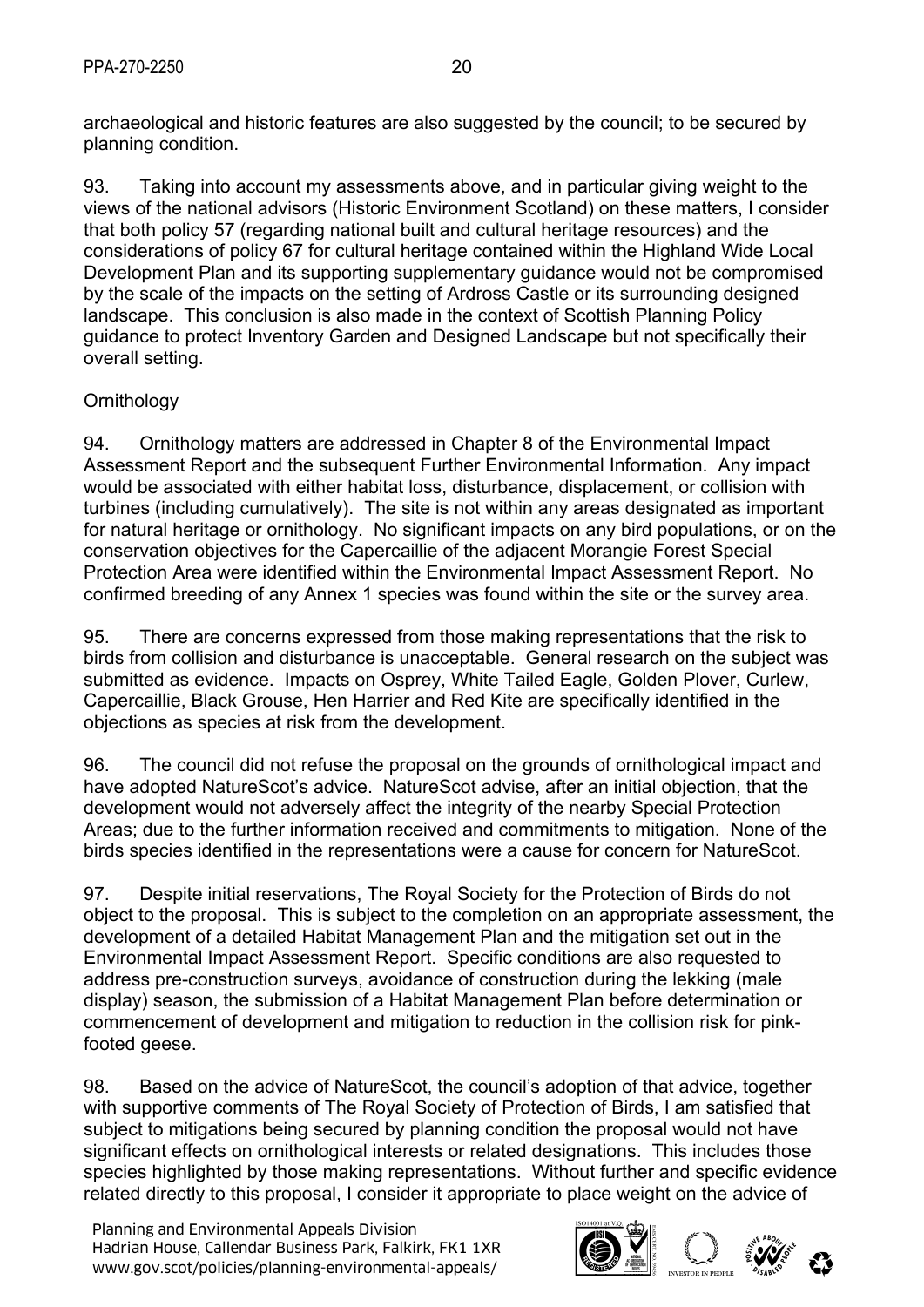national advisors NatureScot. In that regard, NatureScot do not ask for the mitigation suggested by The Royal Society for the Protection of Birds for Pink-Footed Geese.

99. Based on the above, I consider that, in relation to ornithology, the Highland Wide Local Development Plan policies 57 and 67 (in relation to species and habitats) and the supporting supplementary guidance would not be compromised.

100. I address the matter of appropriate assessment in relation to designated sites and the Habitats Regulations separately below. I also address the matter of suitable planning conditions below.

#### Ecology

101. Ecology is addressed in Chapter 9 of the Environmental Impact Assessment Report and subsequent Further Environmental Information. Evidence of important ecological features were found including: bats; habitats; otter; reptiles; and, fish. However, no significant effects during construction, operation or decommissioning were predicted as a result of the proposal (including cumulatively with other wind farm projects in the area) after considering the magnitude of habitats loss and taking into account mitigation. This takes into account the Kinrive/Strathrory Site of Special Scientific Interest (1 kilometre to the east) and the Loch Achinacloich Special Area of Conservation (4.7 kilometres to the south east).

102. The revised layout and turbine removal are said not to pose an increased risk to the potential Ground Water Dependant Terrestrial Ecosystems identified on site and would reduce deep peat and habitat impacts more generally. Mitigation measures for peat disruption are proposed to minimise disruption to blanket bog habitats and associated areas, with early restoration after construction. In addition, the revised layout would not increase potential effects to Otters in the area. The Environmental Impact Assessment Report, also noted that Sitka Spruce regeneration was present across the mire habitat types present on the site.

103. Objections to the wind farm have been made on the basis of:

- a net negative impact on natural capital/biodiversity;
- disruption to mammal species including deer, pine martin and hare;
- no assessment on invertebrates, particularly insects impact on insects caused by rotation of blades;
- no reason to scope out aquatic interests/ concern over sediment impacts on protected species during periods of heavy rain;
- concern over impact on fresh water pearl mussels believed to be present in the Strathrory river:
- lack of comprehensive and up-to-date assessment of impacts on bats including conflicts with NatureScot Guidance (and criticism of the NatureScot guidance "Bats and Onshore Wind Turbines: Survey, Assessment and Mitigation"; NatureScot January 2019), cumulative impact, collision risk, population estimates and barotrauma;
- negative impact on rare bats around Ardross due to collision risk and availability of bat habitat;
- the bat survey is not in line with NatureScot guidance, including cumulative impact;

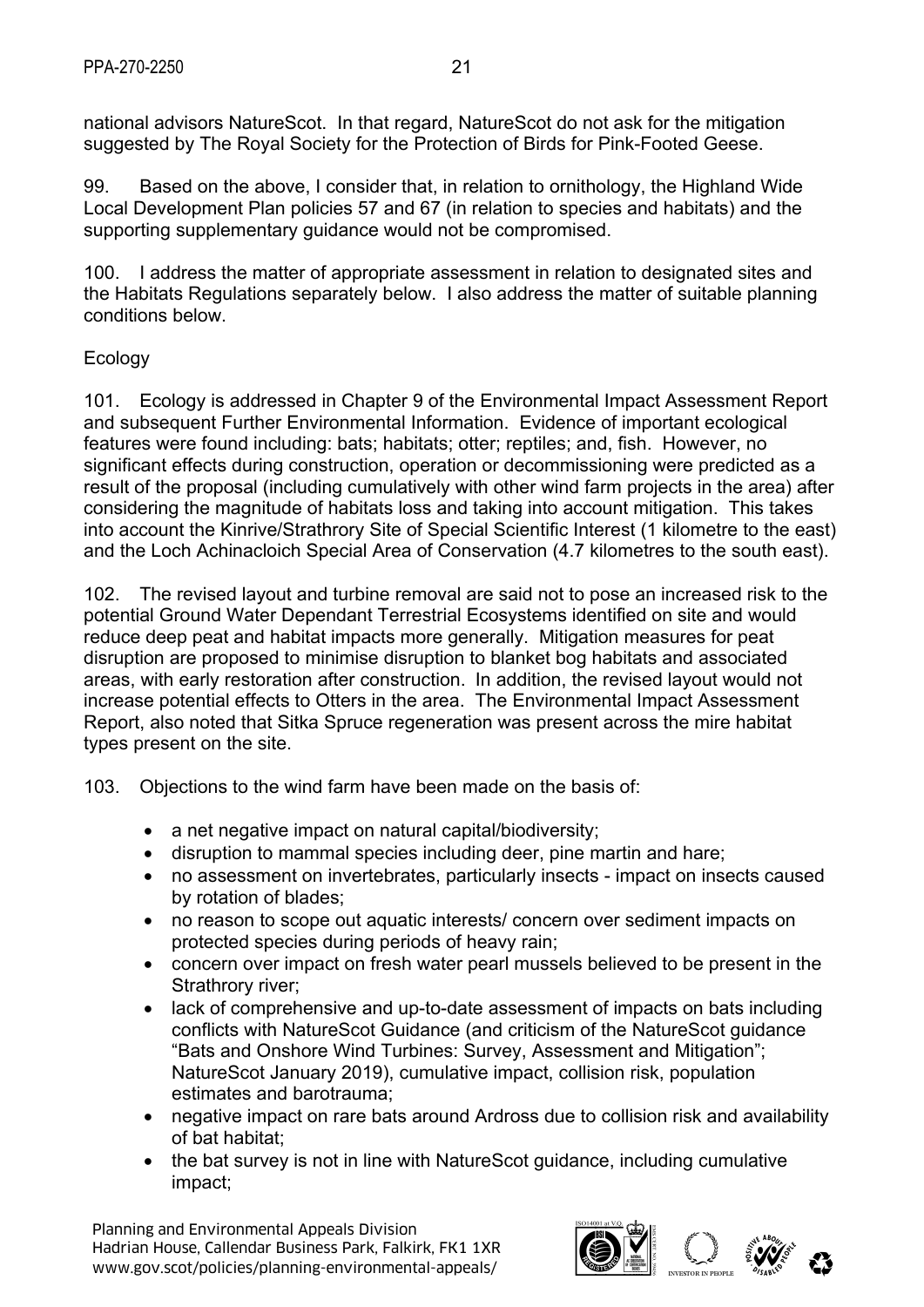- habitat loss, specifically class 1 carbon rich soils, deep peat and priority peatland;
- impact on wetlands not adequacy assessed; and,
- conflicts with Crannich North Native woodlands 150 metres from turbines.

104. In consultation responses, Scottish Forestry do not raise any concern over impacts on the Crannich North Native woodlands scheme nor do NatureScot express any concern about the woodland in relation to risk to Capercaillie.

105. The site contains the 'Group 2' feature of Carbon Rich Soil, Deep Peat and Priority Peatland Habitat. The requirement of Scottish Planning Policy (for Group 2 areas) to demonstrate that 'any significant effects have been substantially overcome' applies in this case. NatureScot advise that although part of the site is the nationally important mapped carbon rich soils (Class 1 on the NatureScot Carbon Rich Soils map), no turbines have been located in peat greater than one metre in depth. As such, any significant effects have been substantially overcome by siting, design or other mitigation. However, a draft Habitat Management Plan is required by NatureScot to identify the quality of and pressures on the blanket bog habitat of the site with options for habitat management works. No additional monitoring is request by NatureScot beyond that to be included in a Habitat Management Plan.

106. NatureScot do not have concerns over impacts on any non-avian species, including mammals and bats. This is despite turbine 2 infringing a bat related buffer distance to watercourses and tree lines. They do not have concern over impacts on invertebrates or aquatic creatures. Given the lack of site specific information submitted with representations and lack of any specific requirement to consider invertebrates (and insects in particular) at this site, I accept the advice of NatureScot.

107. I am aware that a significant concern exists in representations with regard to impacts on bats. A great deal of effort has gone into the extensive submissions of the Ardross Community Council on that matter. However, the fact remains that NatureScot, as national advisors, do not have any concerns over bat impacts. The Environmental Impact Assessment Report concludes that no significant impacts would occur in relation to the site. In addition, I am not aware of any concern from NatureScot over the surveys or methodologies used for bats. Given the lack of site specific information submitted with representations, I accept the advice of NatureScot with regard to bat impact.

108. Scottish Environment Protection Agency are also content that deep peat resources are not significantly affected. This is all subject to specific conditions requested; including the preparation of a Peat Management Plan, micrositing, pollution prevention, details of borrow pits and restoration/decommissioning plans.

109. The Royal Society for the Protection of Birds say that it is essential that a detailed Habitat Management Plan is developed which secures peatland restoration, addressing Sitka Spruce regeneration across the site, and habitat improvements for certain bird groups.

110. The council's committee report concluded that there were workable and practical mitigation that can be put in place to minimise the environmental effects and raised no concern over ecological matters.

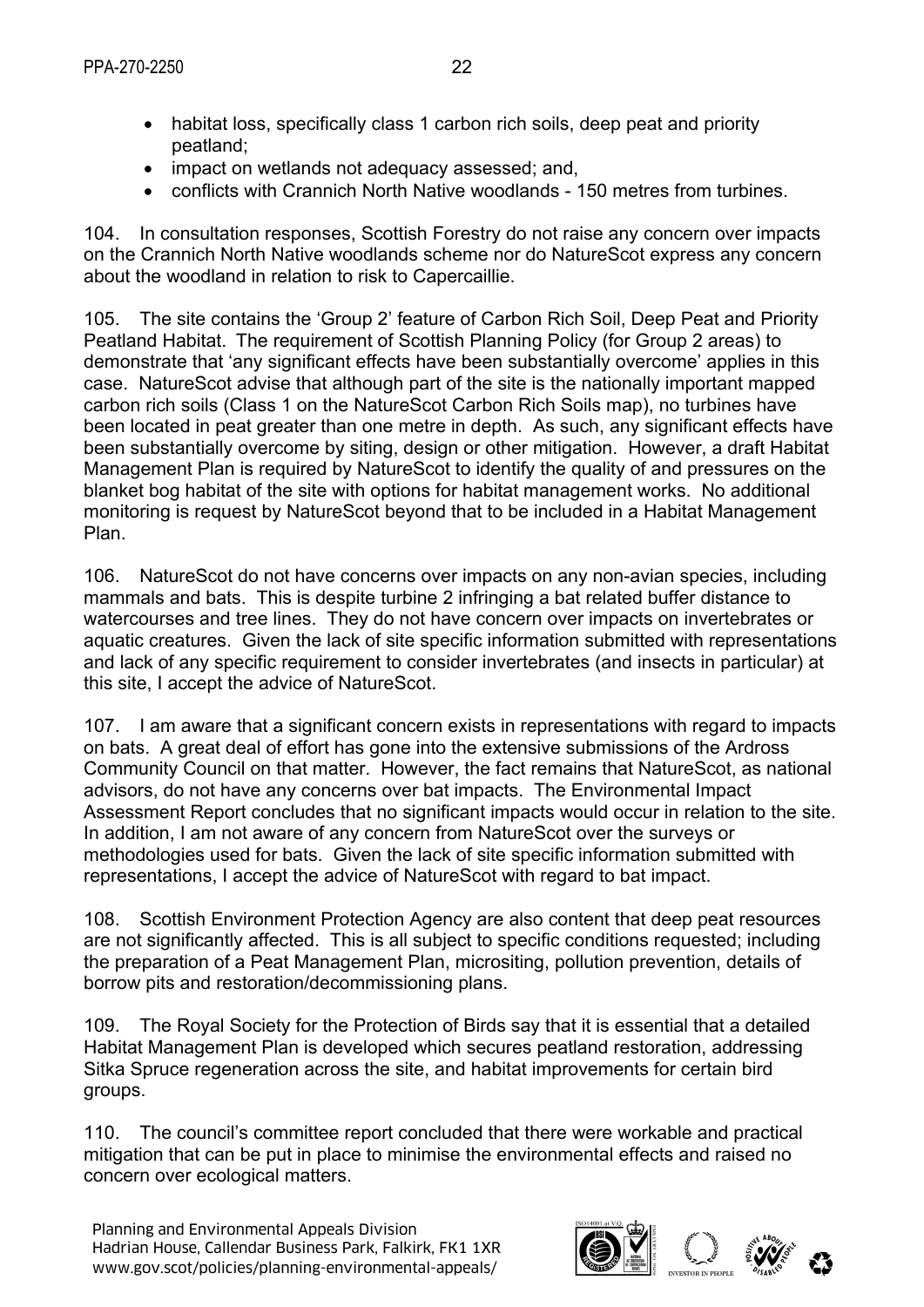111. Based on the assessments of Scottish Environment Protection Agency, NatureScot and the council's advisors, I consider that the location of the tracks and turbines have generally avoided the most sensitive Ground Water Dependent Terrestrial Ecosystems and that areas of deep peat have been avoided.

112. Based on the appellant's Further Environmental Information and the consultation responses of agencies, my overall assessment is that, subject to a range of specific conditions, impacts should not be regarded as significant for the purposes of Environmental Impact Assessment. I do not identify any clear evidence of significantly detrimental ecological impacts with regard to supplementary guidance or policy 67 of the Highland Wide Local Development Plan. This judgement is also made in the context of Scottish Planning Policy aiming to minimise general impacts on biodiversity, conserving protected species and avoid significant adverse effects on national designations.

## Noise

113. Noise (from construction, decommissioning and operation of the wind farm), including cumulatively, is addressed within Chapter 10 of the Environmental Impact Assessment Report and subsequent Further Environmental Information. With regard to operational noise, the proposal was found to comply with the required noise limits at all receptor locations on an individual and cumulative basis with no specific mitigation required. Construction noise levels are expected to meet typical requirements and no specific mitigation measures are required other than best practice procedures. The updated assessment for the revised layout found that operational noise would fall within the noise criteria (including cumulatively) at all eight properties considered to be noise sensitive and based on background noise levels taken locally. No significant effects were predicted.

114. Representations object to the proposal because of the potential for noise effects from the operation of the turbines, including from noise spikes (amplitude modulation) and lack of local background noise reading and impacts of infrasound (low frequency noise). An alternative approach to ETSU-R-97 "The Assessment and Rating of Noise from Wind Farms" noise assessment was also put forward using an approach similar to BS 4142 "Method for Rating Industrial Noise Affecting Mixed Residential and Industrial Areas". In particular, the Ardross Community Council point out the inadequacies of using the existing ETSU standards.

115. The council's supplementary guidance expects ETSU-R-97 and associated good practice guidance to be used in assessments. I am not aware of any updated guidance and I note that the Environmental Impact Assessment Report uses the ETSU-R-97 approach. The supplementary guidance also indicates that research into amplitude modulation is ongoing but there is no accepted best practice for measuring, monitoring or setting limits for amplitude modulation. In addition, the supplementary guidance does not highlight the need for infrasound assessments.

116. The council's environmental health team agree with the appellant's assessments and seek best practice measures for construction noise and a standard noise condition in order to minimise any risks of operation noise occurring. The council consider that a noise management and mitigation scheme, secured by condition would allow the council's noise limit of 35dB (at the lower end of the range indicated in the national guidance) to be met at all times. No issues with compliance with best practice are highlighted by the council.

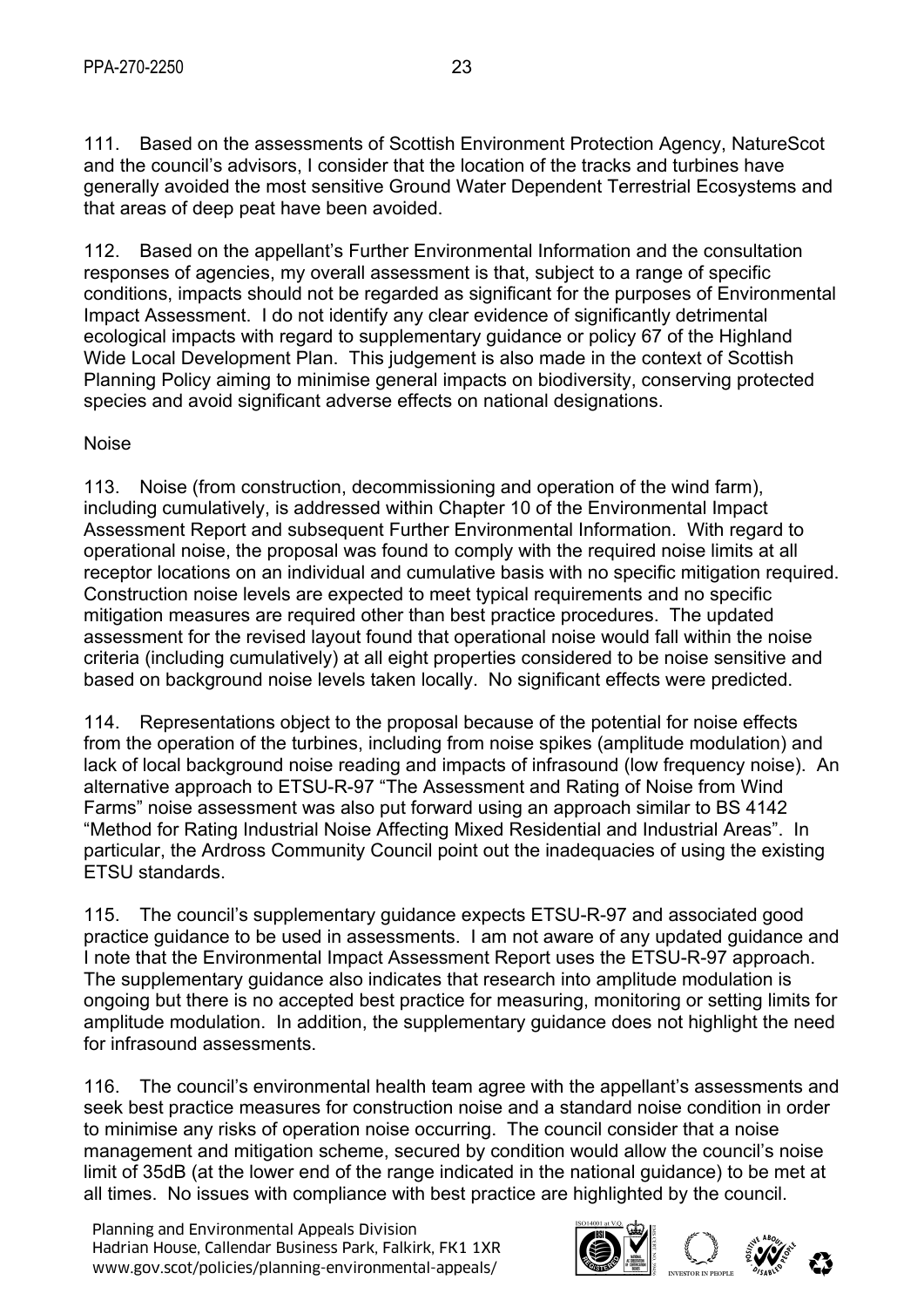117. I am aware that a relatively small number of properties have the potential to be affected by the proposal. However, they are relatively close to the turbines and noise impact is clearly a concern for those making representations. The adjacency of the properties is seen on the revised noise contour map set out in Technical Appendix F8.3 for the Environmental Impact Assessment Report. Notwithstanding that, based on the council's environmental health consultation response and subject to the application of conditions, including for construction practices, my conclusion is that significant effects are not likely to occur at properties with regard to noise. There is no evidence to show the likelihood of noise from the operation of the turbines would go beyond the council's accepted limits, including cumulatively. In addition, the appellant has used the recognised guidance for operational noise in its assessments and to the best of my knowledge has used relevant background noise level measurements related to the local area. As a result, I do not consider that there would be conflict with the detailed advice of the supplementary guidance or with policy 67 of the Highland Wide Local Development Plan.

## Traffic and transport

118. Traffic and transport matters are addressed in Chapter 11 of the Environmental Impact Assessment Report. Effects assessed include levels of severance, driver delay, pedestrian amenity/delay and accidents/safety. Traffic assessments are based on a worst case scenario where all construction aggregate is taken to the site. The assessments, including abnormal loads, find potential for significant effects on the A836 at Edderton in relation to delays if the northern route is chosen ahead of a southern route option. However, mitigation measures are proposed by the appellant; including the implementation of management plans, which are said to reduce the potential for significant effects to 'not significant'. Impacts on the B9176 (Struie Road), including the proposed access 650 metres south west of Strathrory Bridge are assessed as negligible. Overall, effects associated with an increase in traffic movements were considered by the appellant not to be significant after appropriate mitigation is put in place. No significant cumulative effects were identified in relation to other consented schemes in the broader area.

119. A reasonable proportion of the representations made against the proposal are concerned about traffic generated by the proposal and the state of the current roads. The suitability of the proposed access and the use of local roads is also questioned by those objecting as well as the lack of a preferred route for delivery of adnormal loads. It is also suggested that Ardross and neighbouring districts will suffer chaos from the traffic movements required for the wind farm and from the negative impacts on the repair quality of local roads. The use of single track roads and the roads around Edderton is also questioned. Due to the possibility of all aggregate being won outwith the site, a comprehensive survey of roads before and after is requested to ensure that roads are restored to an acceptable standard at the end of the contract. In addition, Ardross Community Council is concerned that 'pinch points' on the possible routes for the delivery of abnormal roads have not been properly assessed and that the required works make the proposal unviable. In particular a junction at Edderton is of particular concern, with works affecting the war memorial. The damage due to the works required at various pinch points is said to be substantial and would take years to recover.

120. Transport Scotland do not object to the proposal (including the use of the 'A' road A836 around Edderton). They say that a range of conditions should be attached to any consent. Despite concerns by local residents, the council's roads advisors do not object.

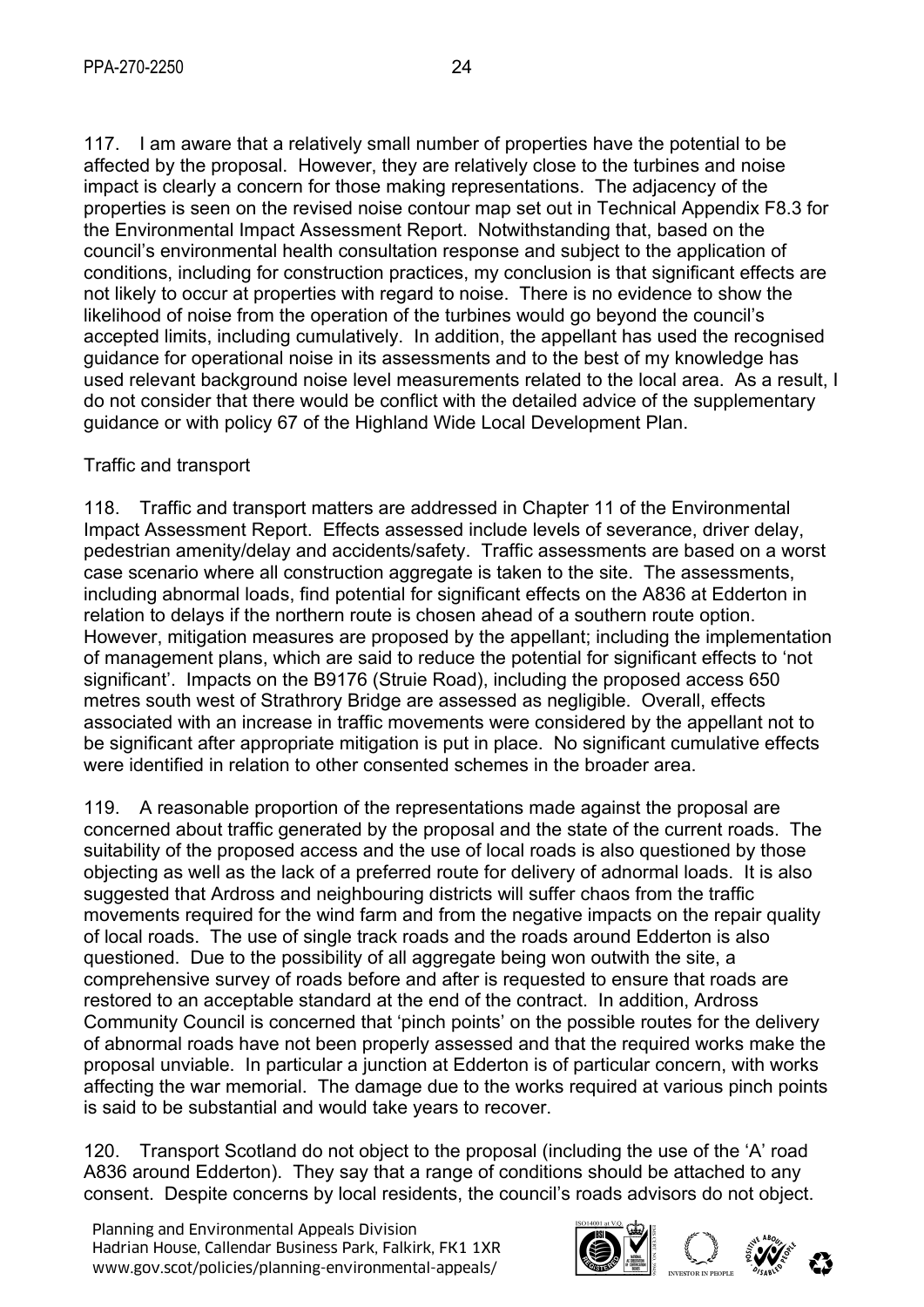assessments of routes; a road traffic management plan; and, a separate legal agreement to address 'wear and tear' of the road infrastructure. The developer would enter into a wear and tear agreement with the council either by voluntary agreement or via Section 96 of the Roads (Scotland) Act to make good any road or verge damage caused by construction traffic.

121. Based on the advice of the roads authorities, I am of the view that traffic related matters would not generate significant effects if subject to the kind of planning conditions suggested by the council's roads advisors and by Transport Scotland. There is no data available to me which suggests that the overall capacity of roads would be reached. I did not observe the roads to be particularly busy when I was driving around the area on my site visits at various times of the day (although I noted it was outwith the peak tourism season). In addition, no adverse comments have been received from council advisors on the proposed site access arrangements and works required at potential 'pinch points'. That said, planning conditions would require further assessment of the preferred route for abnormal loads in order to specify the detail of works and mitigation required, along with the level of reinstatement works to be delivered. A video trial run would also be required. No delivery of abnormal loads would occur until all assessments were complete and all the necessary upgrade works complete.

122. In relation to a request by Ardross Community Council for a survey of roads before and after works, I consider that to be a valid request to consider and I have addressed that in my drafting of planning conditions.

123. Overall, I am content that planning conditions could address the matters raised in representations. In my experience transport and roads related planning conditions are not uncommon for wind farms. However, the current state of the public roads in general is not a matter for me to consider. Planning conditions could nonetheless require the roads to be upgraded to the extent appropriate to accommodate the wind farm related traffic.

124. I agree with Ardross Community Council on the potential impact and general level of concern that would be caused if the northern route is chosen with regard to the war memorial at the junction at Edderton and the unclassified Balleigh Road. Having visited the site and viewed the 'swept path' road plan in the appellant's Technical Appendix 11.1, I consider that a specific management plan for such a sensitive junction would be required in light of the requirement for the war memorial to be 'by passed' very close to the south.

125. When taking into account the mitigation available by the use of planning conditions, I do not identify conflict with local development plan policy 67 or related supplementary guidance arising from transport related matters. This is not to say that there would not be a level of temporary disruption for the local community. That is inevitable with a large scale project. Nevertheless, my conclusion is that no significant and unacceptable impact is likely to arise, subject to the application of detailed planning conditions.

126. In addition, a planning condition dealing with arrangements for community liaison would also assist in the sharing of traffic related matters and is discussed in more detail below.

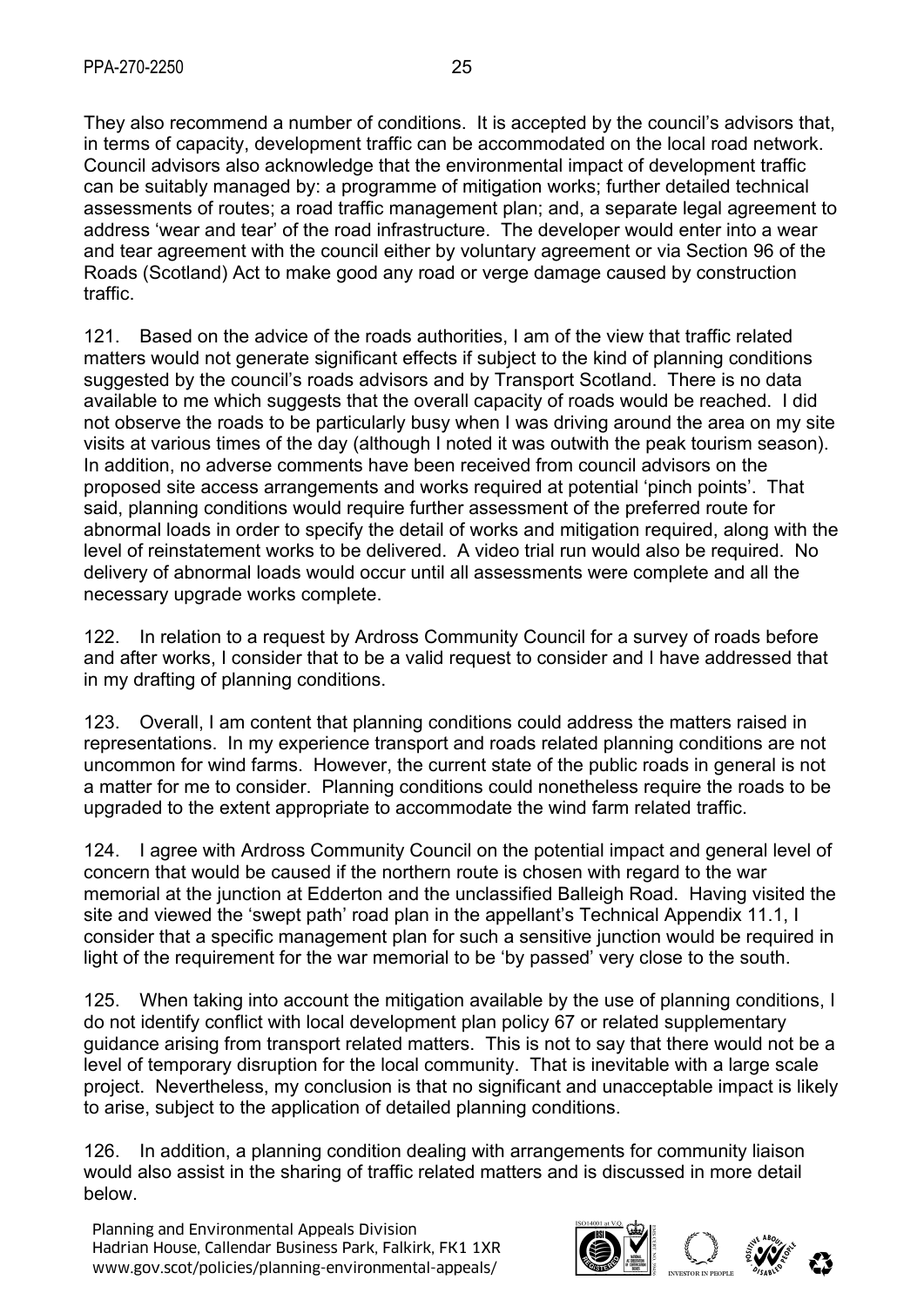Geology, Hydrogeology and hydrology

127. Geology, hydrogeology & hydrology are addressed in Chapter 12 of the Environmental Impact Assessment Report and subsequent Further Environmental Information. I have already addressed peat (in part) and blanket bog habitats above in the ecology sections. However, the Peat Management Plan and Peat Landslide and Risk Assessment prepared as part of the Environmental Impact Assessment Report demonstrates that any peat disturbed by the proposal could be reused for restoration purposes. Mitigation measures are proposed which included a buffer to watercourses and the potential Ground Water Dependant Terrestrial Ecosystems on site (mire and wet modified bog). A Construction Environmental Management Plan is also proposed. Overall, the environmental information of the appellant concludes that the design and embedded mitigation would not result in significant effects on geology, hydrogeology and/or hydrology, including on potential Ground Water Dependent Terrestrial Ecosystems. The appellant is committed to providing detailed water quality monitoring plans in order to safeguard the Strathrory River fishery. The site-specific carbon calculator has calculated the carbon payback for the proposal is 1.3 years.

128. Scottish Environment Protection Agency are content that the layout revisions have addressed any concerns they had on the impacts on Ground Water Dependant Terrestrial Ecosystems. This is all subject to specific conditions.

129. No key agency raised objections about deep peat. There appears to be general agreement that areas of deep peat have been avoided and that all disturbed peat can be used in reinstatement works. I have also noted that roads will be floated over peat depths of over one metre.

130. Although flooding is raised in representations, no consultee considers that the site (or its surroundings) would be at risk of flooding. It is also proposed that watercourse crossings are designed to accommodate a 1 in 200 year flood event plus allowance for climate change. The use of a Sustainable Drainage Systems to attenuate run off and filter out pollutants can, as advised by the council, be secured by condition.

131. There is no evidence to suggest that there are private water supplies in close proximity to the proposal.

132. I consider that the carbon balance of 1.3 years 'payback' appears to be within normal thresholds and a positive factor in favour of the development. However, I am aware that a number of representations claim the carbon balance is inaccurate and should take into account displaced electricity, transmission losses and the whole life cycle carbon embodied within the project as a whole.

133. The carbon calculator used by this development (Appendix 13.2 of the Environmental Impact Assessment Report), takes into account the manufacturing, construction and installation of the turbines. The calculator also takes account of energy generation required to back up wind technology and carbon losses associated with peat disturbance. Despite concerns being raised in representations, there has been no alternative set of calculations submitted. In addition, key agencies or council advisors do not raise concerns over the developer's use of the carbon balance calculator or its basis.

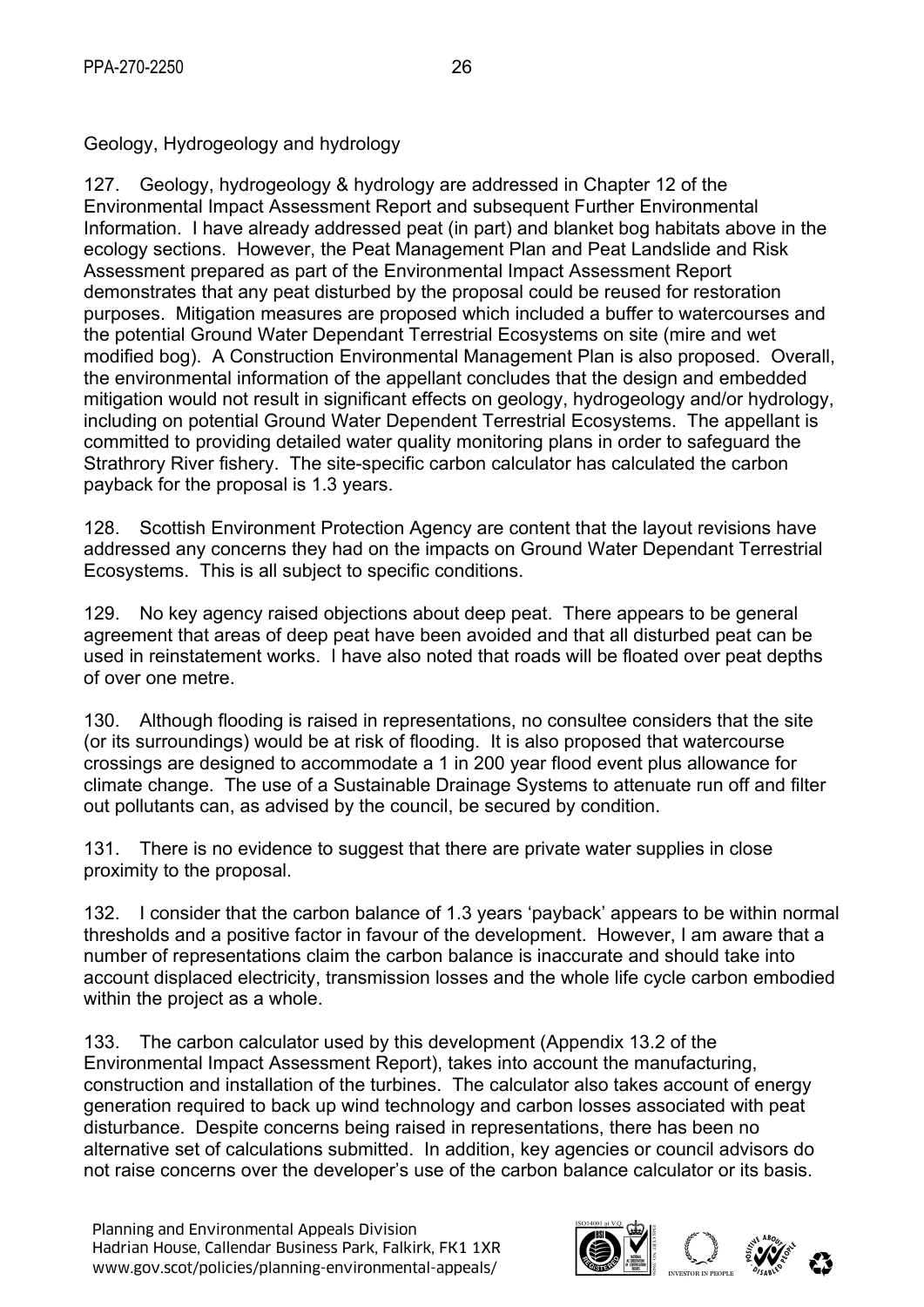134. Based on the above (including assessments within the ecology section), I consider that Highland Wide Local Development Plan policy 55 (peat and soils) is satisfied for the following reasons:

- unnecessary disturbance of deep peat is being avoided;
- overall predicted climate change benefits from the proposal are positive;
- a peatland management plan can minimise impact (using a planning condition); and,
- no adverse impact on integrity of nearby designations would be observed.

135. Supplementary guidance does not provide any further substantive policy tests in relation to peat matters. The considerations set out in local development plan policy 67 would not, in my view, be compromised.

#### Other specific issues

136. Chapter 13 of the Environmental Impact Assessment Report and subsequent Further Environmental Information assessed impacts for other issues including: health and safety, telecommunications and television, aviation and radar, shadow flicker and climate change mitigation and adaptation. In summary, the assessments find no significant effects are anticipated in relation to:

- health and safety;
- television reception;
- aviation: and,
- residential properties or other buildings being affected by shadow flicker.

137. A number of health related impacts have been raised by those making representations, including wind turbine syndrome, mental health impacts, stress and increased risk of disease. The potential for additional health risks, in addition to air quality (from dust), shadow flicker and noise are not part of the considerations that the current Scottish Planning Policy would expect a decision maker to assess. The local development plan or supplementary guidance do not require health matters, other than impacts of noise and shadow flicker, to be taken into account. There is also no specific evidence put forward to demonstrate that specific health impacts would arise from this proposal and no significant impacts on human health are identified in the appellant's Environmental Impact Assessment Report.

138. Representations also highlight the possibility of smell, fumes or glare from floodlights during construction. While there is no evidence to suggest that adverse impacts would occur, the preparation and implementation of construction management plans required by planning condition would be able to control such impacts.

139. The appellant said it is unlikely that television signals are affected. The council do not have concerns and have not requested a condition to be attached to any consent. Representations have been made regarding potential impacts on horizontally beamed internet signals and impacts on mobile phone connectivity arising from recently upgraded infrastructure. These matters concerning recent infrastructure upgraded do not appear to have been addressed in the council's committee report nor in the appellant's response to representations. I consider that a planning condition could be applied to any consent to

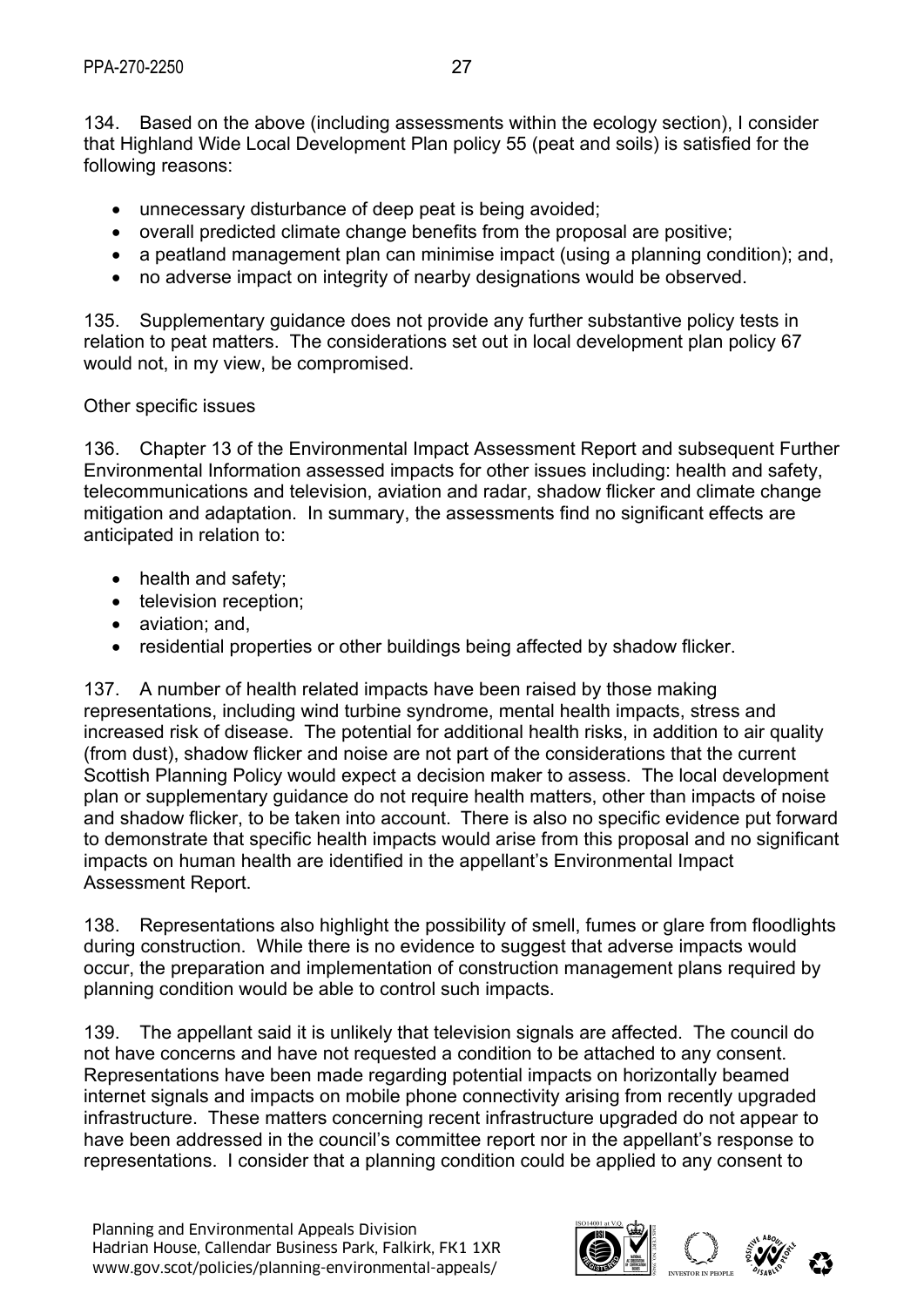secure a scheme for mitigation if negative impacts arise after the construction and operation of the wind farm.

140. Discussions with Highlands and Islands Airport Limited were ongoing at the time of the submission of the second Further Environmental Information. However, on 4 May 2021 Highlands and Islands Airport Limited confirmed that the revised layout would not impact on the safe operation of Inverness Airport and that there was no objection to the revised proposal. Subject to conditions (including infrared lighting) the Ministry of Defence do not object. Also, National Air Traffic Systems do not have any objection. In its committee report the council confirms that there are no outstanding aviation matters.

141. The council's environmental health advisors do not have a concern regarding shadow flicker.

142. Having considered all the evidence on these 'other matters', my conclusion is that, subject to specific conditions, the development would not lead to significant effects and, in particular, it would be acceptable to authorities responsible for aviation safety. There is therefore no conflict with development plan policy or supplementary guidance in respect of these 'other matters'.

Socio-economic, tourism and recreation

143. The Environmental Impact Assessment Report at Chapter 14 (in conjunction with other chapters and Further Environmental Information), assesses that no significant effects were identified on population, health, tourism and recreation or land use. A significant economic effect from the development is predicted at a local level, along with emissions avoided, contributions to renewable energy policy and a beneficial contribution to energy supply security.

144. The development estimates a construction period of 12 months, 35 years of operation and six months of decommissioning. The estimated economic impacts of the seven turbine proposal, with an installed capacity of 33.6 Megawatts, are not disputed by the council. The impacts arising from construction are predicted to be significant at a local level within the Cromarty Firth area; although not significant at a Highland Council or national level.

145. The development is predicted to create between 34 to 53 FTE jobs in Highland, and between 102 to 158 FTE jobs in Scotland during construction. Thereafter, operation is expected to create between 3 to 15 FTE jobs in Highland per annum, and 4 to 21 FTE jobs in Scotland per annum. The same number of construction FTE jobs would be generated in six months of decommissioning. The proposal is estimated to generate up to around £2 million of operations and maintenance expenditure per annum throughout its life, 42% of which could be generated locally with the highland area. During construction, a range of between £4.7 million and £7.3 million could be spent locally and a range of between £14.1 million and £21.8 million spent within Scotland.

146. The appellant says that there are no known sensitive land uses or recreational activities undertaken on the site and there are no recreational routes which pass through the site. Core Paths and other designated walking routes would not be directly affected by construction activities (and I have assessed the visual impact on routes above). To ensure access is provided throughout the construction period and that enhanced recreational

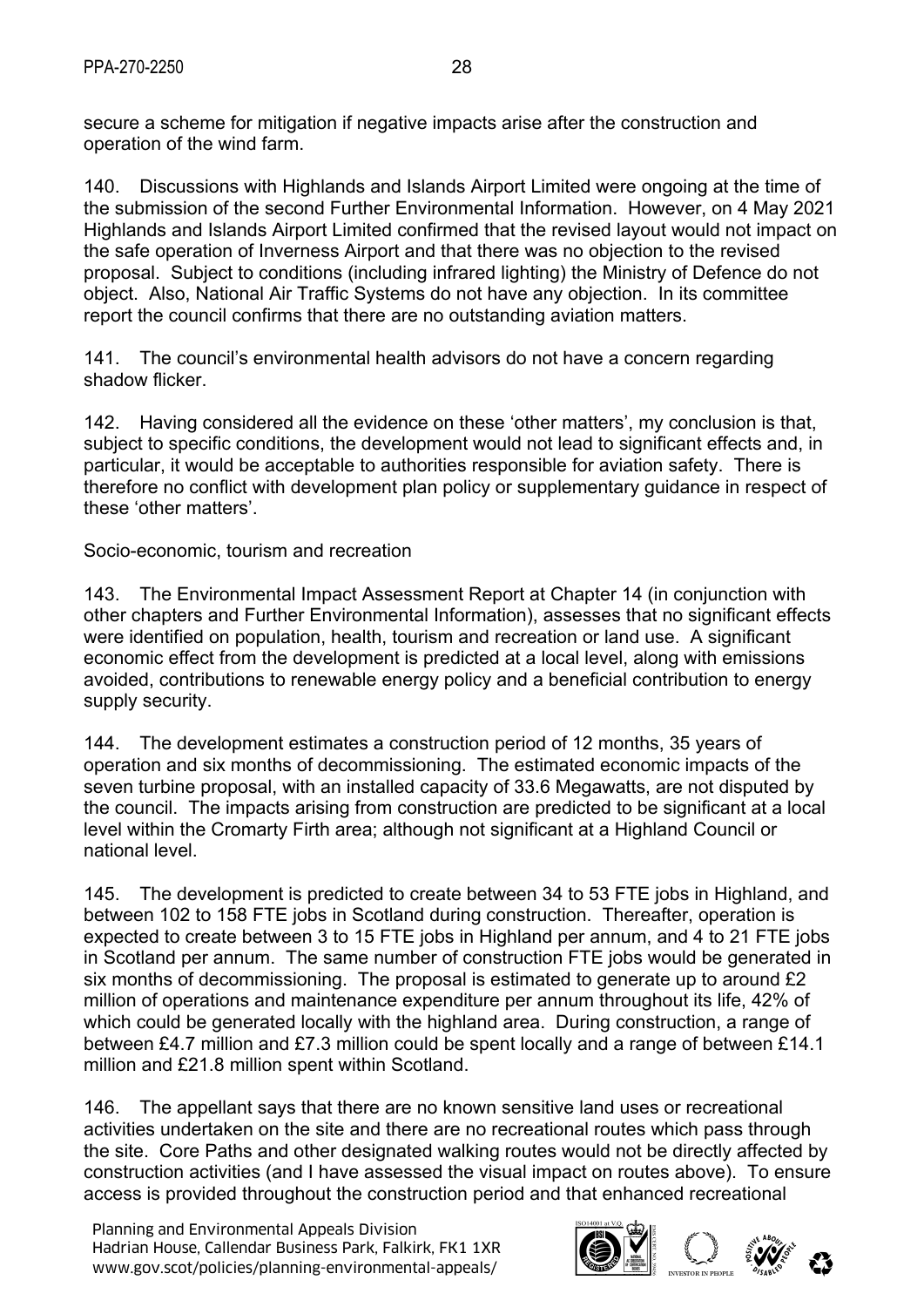access opportunities are provided during the operational phase, the council suggest a Recreational Access Management Plan. No objection or concern is raised by the council's access advisor.

147. The development is said by the applicant to have the potential to indirectly affect tourism and recreational activities through generating negative landscape and visual effects at tourism destinations and routes frequented by tourists. However, the assessment of tourist routes and destinations concludes that the effect on tourism receptors as a result of the development would not result in a likely significant environmental effect. The council has raised no concern on tourism apart from the consequence of visual impacts. The council's committee report concluded that effects on tourism are most likely to be within the service sector particularly during the construction phase when abnormal loads are being delivered to site.

148. I have considered visual effects on promoted routes earlier in my decision (including cumulatively), some of which would be subject to a level of significant visual impact. That may have a negative impact on the number of tourists that visit the area or their activity while in the area. However, there is no clear evidence to that effect.

149. Representations say that the development will results in negative economic effects. However, there is no evidence to support that either.

150. The applicant has also pledged to provide local community funding delivered during the operation of the wind farm. However, that is not material to my consideration of the case.

151. The Highland Wide Local Development Plan policy 67 requires a decision maker to consider a development's contribution towards meeting renewable energy generation targets. This proposal has a predicted capacity of 33.6 Megawatts. It would therefore make a positive contribution to Scottish Government climate change and renewable energy targets. Policy 67 also requires a consideration of positive or negative economic effects. The estimated employment and economic benefits that would arise are not disputed and are in favour of the development and could play a small part in economic recovery from the Covid-19 pandemic. However, as noted by the Ardross Community Council the scale of the economic benefits are not significant. In addition, I have no evidence that demonstrates that significant impacts would arise on the tourism sector.

#### Compliance with the development plan

152. In my assessments above, despite the existence of 'significant effects' in connection with landscape and visual impacts, including cumulatively, I have not identified any unacceptable conflict with the policy intentions of documents which comprise the development plan. Specifically, when taking into account the relevant factors (or balancing considerations) of the Highland Wide Local Development Plan policy 67 and its supporting supplementary guidance, I have not found that the predicted negative impacts are so severe that they should be regarded as significantly detrimental; including cumulatively.

153. The proposal would also make a positive economic impact and a valuable contribution to meeting renewable energy generation targets and emissions reduction. After carefully balancing the relevant considerations, I am of the view that the proposal is supported by renewable energy policy 67 of the local development plan (and also the other

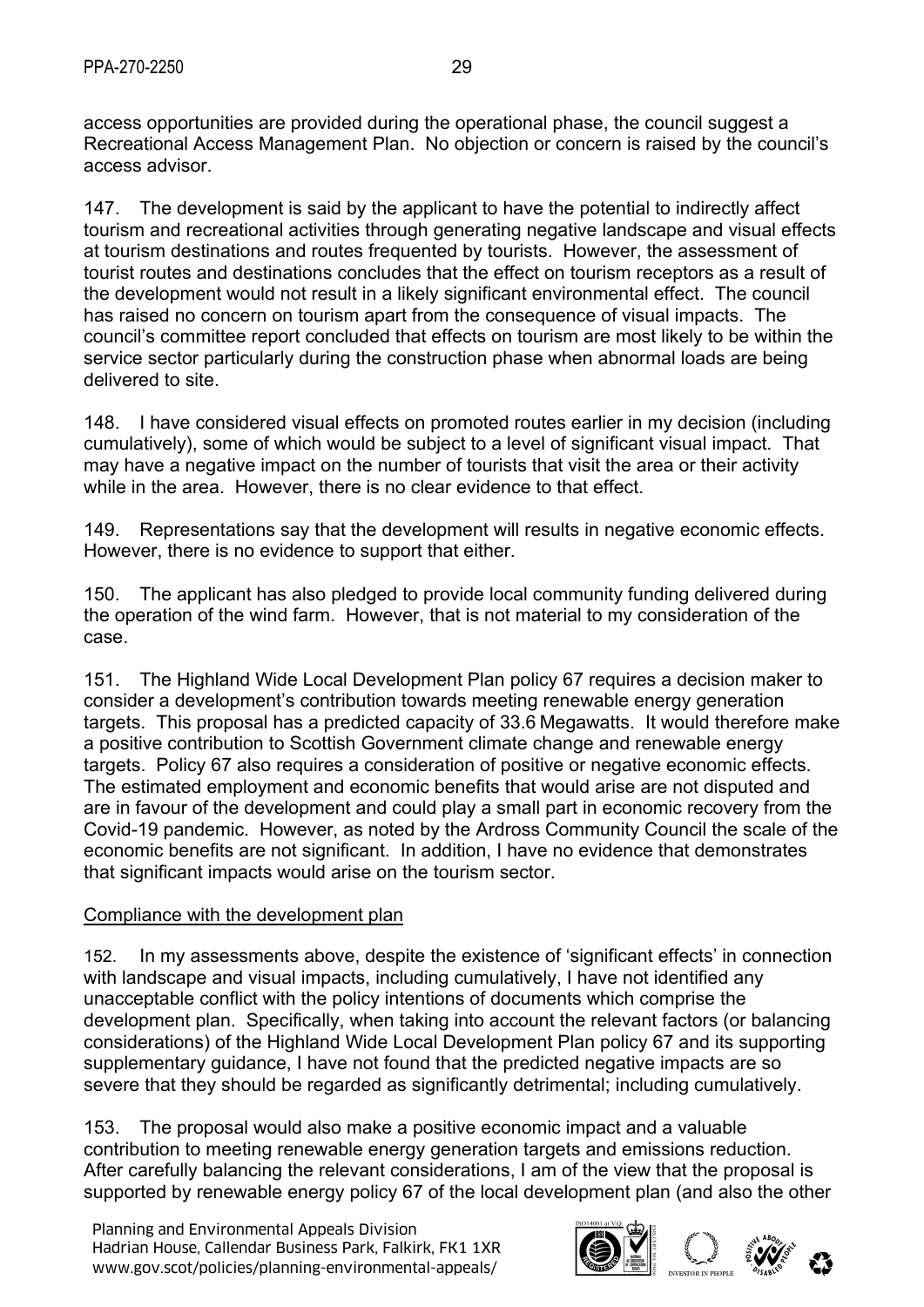policies I have identified earlier). As a consequence, I consider that the proposal is also compatible with policy 28 (sustainable design). However, this is all subject to the implementation of a range of planning conditions which are required and highlighted above. I go on to discuss conditions in more detail below.

#### Material considerations

#### Energy policy and climate change

154. It has been raised in representations that there is no need for more wind farms to be built. However, the Scottish Government 2017 Energy Strategy and Onshore Wind Policy Statement both support the ongoing deployment of onshore wind. The Scottish Government 'Scotland's Energy Strategy Position Statement' of March 2021 does not signal a change to that. It is said in that document that the Scottish Government is committed to supporting the increase of onshore wind in the right places to help meet the target of 'Net Zero'.

155. The capacity of the development is predicted to be 33.6 Megawatts (over 35 years). That would provide a contribution to national renewable energy targets and the Scottish Government 'Net Zero' legal targets for 2045 (and 2030 and 2040 interim targets). Such targets are all set out to address tackle climate change. No party argues against the need, in policy terms, for additional deployment of renewable energy generation to address climate change. The clear support for renewable energy and emissions reduction policies and legislation, as described by the appellant in their submissions (including in further written submissions), are factors which are important material considerations in favour of this development within a planning balance. However, I also consider that the appellant is correct to say that these factors are not overriding factors in the determination of a wind farm planning application.

## National Planning Policy

156. National Planning Framework 3, albeit produced in light of energy related targets around in 2014 (which have now been superseded by more challenging targets), supports a renewable and low carbon economy whilst minimising adverse impacts on environmental assets. Further support for renewables and the prioritising of reducing emissions was signalled by the National Planning 4 Position Statement issued in December 2020.

157. On 10 November 2021 the Scottish Government published a consultative draft of Scotland 2045 – Our Fourth National Planning Framework. As a consequence I asked the council and the appellant to give me their views on the relevance of the draft National Planning Framework.

158. The council say that the document is going through consultation and therefore the weight that should be attached to it should be less than the current adopted policy. However, they say the draft does not introduce any change to the current policy framework which would alter the consideration of this proposal. The council also highlights that recent decisions of Ministers have indicated that the draft can only be given limited weight.

159. The appellant says that the draft policy does not diminish support for renewables and onshore wind, and that the support is increased, including support for this proposal. However, it is accepted by the appellant that limited weight should be given to the draft.

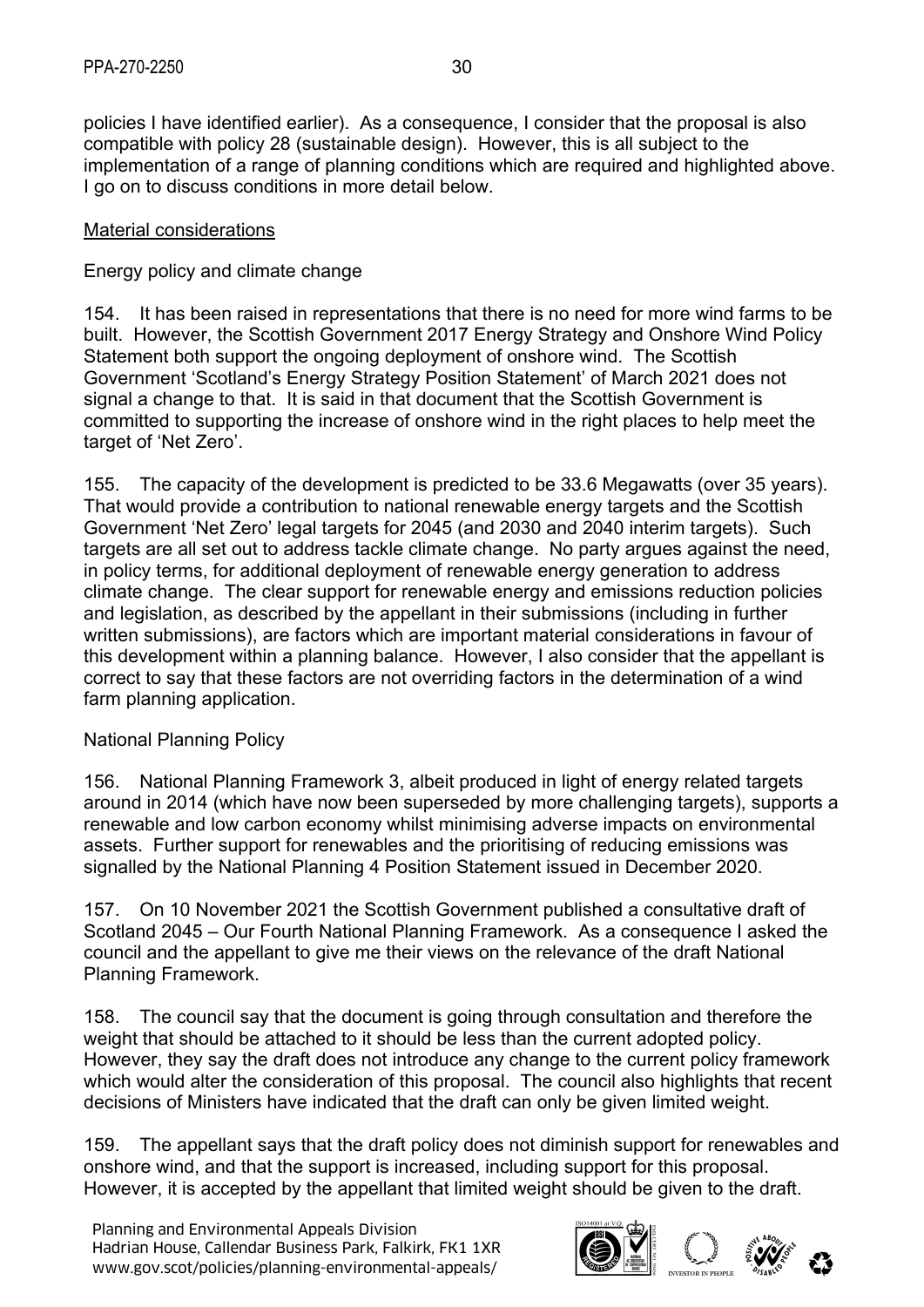160. The development management planning policies of the draft do not offer a radically different policy approach for onshore wind. Strong policy support continues to be offered to onshore wind developments in appropriate locations. However, given its status as a consultative draft, I have concluded that I cannot give it a level of importance above the current Scottish Planning Policy in balancing the material considerations for this case.

161. Scottish Planning Policy (of 2014) gives general support to the development of renewables but specifically in paragraphs 152, 153, 154 and 156. The appellant argues that an increased weight should be given to the energy related benefits which this development would secure and its contribution to climate targets. However, that is not reflected in Scottish Planning Policy which remains the national planning policy context for determination of this scheme.

162. Table 1 of Scottish Planning Policy sets out a strategic spatial framework for onshore wind. As I have noted above, in spatial terms the appeal site is within a mix of Group 2 and Group 3. The Group 2 areas relate to carbon rich soils which I have concluded (above) would not give cause for concern. Group 3 areas are those 'Areas with Potential' for siting of wind farms. Scottish Planning Policy advises that wind farms in Group 3 areas are likely to be acceptable in principle subject to detailed consideration. Such a detailed consideration is reflected in policy 67 of the Highland Wide Local Development Plan.

163. Paragraph 169 of Scottish Planning Policy identifies a list of development management considerations. These have a degree of overlap with policy 67 of the Highland Wide Local Development Plan. I have addressed most of the considerations in my assessments above. With regard to the remaining considerations, the decommissioning and possible need for a planning obligation is addressed below. In addition, the proposal contains an opportunity for energy storage and this gains support from paragraph 169.

164. Scottish Planning Policy also contains sustainable development principles set out in its paragraph 29. Based on my assessments above, taking into account the mitigation offered through a range of planning conditions, I have not identified specific constraints in relation to the principles or outcomes sought in Scottish Planning Policy. I conclude that the development would be consistent with the principles. The presumption in favour of development that contributes to sustainable development is also a significant material consideration in this case as the local development plan is more than 5 years old; although the renewable energy policy within the development plan with its supplementary guidance is not particularly out-of-date. That said, paragraph 28 of Scottish Planning Policy is clear that the aim of the 'presumption' is still is to achieve the right development in the right place; it is not to allow development at any cost. That is the planning balance that I must address in my conclusions.

165. My assessments above in relation to the development plan do not, in my mind, bring the proposal into conflict with any other policy consideration of Scottish Planning Policy, including natural and cultural heritage matters.

166. The lack of electricity connection details, raised by Ardross Community Council, is not a matter that Scottish Planning Policy expects to influence a planning decision on a wind farm. Paragraph 165 makes it clear that 'it is for wind farm developers to discuss connections to the grid with the relevant transmission network operator'.

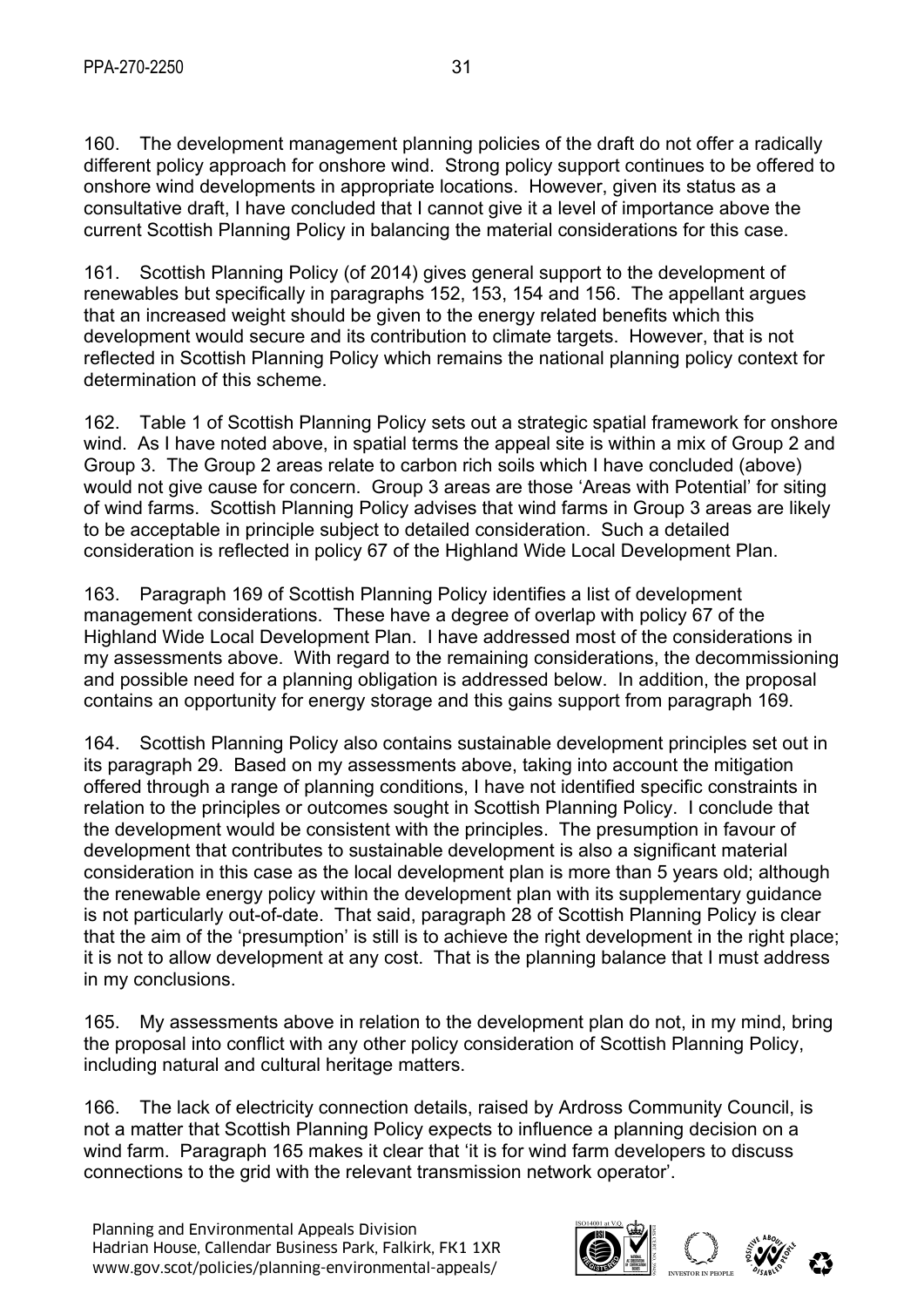#### Other considerations

167. The council and the appellant recognise that any proposed community benefit fund is not a material consideration. Based on my experience and my understanding of paragraph 173 of Scottish Planning Policy, I agree with that position in relation to any direct payments made.

168. Visualisations produced for the proposal have also been carried out to The Highland Council Visualisation Standards for Wind Energy Developments (produced in July 2016) and I found that to be helpful while carrying out my site inspections.

169. There are letters of support which highlight support for renewables and the positive impacts on climate change. I have however noted the relatively high numbers of objections, over 50 individuals or groups, many of which were from the local area. However, the scale of representation is not necessarily an indication the acceptability of a proposal.

170. I have considered many of the material points of objection elsewhere within my decision above. However, there are a number of objections that I have not considered elsewhere.

171. I agree with Ardross Community Council when they state that wind farms are to be regarded as if permanent for the purposes of making assessments (according to Scottish Planning Policy paragraph 170). There is no guarantee that other wind farms would be gradually decommissioned and removed as the appellant has suggested. However, that matter does not change my judgements made on this case.

172. I did not see any evidence to substantiate claims that there may be issues associated with emergency response times. The site would be no different to other relatively remote working locations that have been granted consent in Scotland.

173. Localised warming, said to be caused by turbines, is raised in representations. However, there is no evidence submitted which demonstrates this could be an issue for a development of this size or could cause significant adverse effects.

174. Comments have also made about the impact that turbines would have on an individual's freedom to enjoy their own home. I have already mentioned above that an individual property does not have a right to maintain an existing view into the countryside. In addition, I have considered the impact that the proposal would have on residential amenity having visited the Ardross area on a number of occasions as part of my site inspections.

175. A number of reports/complaints in connection with water based impacts of a wind farm in Shetland were submitted from those making representations. However, I do not consider that the quality of construction techniques and drainage systems from another wind farm are directly relevant to my considerations. That said, planning conditions below include elements to control rain water run-off and drainage for the proposal.

176. In addition, I consider that the following matters, which were raised in representations, are not be material to my planning judgements for this case:

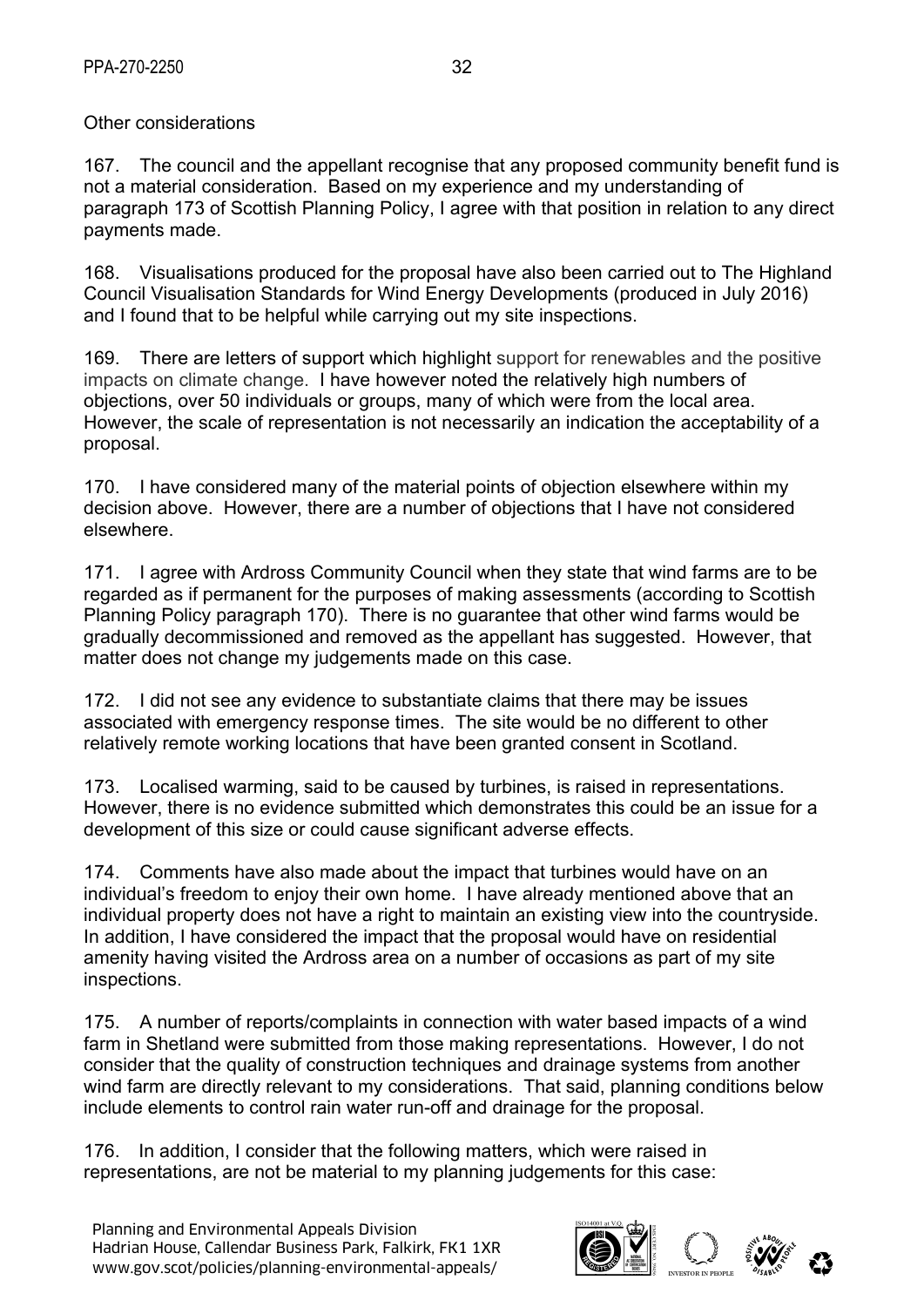- timing, level and nature of community consultation and engagement;
- impacts of Covid-19 restrictions on community interests to meet face to face;
- incremental amending of the proposal being seen as disingenuous;
- costs of the Environmental Impact Assessment documents;
- emotional attachments to land and local environments;
- impacts on private property values and housing market implications arising:
- the level of subsidies involved in wind farms;
- the electricity grid network and possible infrastructure required outwith the site:
- suggestions that enough energy is produced from existing turbines in the area;
- the distance from cities where large amounts of energy is consumed;
- perceptions of more efficient renewable technologies and alternative locations;
- preference for offshore wind farms:
- distribution of community benefit payments and level financial gain for communities;
- economic motives or origin of the developer, investors, project owners or landowner;
- the ability of the council to enforce roads conditions;
- no fall in local energy prices promised with previous developments;
- opportunities would be lost to 're-wild' the site at some time in the future;
- community demands that the decision of the council must be upheld; and,
- the equality of turbine distribution throughout the highland area.

177. I recognise, based on the nature of the letters of representations submitted to the council and to the Planning and Environmental Appeals Division, that these matters above are the feelings of a number of people within the local community. Nevertheless, I consider that they are not relevant land use planning matters and should not influence my judgement on the planning merits of the case.

178. As set out in schedule below, I consider that there have been opportunities for public participation in decision-making for the purposes of an Environmental Impact Assessment development. The council has not highlighted areas were consultation processes were flawed in terms of the relevant planning regulations. With regard to matters raised by the Ardross Community Council in relation to the Aarhus Convention, the appellant has indicated how the convention has been complied with in their 'comments on representations'. In light of that submission, which refers to the actions of the Aarhus Convention Compliance Committee during the pandemic, I cannot be clear that the consultation and engagement was or was not compliant with the Aarhus Convention during the difficult restrictions of the Covid-19 pandemic. In addition, by allowing the application to be validated and consulted upon during the pandemic does not in my mind show a clear contravention of the Aarhus Convention by the council during the pandemic. In any event, the nature of engagement is not a matter which should be directly material to my planning judgement in this case.

179. The decision to refuse the Glenmorie Wind Farm made by Scottish Ministers in 2014 is said to set a precedent for this case according to representations. This is in terms of negative impacts upon communities. I have read the Glenmorie decision and the associated report. I find that decision, although primarily related to landscape and visual effects, was a case where the Reporter found that the scheme would not give rise to significant visual effects on settlements, villages, A or B roads or gardens and designed landscapes. The impacts in the Glenmorie Wind Farm case were distinctly different to the Strathrory Wind Farm and I therefore consider that it has little relevance to my decision.

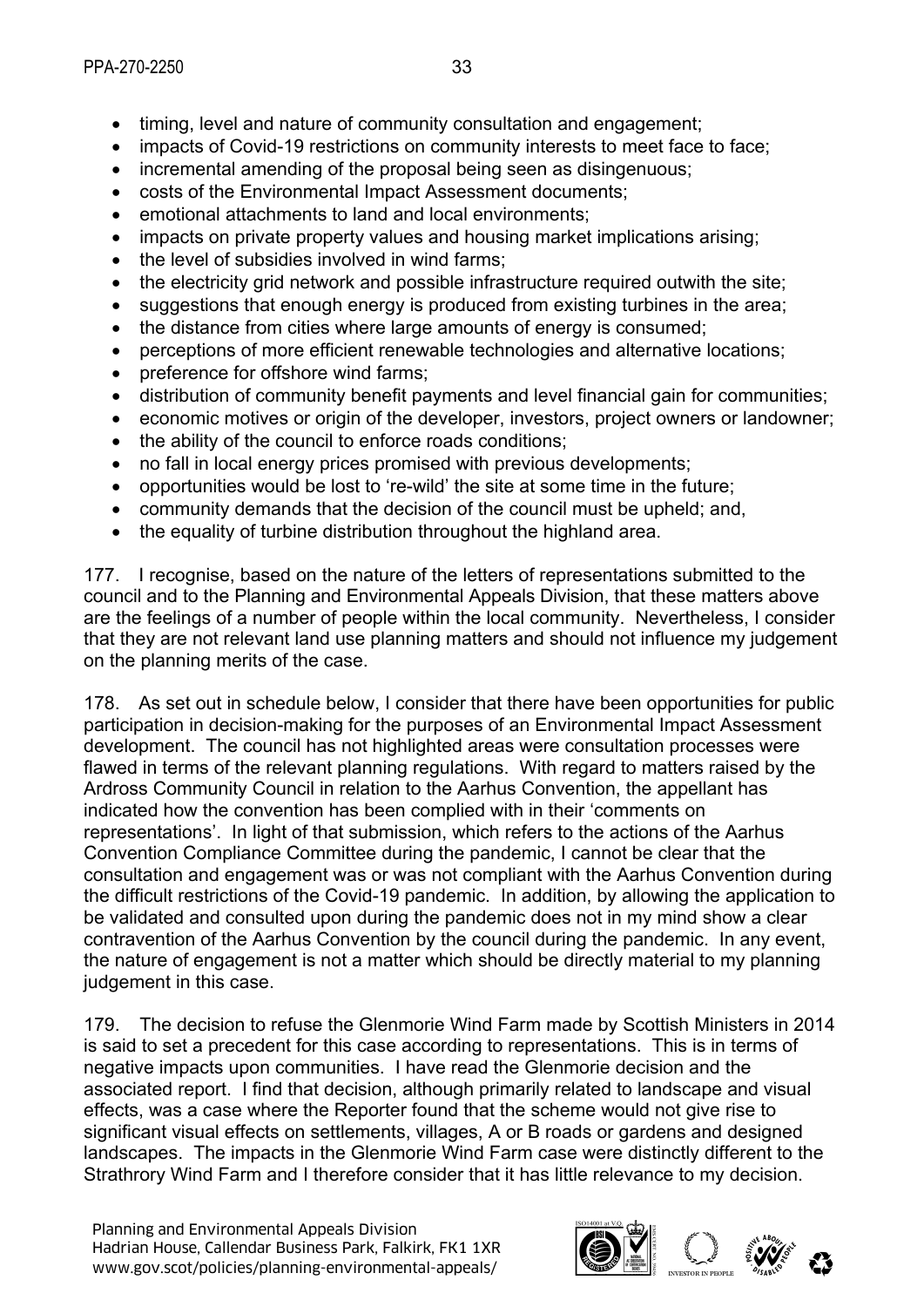180. The council list the potential role of a Planning Monitoring Officer as a material consideration in its committee report. I deal with that matter in my discussion on planning conditions below.

Conclusion on material considerations

181. My overall conclusion on the matters which I regard as material in this case is that the balance is in support of the development. There are none which indicate to me that the development plan should be set aside or that the development should not be consented.

#### Appropriate assessment

182. The construction of the wind farm has been identified as giving rise to likely significant effects on the qualifying interest (Capercaillie) of the Morangie Forest Special Protection Area and Novar Special Protection Area either alone or in combination with other wind farms. As a consequence, under the Conservation (Natural Habitats, &c.) Regulations 1994 as amended (the "Habitats Regulations") and Conservation of Habitats and Species Regulations 2017 these likely significant effects require to be subject to an appropriate assessment (below) in view of the conservation objectives for their qualifying interests.

183. The view of NatureScot is that this proposal is likely to have a significant effect on Capercaillie in connection with the Morangie Forest Special Protection Area and Novar Special Protection Area through collision risk, obstruction of dispersal and/or disturbance. However, NatureScot advise that:

- The proposal is not likely to result in a collision risk, nor obstruct opportunities for dispersal between woodlands used by Capercaillie, based on the location of the Capercaillie records in the area, and the lack of records plus limited availability of suitable habitat in woods to the south and south west.
- The proposal is not likely to result in significant disturbance to Capercaillie. This is based on the distance between proposed site access routes and infrastructure and the woodland areas used by Capercaillie, and also the commitment that during the Capercaillie lekking season (March to May inclusive), no works will start before 09:00 and cease 2 hours before dusk across the site.

184. In the light of these matters, NatureScot has concluded that conservation objectives for both Special Protection Areas would be maintained and that the wind farm would not adversely affect the integrity of the sites.

185. Based on the advice of NatureScot and the further mitigation to be provided through a Habitat Management Plan and appointment of an ecological clerk of works, I conclude that the proposed Strathrory Wind Farm, subject to mitigation using planning conditions, would have no adverse effect on the integrity of the Morangie Forest Special Protection Area or the Novar Special Protection Area. This is either alone or in combination with other projects/plans in the area. On that basis I conclude that their conservation objectives would be met.

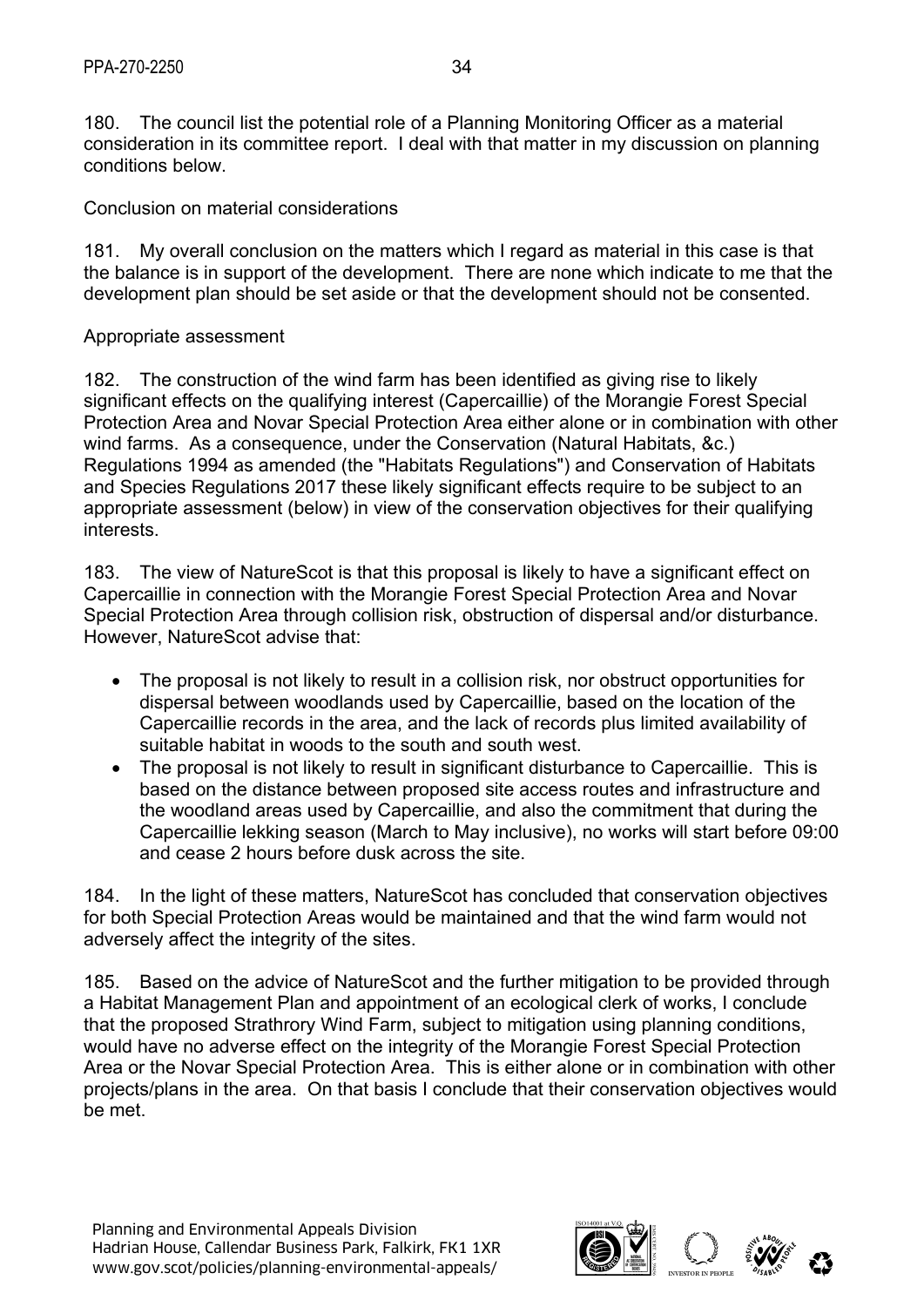#### Overall conclusions

186. The Environmental Impact Assessment Report and subsequent Further Environmental Information predicts that there would be residual negative significant effects arising from landscape and visual effects. Following my consideration and assessment of the environmental information, I have not identified any additional significant effects. I conclude, that subject to mitigation controlled by means of planning conditions, there would be no other unacceptable residual impacts.

187. With regard to the significant landscape and visual effects, I have concluded that these, individually and collectively, would not amount to impacts that would render a development as unacceptable or significantly detrimental overall. This is due to the relatively limited scale and magnitude of these effects.

188. In addition, I am satisfied that my reasoned conclusions on the significant effects of the proposed development are up-to-date.

189. I therefore conclude, for the reasons set out above, that the proposed development accords overall with the relevant provisions of the development plan and that there are no material considerations which would still justify refusing to grant planning permission. The material considerations in this case, including national energy and planning policy considerations, are all generally in support of granting planning permission. I have considered all the other matters raised, but there are none which would lead me to alter my conclusions.

#### Planning conditions

190. A written submissions process was followed to allow the council and the appellant to agree a set of finalised proposed planning conditions. Agreement was reached between the appellant and the council on most of the proposed 26 planning conditions. Subject to minor amendments to improve their clarity, I have adopted most of these agreed conditions with the exception of the matters below. Although I have changed the numbering of my final conditions (due to a number of the proposed conditions being removed after agreement between the appellant and the council), I refer to the original 'proposed' condition numbers in this section to allow cross referencing to the written submissions.

191. Neither the appellant nor the council have suggested that a planning obligation is necessary to make the development acceptable. It is also my view that planning conditions would be sufficient to ensure the implementation of an acceptable development and to secure decommissioning and restoration.

192. Proposed condition 3 was agreed by the developer and the council. It confirms that turbines would have internal transformers. I find no reason not to accept that condition as it would contribute to minimising overall visual impact.

193. Proposed condition 4 required further assessment work, carried out by suitably qualified and experienced people, to ensure that infrastructure is sensitively scaled, sited and designed. I do not consider that such further assessment should be the subject of a planning condition. While the council may require further supporting information to discharge the condition, I do not consider that specifying the nature of assessment work is necessary to achieve the aims of the condition.

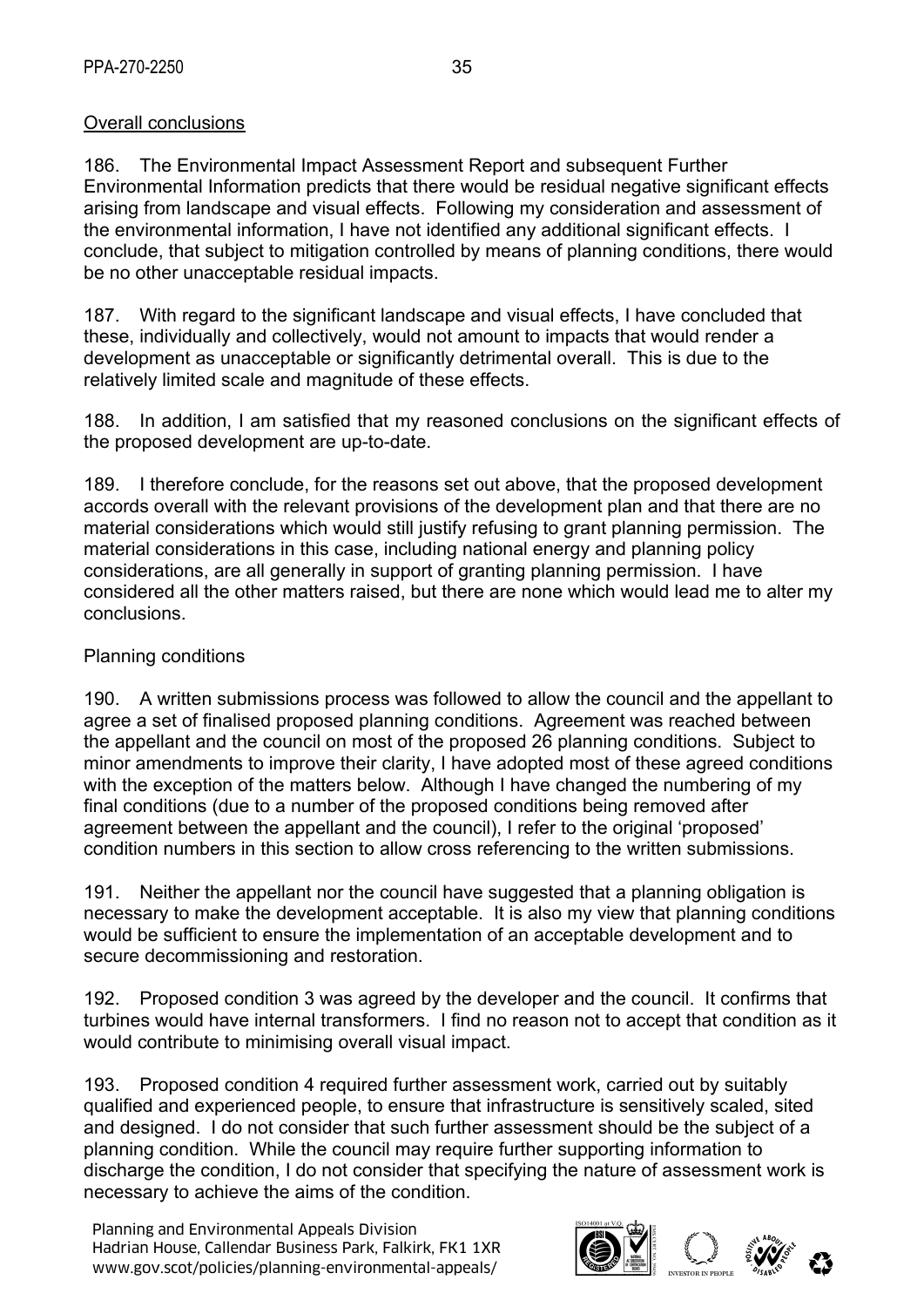194. I do not consider that proposed condition 12 is necessary as the traffic management requirements of the operational period would be dealt with by proposed condition 10.

195. Both the appellant and the council are in agreement that a planning condition covering mitigation for television signal is not required. Representations raise concerns about interference with recent internet and mobile phone infrastructure that they believe has not been taken into account. In those circumstances, I consider that a condition is necessary to address any potential interference.

196. I have noted that the council and the appellant have agreed wording for proposed condition 23 which deals with redundant turbines. However, I do not consider that the council's request for decommissioning of the scheme, if (the arbitrary figure of) 50% of turbines do not generate, to be a reasonable one. It is unreasonable due to the relatively small scale of the scheme overall and because of my findings on the landscape and visual impacts above. Based on my experience, I have also extended the time periods involved as I consider them to be too short in relation to the overall period of consent and in relation to completing any decommissioning work. The planning condition was also not precise as it introduced the council exercising discretion. This was vague and in my view did not provide the precision required by Circular 4/1998 (the use of conditions in planning permissions). I have therefore reworded the condition.

197. The council and the appellant have agreed a planning condition regarding the establishment and role of a Community Liaison Group. However, I consider that the wording of the condition is imprecise and therefore its enforceability is in question. I have preferred a scheme for community liaison to be submitted in order that the detail of the arrangements can be included in that scheme.

198. The appellant and the council do not fully agree on a number of the other proposed conditions. I now deal with each of these disputed conditions in turn.

199. In relation to proposed condition 10, I consider that the reference to movements on council maintained roads taking place outwith peak times, school travel times and avoid community events is too vague for the purposes of enforcing the condition. This is because the times and dates associated with these matters are not know or specified. Such details can however be contained within a detailed protocol (to be submitted and approved) as argued by the appellant. I have amended the condition accordingly and also the proposed condition regarding community liaison. The condition also refers to the need for a management plan for works around the Edderton War Memorial.

200. I agree with the appellant's position on items g) and h) within proposed condition 15. A Habitat Management Plan is to be approved and then implemented. The council's off-site requirements do not appear to be a specific mitigation requirement following on from the Environmental Impact Assessment Report. There is also no clear reasoning as to why the extra provisions are required by the council to mitigate the proposal. I am also aware that NatureScot has not made such specific requirements in relation to the Habitat Management Plan off-site.

201. The Royal Society for the Protection of Birds suggest turning off turbines on days of mass migration of Pink-footed Geese and in poor visibility. This does not appear to me to

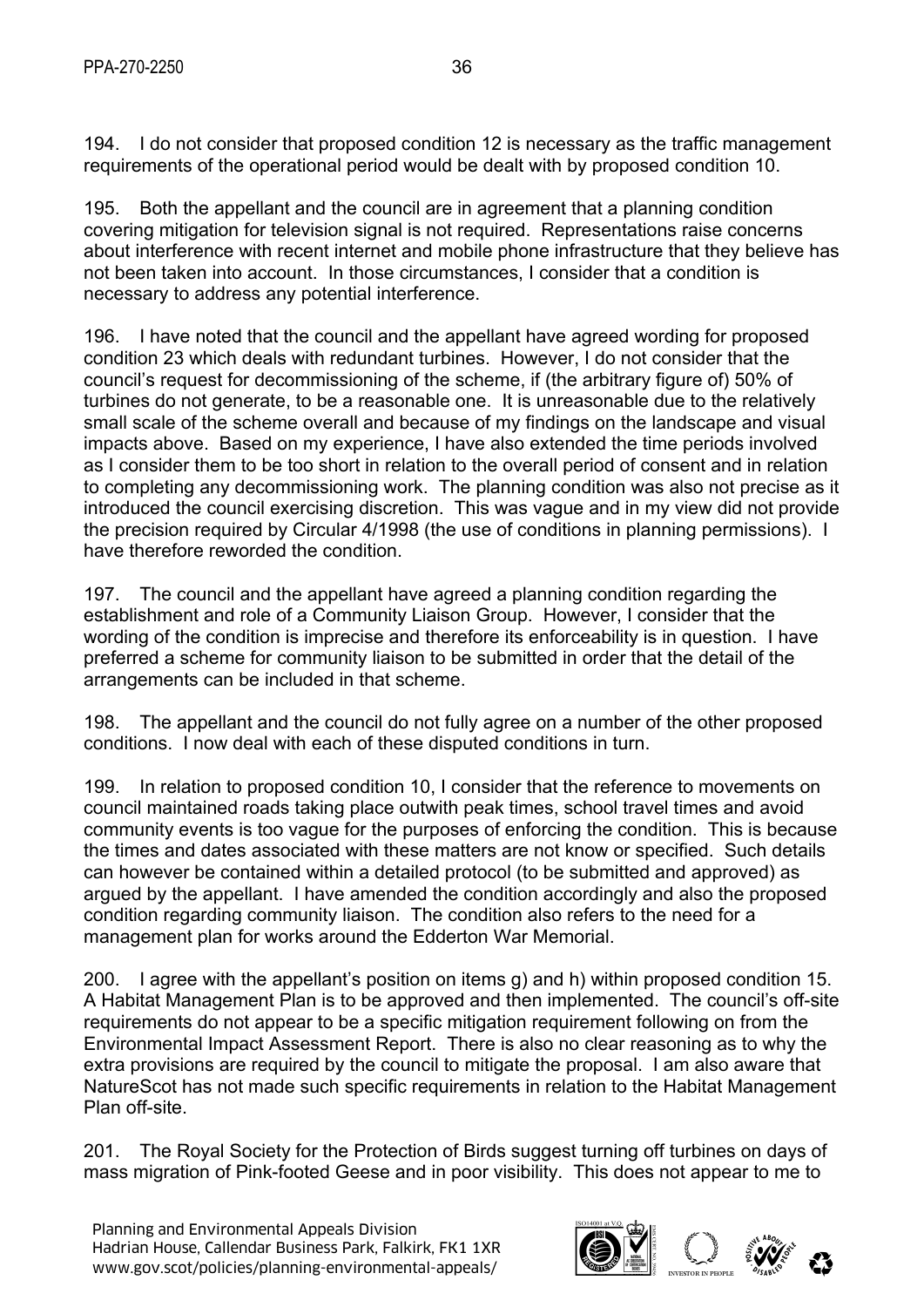be a practical condition or requirement. That conclusion is also reflected in the council's committee report.

202. The council's committee report noted that was important to ensure that planning conditions deliver a draft decommissioning and restoration plan for approval prior to the commencement of development and to ensure an appropriate financial bond is put in place. Based on my experience I agree with that. However, there are two areas of disagreement between the council and the appellant: the retention of access tracks and foundations once the development is decommissioned; and, the nature of the decommissioning and restoration guarantee.

203. I note that Ardross Community Council wish that tracks be removed during decommissioning. The council argue that all of the works should be removed at the decommissioning stage as the permission is temporary and the retention of the tracks would need planning permission. I see any future requirement for planning permission to retain tracks or any related enforcement as a separate matter to the decommissioning plan and it need not necessarily influence the content of a decommissioning plan. Based on my experience decommissioning planning conditions often do not require the ground level (and below) elements like access tracks, cabling and foundations to be removed in full. However, the details would need to be addressed through the preparation of an interim decommissioning plan and then a final decommissioning plan towards the end of the consent when the circumstances of current decommissioning practice would be clearer.

204. In relation to a decommissioning and restoration guarantee, I agree with the council that a mechanism to alter the value of the guarantee should be provided for in the planning condition. I consider that the council's form of words appears to deliver that.

205. A condition was proposed by the council for the employment of a Planning Monitoring Officer. I am aware that such a condition may have been accepted on a previous consent. However, the appellant in this instance is opposed to the proposed condition and paying for a consultant to undertake planning functions of the local authority. The appellant considers that the proposed condition is unreasonable. I agree that it is the council's responsibility to enforce the planning conditions. I also consider that monitoring reports could be submitted by amending another condition (concerning the Construction Environmental Management Plan). I have therefore amended the wording of that condition to reflect that.

206. Ardross Community Council consider that if consent is granted conditions should cover the following:

- $\bullet$  tracks to be reinstated after the 35 year period;
- a Transport Community Liaison Group to liaise and input into the Transport Management Plan made up of Community Councils, the Highland Council and representative from the applicant before the Transport Management Plan is agreed;
- consultation during the Construction Phase over any issues;
- noise limits should be lower for this site as outlined in Adopted Onshore Wind Energy Supplementary Guidance 4.53 a) due to the lower level of background noise in the Highlands. Particular attention should be paid to what happens if the phenomenon of Amplitude Modulation becomes present during operation;

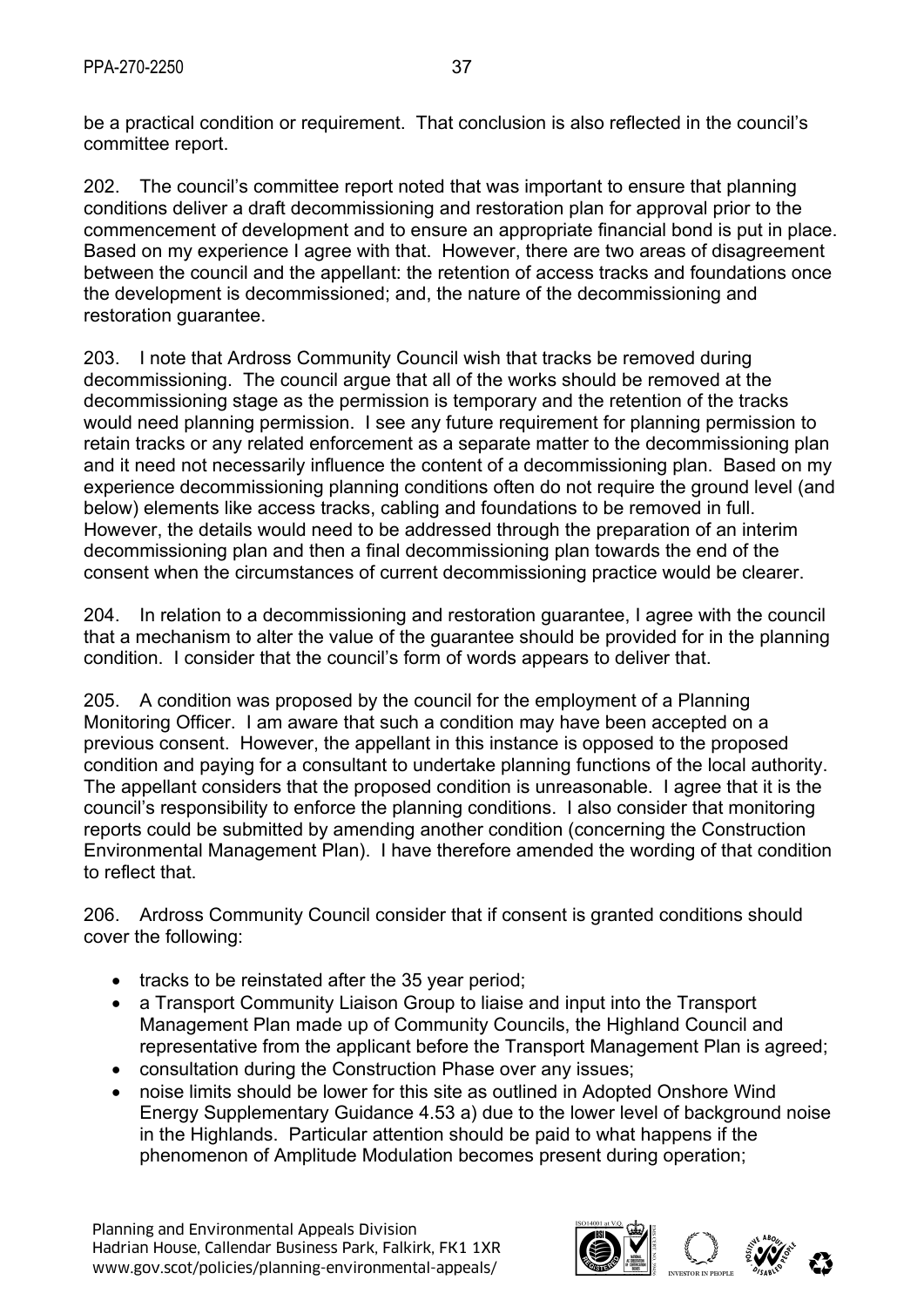- raw noise data should be supplied to the Highland Council to establish noise baseline, before construction commencement; and
- automatic Fire Suppression systems should be fitted in turbines.

207. In response to Ardross Community Council, with regard to track reinstatement, I have considered that issue above. My condition 21 (below) deals with proposals for community liaison. Noise limits in condition 15 are at the lower end of the scale and accord with the council's supplementary guidance. Local background noise readings have already informed the Appellant's Environmental Impact Assessment Report. I have discussed Amplitude Modulation earlier in my decision and fire suppression within the turbines is not a matter that a planning decision need consider. Other work based health and safety regulations would likely govern that.

208. The planning conditions I attach to this decision also provide for monitoring measures where appropriate. In condition 9, I require that quarterly monitoring reports are provided to the council. I also require fisheries monitoring and advanced monitoring to inform a Breeding Bird Protection Plan. In condition 10, monitoring of road conditions is required. Through condition 12, I require the appointment of an Ecological Clerk of Works who would have responsibility for monitoring ecological mitigation measures relating to the proposed development. Condition 13 requires habitat monitoring through a Habitat Management Plan. I do not consider that the evidence suggests that any other monitoring measures are required.

*Keith Bray*  Reporter

## **Schedule 1: Conditions**

## **Duration of planning permission**

1. Planning Permission is granted for a period of 37 years from the date of Final Commissioning, comprising an operational period of up to 35 years from the date of Final Commissioning and a period of up to 2 years for decommissioning and site restoration to be completed in accordance with a scheme to be approved under Condition 18 of this permission. Written confirmation of the Date of Final Commissioning must be provided to the Planning Authority no later than one month after the event.

*Reason: To clarify the terms of the permission as the permission sought is temporary and to define the duration of the consent.*

#### **Accordance with the provisions of the application**

2. The development shall be constructed and operated in accordance with the provisions of the Application, the Environmental Impact Assessment Report, Further Environmental Information I, and Further Environmental Information II, except in so far as amended by the terms of this consent.

*Reason: To clarify the terms of the permission.* 

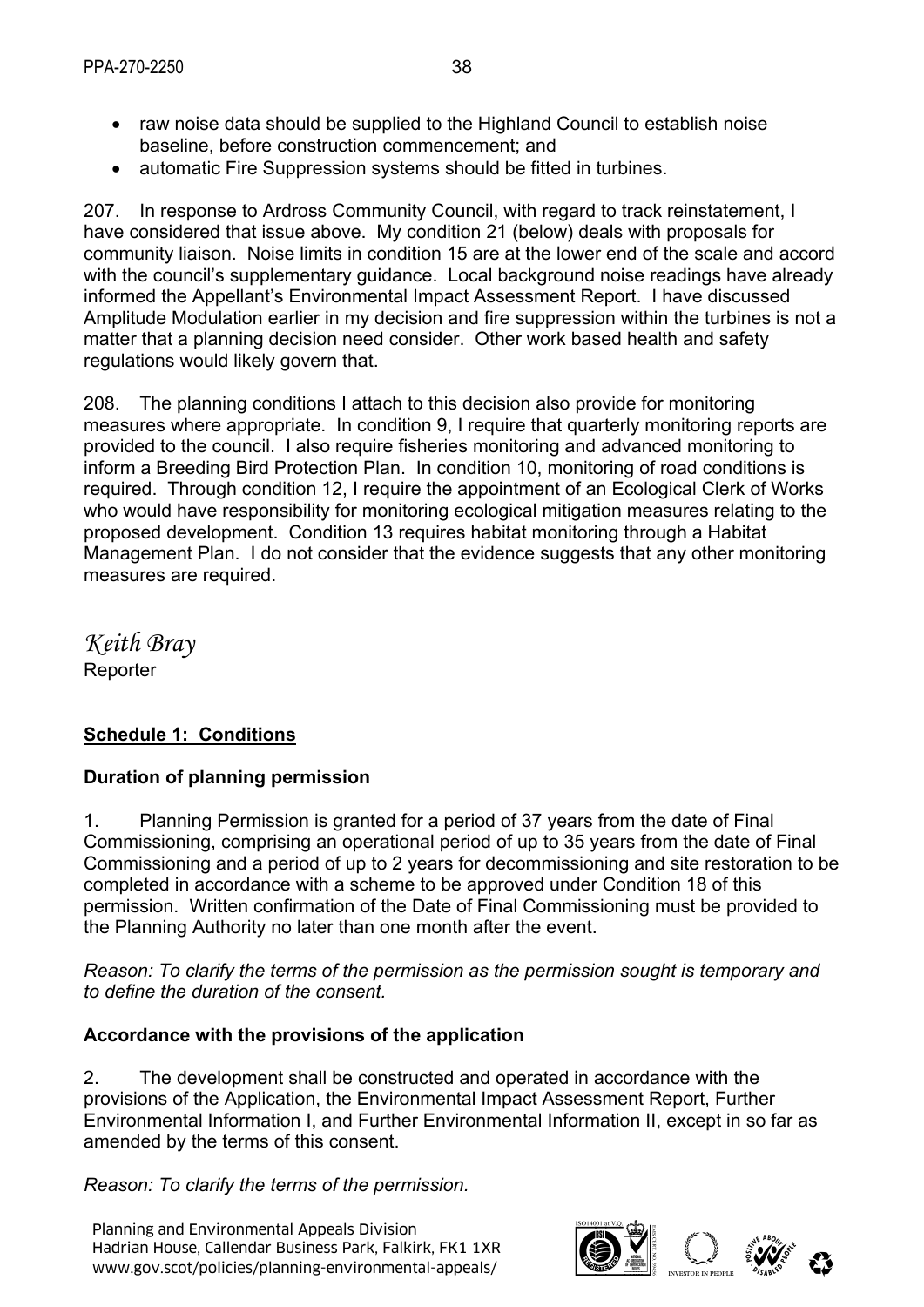# **Design and operation of turbines**

3. No turbines shall be erected until details of the proposed wind turbines have been submitted to, and approved in writing by, the Planning Authority. These details shall include:

a) the make, model, design, power rating and sound power levels of the turbines to be used; and,

b) the external colour and/or finish of the turbines to be used (including towers, nacelles and blades) which should be non - reflective pale grey semi -matt; and,

c) the turbines with internal transformers.

Thereafter, development shall progress in accordance with these approved details and, with reference to part (b) above, the turbines shall be maintained in the approved colour, free from external rust, staining or discolouration, until such time as the wind farm is decommissioned.

*Reason: To ensure that all elements of the development accord with the parameters set out in the description of development as described in this consent and set out in Chapter 3 of Environmental Impact Assessment Report and as amended by the Further Environmental Information II and to ensure that all elements are acceptable in terms of visual, landscape, noise and other environmental impact considerations.*

## **Design of ancillary infrastructure**

4. No development shall commence on the control building, substation or ancillary infrastructure until final details of the location, layout, external appearance, dimensions and surface materials of all buildings, compounds, parking areas including electric vehicle charging provision, battery storage, as well as any external lighting, fencing, walls, paths and any other ancillary elements of the development, have been submitted to, and approved in writing by, the Planning Authority. Thereafter, development shall progress in accordance with these approved details.

*Reason: To ensure that all ancillary elements of the development are acceptable in terms of visual, landscape, noise and environmental impact considerations.*

## **Battery storage**

5. No development shall commence on the battery storage facility until final details of specific pollution prevention measures been submitted to, and approved in writing by, the Planning Authority, in consultation with SEPA.

*Reason: In the interest of pollution prevention and protection of the water environment.* 

## **Advertisement on infrastructure**

6. None of the wind turbines, anemometers, power performance masts, switching stations or transformer buildings / enclosures, ancillary buildings or above ground fixed

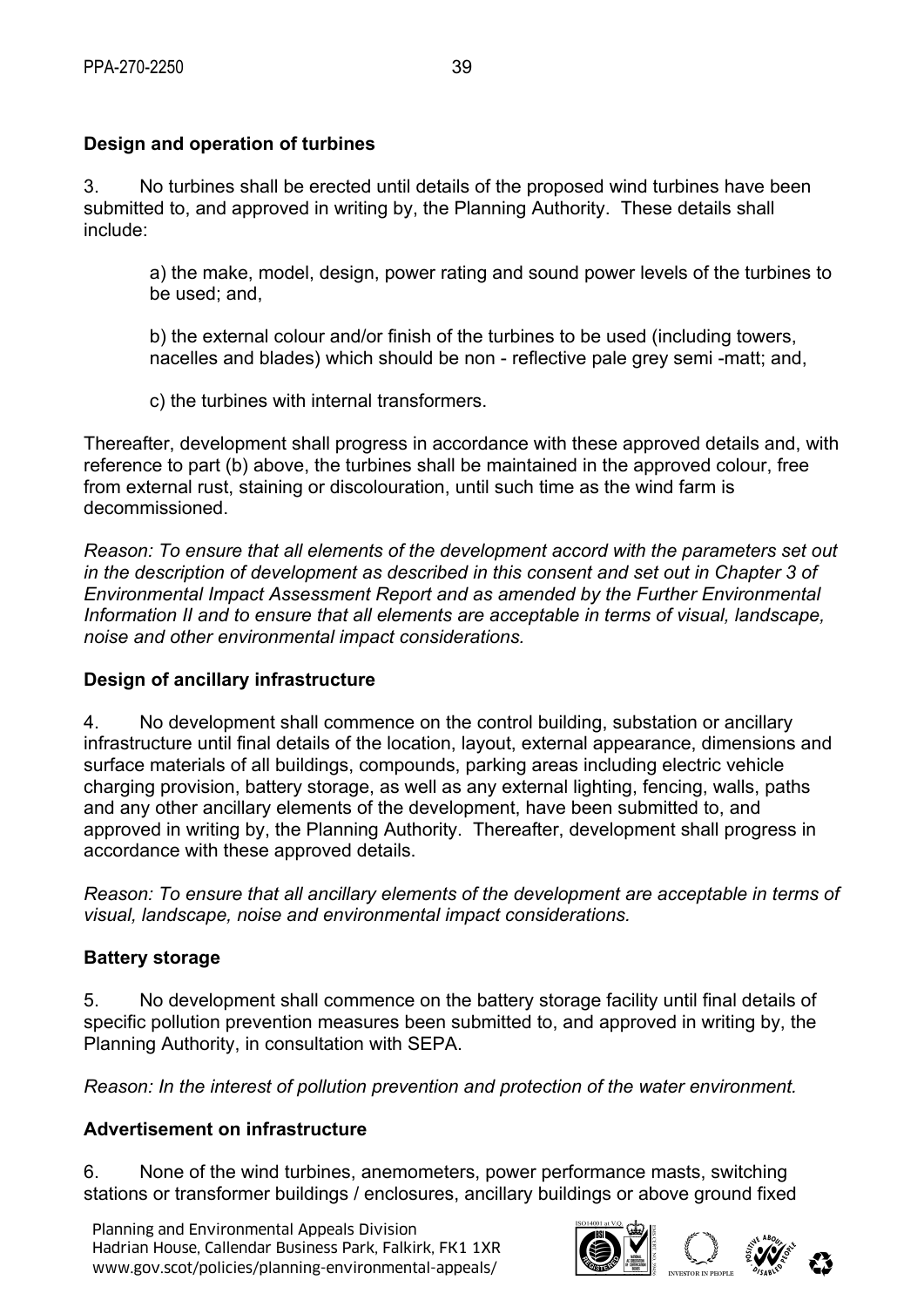*Reason: To in the interests of the visual amenity of the area.*

# **Micro-siting**

7. All wind turbines, buildings, borrow pits, areas of hardstanding and tracks shall be constructed in the location shown in Figure F3.1 – Further Environmental Information II Site Layout Plan and as per the turbine coordinates set out in Table 3.2: Individual Turbine Details of the Further Environmental Information II. Wind turbines, buildings, borrow pits, areas of hardstanding and tracks may be adjusted by micro-siting within the site. However, unless otherwise approved in advance in writing by the Planning Authority (in consultation with SEPA and NatureScot), micro-siting is subject to the following restrictions:

a) no wind turbine or related hardstanding, access track, water crossing, borrow pit or temporary construction compound shall be moved more than 50m from the original position shown;

b) no wind turbine foundation shall be positioned higher, when measured in metres Above Ordinance Datum (AOD), than the original position shown;

c) No micro-siting shall take place with the result that infrastructure (excluding floating access tracks) is located within areas of peat of greater depth than the original position shown;

d) No micro-siting shall take place within areas hosting highly dependent Ground Water Dependent Terrestrial Ecosystems, watercourses and other sensitivities;

e) With the exception of water-crossings, no element of the proposed development shall be positioned closer than 50m from the top of the bank of any watercourse, unless a detailed assessment is provided to demonstrate the additional measures and monitoring that will be put in place to reduce the risk of pollution of the watercourse, including as a result of instability; and,

f) All micro-siting permissible under this condition must be approved in writing by the Environmental Clerk of Works (ECoW).

No later than one month after the date of Final Commissioning, an updated Site Layout Plan must be submitted to the Planning Authority showing the final position of all wind turbines, masts, areas of hardstanding, tracks and associated infrastructure forming part of the Development. The plan should also specify areas where micro-siting has taken place and, for each instance, be accompanied by copies of the ECoW or Planning Authority's written approval, as applicable.

*Reason: To control environmental impacts while taking account of local ground conditions.*

## **Borrow pit**

8. There shall be no Commencement of Development until a site specific scheme for the working and restoration of any borrow pit forming part of the development has been

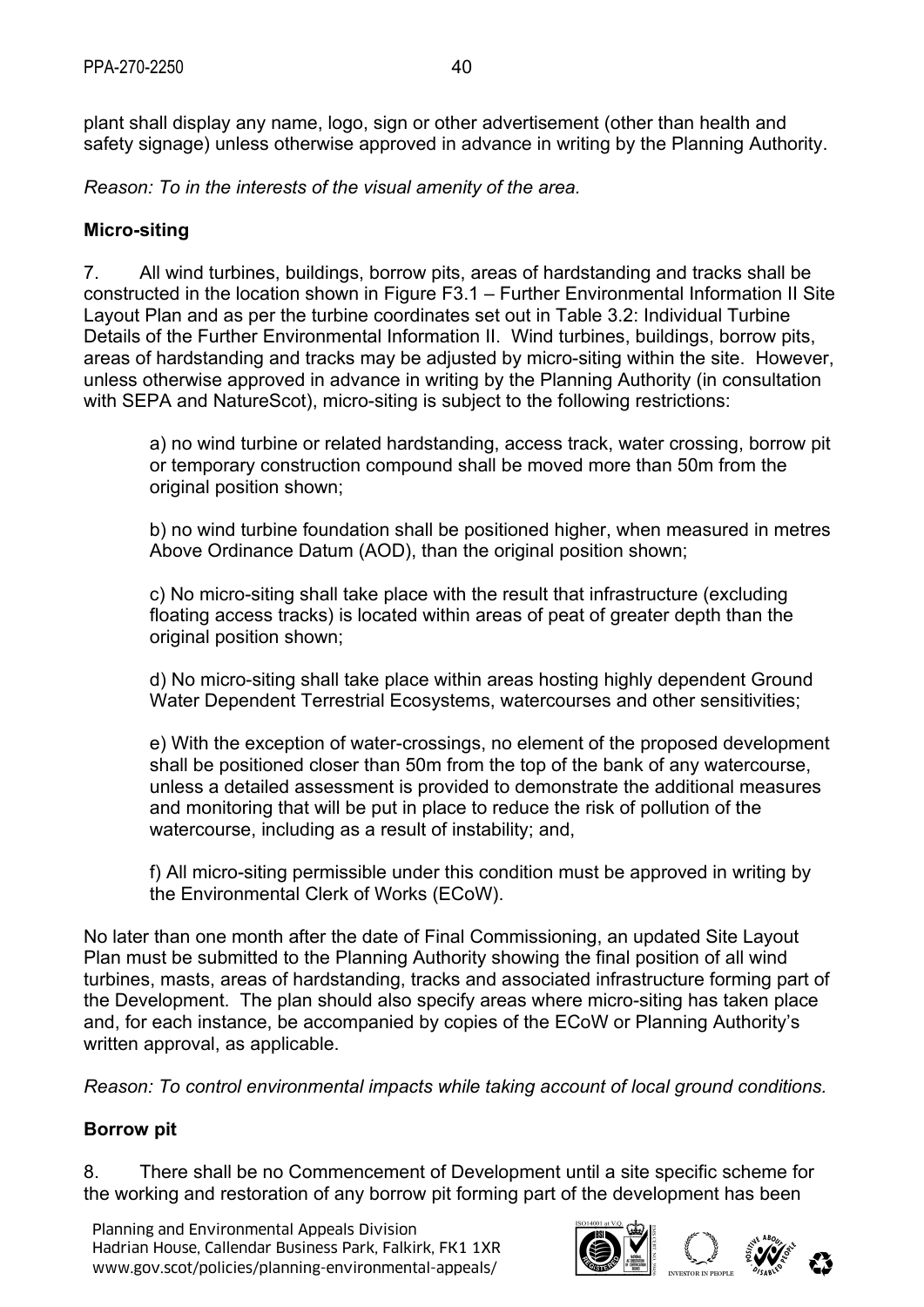submitted to, and approved in writing by, the Planning Authority, in consultation with SEPA. The scheme shall include:

a) a map showing the location, size, depths and dimensions of any borrow pit;

b) a map showing in relation to each proposed excavation, stocks of rock, overburden, soils and temporary and permanent infrastructure including tracks, buildings, oil storage, pipes and drainage, overlain with all lochs or watercourses to a distance of 250m from working areas;

c) a site-specific buffer drawn around each loch or watercourse proportionate to the depth of excavations and at least 10m from access tracks. If this minimum buffer cannot be achieved each breach must be numbered on a plan with an associated photograph of the location, dimensions of the loch or watercourse, and drawings of what is proposed in terms of engineering works;

d) a ground investigation report giving existing seasonally highest water table including sections showing the maximum area, depth and profile of working in relation to the water table;

e) site map showing cut-off drains, silt management devices and settlement lagoons to manage surface water and dewatering discharge. Cut-off drains must be installed to maximise diversion of water from entering quarry works;

f) a site map showing proposed water abstractions with details of the volumes and timings of abstractions;

g) a detailed working method statement based on site survey information and ground investigations;

h) a site map showing the location of pollution prevention measures such as spill kits, oil interceptors, drainage associated with welfare facilities, recycling and bin storage and vehicle washing areas. The drawing notes should include a commitment to check these daily;

i) a site map showing where soils and overburden will be stored including details of the heights and dimensions of each store, how long the material will be stored for and how soils will be kept fit for restoration purposes;

j) sections and plans detailing how restoration will be progressed including the phasing, profiles depths and types of material to be used;

k) details of how the rock will be processed in order to produce a grade of rock that will not cause siltation problems during its end use on tracks, trenches and other hardstanding;

l) a programme of implementation of the works described in the scheme; and,

m) full details of the reinstatement, restoration and aftercare of the borrow pits at the end of the construction period, to include topographic surveys of pre-

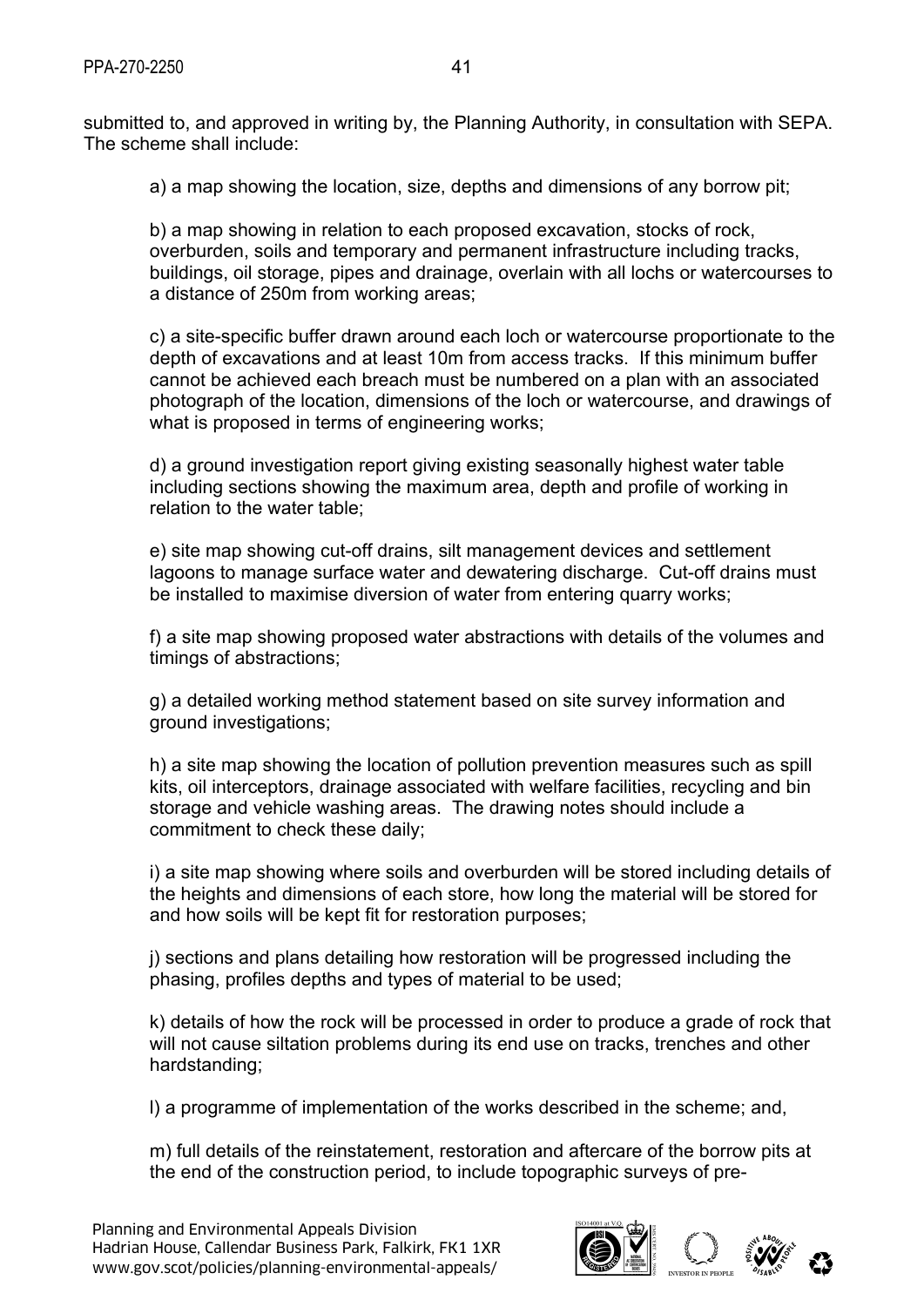construction profiles, and details of topographical surveys to be undertaken of the restored borrow pit profiles.

The approved scheme shall thereafter be implemented in full.

*Reason: To ensure that excavation of materials from the borrow pits is carried out in a safe manner, minimises environmental and visual impacts, and to secure the restoration of borrow pits at the end of the construction period.*

## **Construction Environmental Management Plan**

9. There shall be no Commencement of Development until a finalised Construction Environmental Management Plan (CEMP) is submitted to and agreed in writing by the Planning Authority, in consultation with SEPA. The document shall include provision for:

a) an updated Schedule of Mitigation (SM); highlighting mitigation set out within each chapter of the Environmental Impact Assessment Report (EIAR), within the EIAR Further Environmental Information II, and the conditions of this consent;

b) processes to control / action changes from the agreed SM; and,

c) the following specific details:

i. a Construction Method Statement which shall cover:

- hard surfaces and access tracks, including details of floating track, with the provision of cross section drawings;
- site compound and substation, detailing the storage of materials and machinery, including the areas designated for offices, welfare facilities; fuel storage, battery storage and car parking;
- crane pads, turbine foundations and cable trenches;
- erection of the wind turbines;
- emergency event contingencies; and,
- measures to ensure construction vehicle adherence to the routing of the access tracks.

ii. finalised Peat Management Plan, building upon the outline Peat Management Plan provided at Appendix 12.2 of the Environmental Impact Assessment Report (EIAR); to include details of all peat stripping, excavation, storage and reuse of material in accordance with best practice advice published by SEPA and NatureScot; this should:

- highlight how sensitive peat areas are to be marked out on-site to prevent any vehicle causing inadvertent damage;
- measures to avoid bare peat being left to dry out and provision of a drawing detailing the placement of removed turves over top of the stored peat to protect it from drying out as well as providing the turves a surrogate site so that the vegetation is maintained during storage; and,
- avoid peat slide risk in accordance with the mitigation measures set out within a finalised Peat Landslide Hazard and Risk Assessment, building upon the outline assessment provided at Appendix 12.1 of the EIAR.

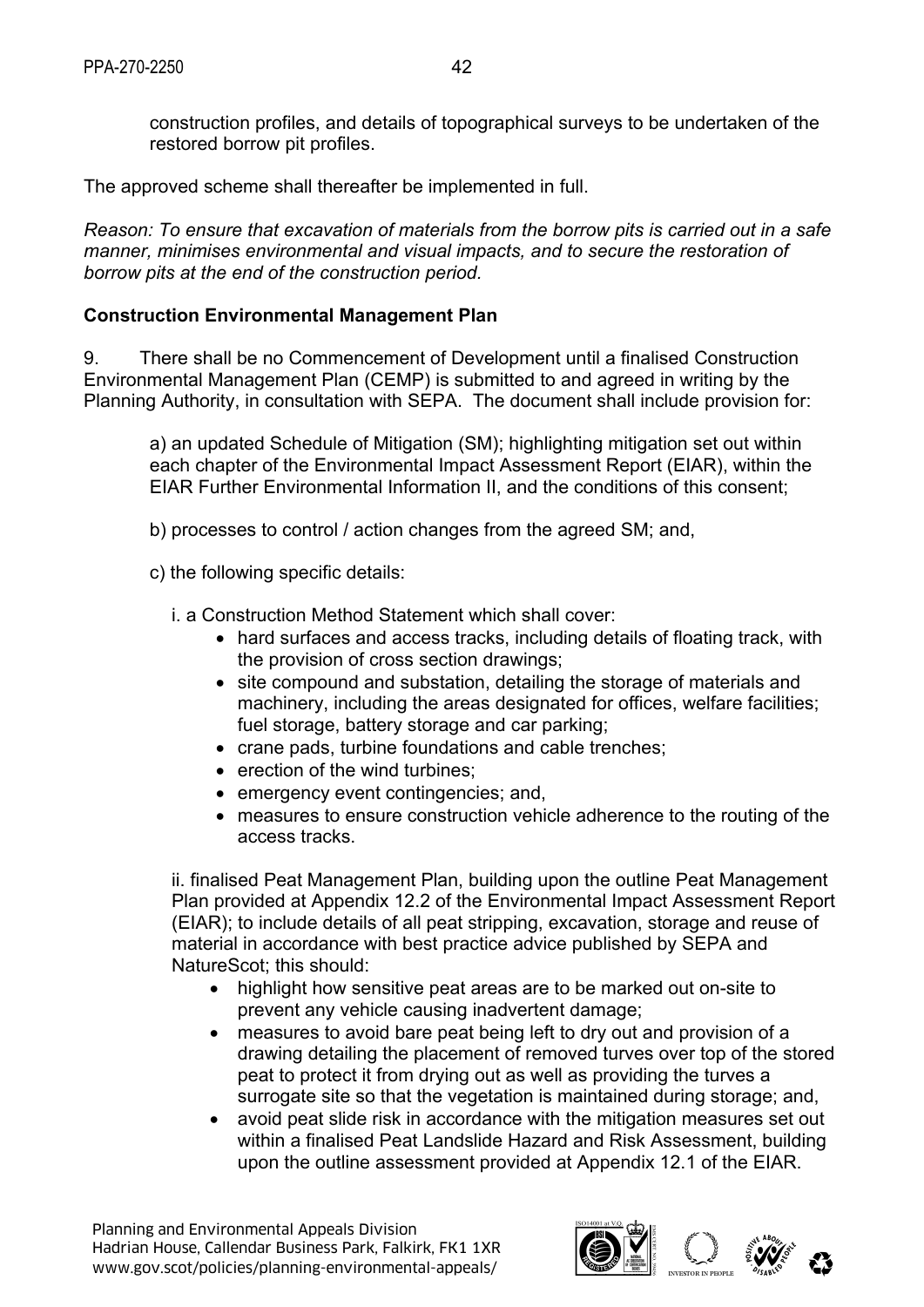iii. a finalised Water Construction Management Plan (WCMP); this shall include details of:

- development and storage of material buffers (50m minimum) from water features, unless otherwise agreed in writing by Planning Authority, in consultation with SEPA;
- watercourse crossings designed to accommodate the 1 in 200 year flood risk event plus 20% for climate change with crossing WX03 to be a single span bridge (refer to EIAR Further Environmental Information II Figure 12.2a: Local Hydrology, January 2021) and other crossings designed as oversized bottomless culverts or traditional style bridges;
- surface water drainage provision which accords with the principles of Sustainable Urban Drainage Systems (SUDS) and be designed to the standards outlined in Sewers for Scotland Fourth Edition, or any superseding guidance prevailing at the time. Site specific maps shall be provided showing (1) cut off ditches to prevent clean surface water entering the construction site; and (2) proposed locations of SuDS features (lagoons, cut off drains, discharges to vegetated buffers, check dams etc.), demonstrating where polluted water will be directed and treated and where clean water will be redirected. These plans must clearly show how polluted surface water is kept away from the water environment. All surface water drainage provision shall be completed in a timely manner and installed concurrently with the construction of any track or hard surface;
- construction related maintenance regimes;
- a surface and ground water (quantity and quality) baseline survey construction and operational monitoring programme, highlighting any necessary public and private water supply protection measures; and,
- a fisheries monitoring plan, to be prepared by the applicant in consultation with SEPA and local fishing interest groups (including the Cromarty Firth Fishery Board (CFFB) and the Cromarty Firth District Salmon Fishery Board (CFBSFB)), to: establish the characteristics of the baseline conditions prior to construction; monitor the performance of the mitigation measures set out within the WCMP; and identify triggers for any remedial action by applicant to maintain water quality and potential fish passages.

iv. measures to mitigate construction impacts on wetland habitats as set out within the Habitat Management Plan under Condition 13;

v. a Site Waste Management Plan;

vi. a Pollution Prevention Plan;

- vii. Construction Noise and Vibration Mitigation Plan;
- viii. An Archaeological Management Plan (AMP) setting out:
	- the recording of structures;
	- the physical marking out on the ground and erection of a visible protective barrier around known features, with extractive operations to avoid these features;

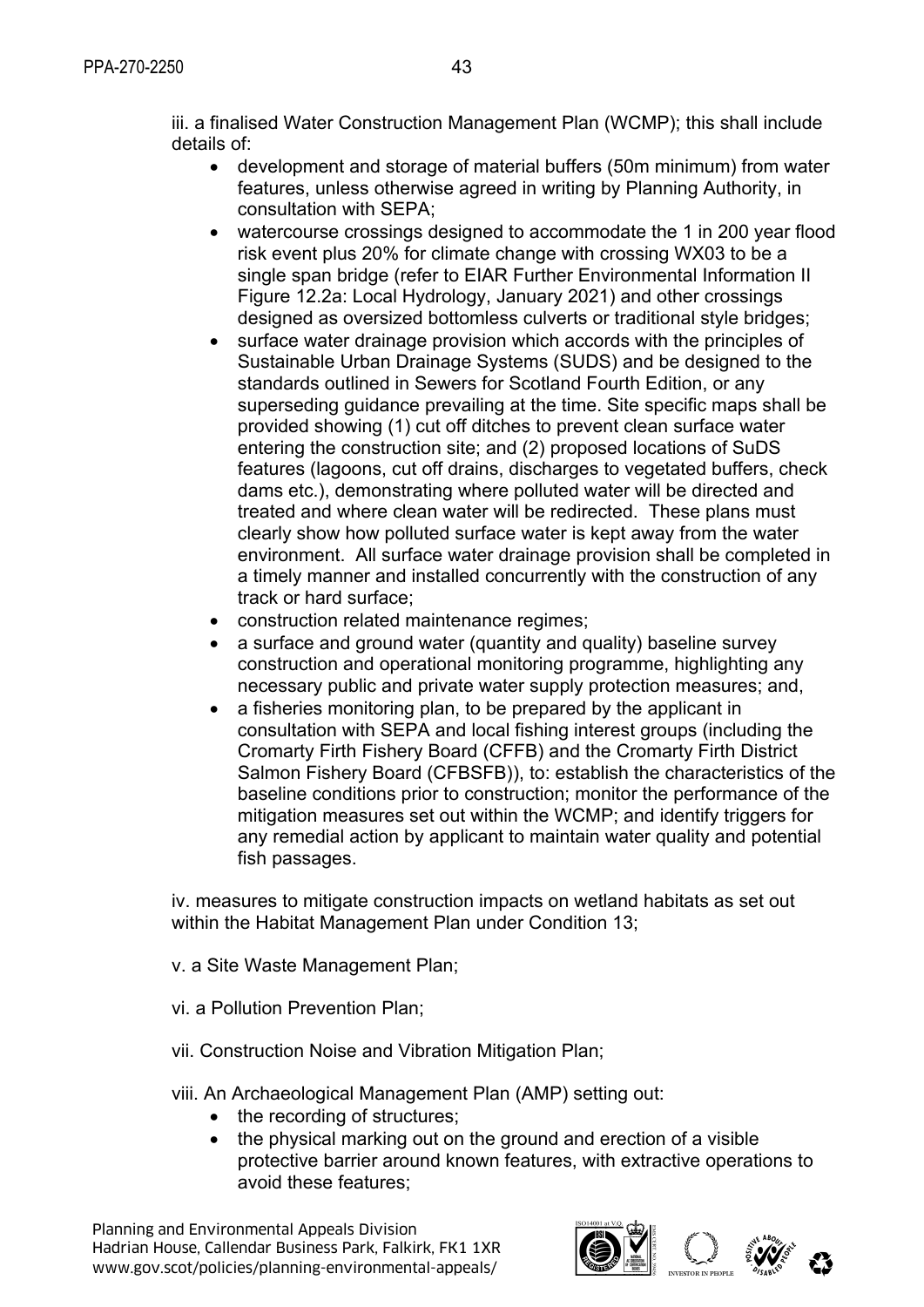- watching briefs; and,
- a procedure to be followed should any unexpected features be identified during construction. Where it is not possible to avoid impact on any of the above sites, archaeological mitigation (excavation) in advance of development may be undertaken providing it has been approved in advance in writing by the Planning Authority.

ix. a Breeding Bird Protection Plan (BBPP) and Species Protection Plans, with associated survey and monitoring requirements to be agreed by the Planning Authority, in consultation with NatureScot. This must be informed by a further pre-construction ecological survey for legally protected species which must be carried out at an appropriate time of year for the species, at a maximum of 12 months preceding commencement of construction, and a watching brief must then be implemented by the Ecological Clerk of Works (ECoW) during construction. The species that should be surveyed for include, but are not limited to, breeding birds, otter, pine marten, water vole, badger, red squirrel, and wildcat. The area that is surveyed should include all areas directly affected by construction plus an appropriate buffer to identify any species within disturbance distance of construction activity and to allow for any micro-siting needs. A communication plan must be provided to ensure all contractors are aware of the possible presence of protected species frequenting the site and the laws relating to their protection. This plan must detail a notification and stop the job commitment requirements.

x. a site Construction Decommissioning Restoration Plan (CDRP), highlighting restoration/ reinstatement of the working areas not required during the operation of the development, including construction access tracks, borrow pits, construction compound, storage areas, laydown areas, access tracks, passing places and other construction areas.

xi. Details for the submission of a quarterly report summarising work under taken at the site and compliance with the planning conditions during the period of construction and post construction re-instatement.

Unless otherwise agreed in writing by the Planning Authority the development shall then proceed in accordance with the approved CEMP.

*Reason: To secure the final detailed information on the delivery of all on-site mitigation and to protect the environment from the construction of the development.*

## **Traffic Management Plan**

10. There shall be no Commencement of Development until a Traffic Management Plan (TMP) has been submitted to, and approved by, the Planning Authority, in consultation with the Roads Authority and Transport Scotland. The TMP, which shall be implemented as approved during all periods of construction, wind farm operation and decommissioning, must include:

a) a description of all measures to be implemented by the developer in order to manage traffic during the construction phase (incl. routing strategies), with any

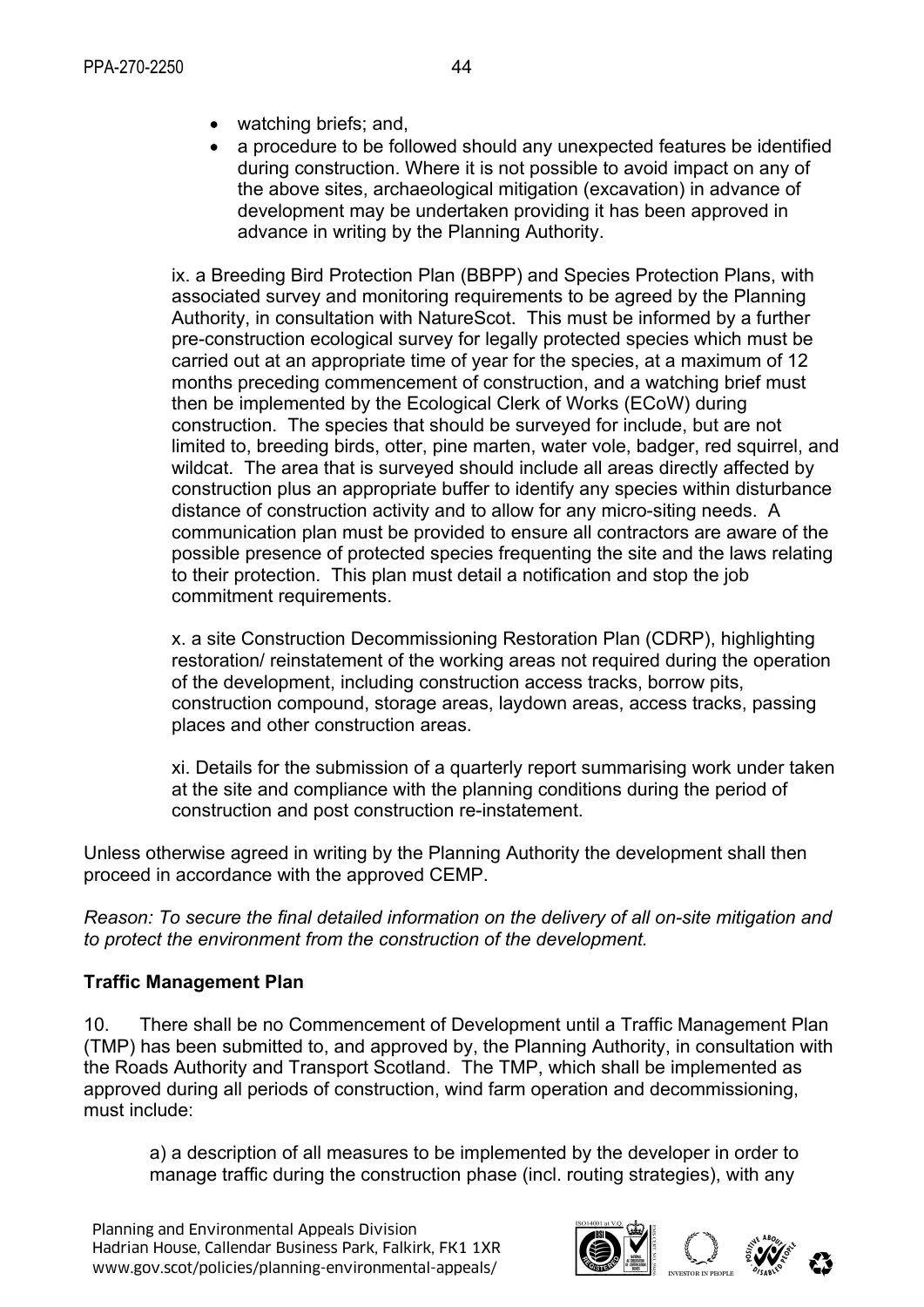additional or temporary signage and traffic control undertaken by a recognised Quality Assured traffic management consultant;

b) Provision for Community Liaison in line with the scheme agreed under condition 21;

c) the identification and delivery of all upgrades to the public road network, including but not limited to upgrades to the local and trunk road network to make it suitable for construction traffic, to ensure that it is to a standard capable of accommodating construction related traffic (including the formation or improvement of any junctions leading from the site to the public road) to the satisfaction of the Roads Authorities. This shall include the following:

i. the site access being via the B9176 only;

ii. a detailed review of the routes to site for general construction traffic with any delivery route from Invergordon harbour to the A9 to be via the B817 coast road, U4242 Industrial Estate Distributor Road and C1063 Academy Road, joining the A9 at Tomich junction:

iii. details of all mitigation / improvement works for general construction traffic and abnormal load movements;

iv. a route assessment report for abnormal loads and construction traffic, including swept path analysis and details of the movement of any street furniture, any traffic management measures and any upgrades and mitigations measures as necessary

v. an initial assessment of the capacity of existing bridges, culverts and other structures along the construction access routes to cater for all construction traffic, with upgrades and mitigation measures proposed and implemented as necessary;

vi. a videoed trial run to confirm the ability of the local road network to cater for turbine delivery. Three weeks notice of this trial run must be made to the local Roads Authority and Transport Scotland, with the local Roads Authority in attendance unless agreed in writing;

vii. no deliveries by abnormal indivisible loads shall take place until a final assessment of the capacity of existing bridges and structures along the abnormal indivisible load delivery route is carried out and submitted to and approved by the Planning Authority and full engineering details and drawings of any works required to such structures to accommodate the passage of abnormal indivisible loads have been submitted to and approved by the Planning Authority; thereafter the approved works shall be completed prior to the abnormal indivisible load deliveries to the site.

d) a risk assessment for the transportation of abnormal loads to site during daylight hours and hours of darkness;

e) details of any upgrading works and an associated construction and reinstatement management plan for any works required at the Edderton junction affecting the Edderton War Memorial;

f) details of any upgrading works required at the junction of the site access and the public road. Such works may include suitable drainage measures, improved

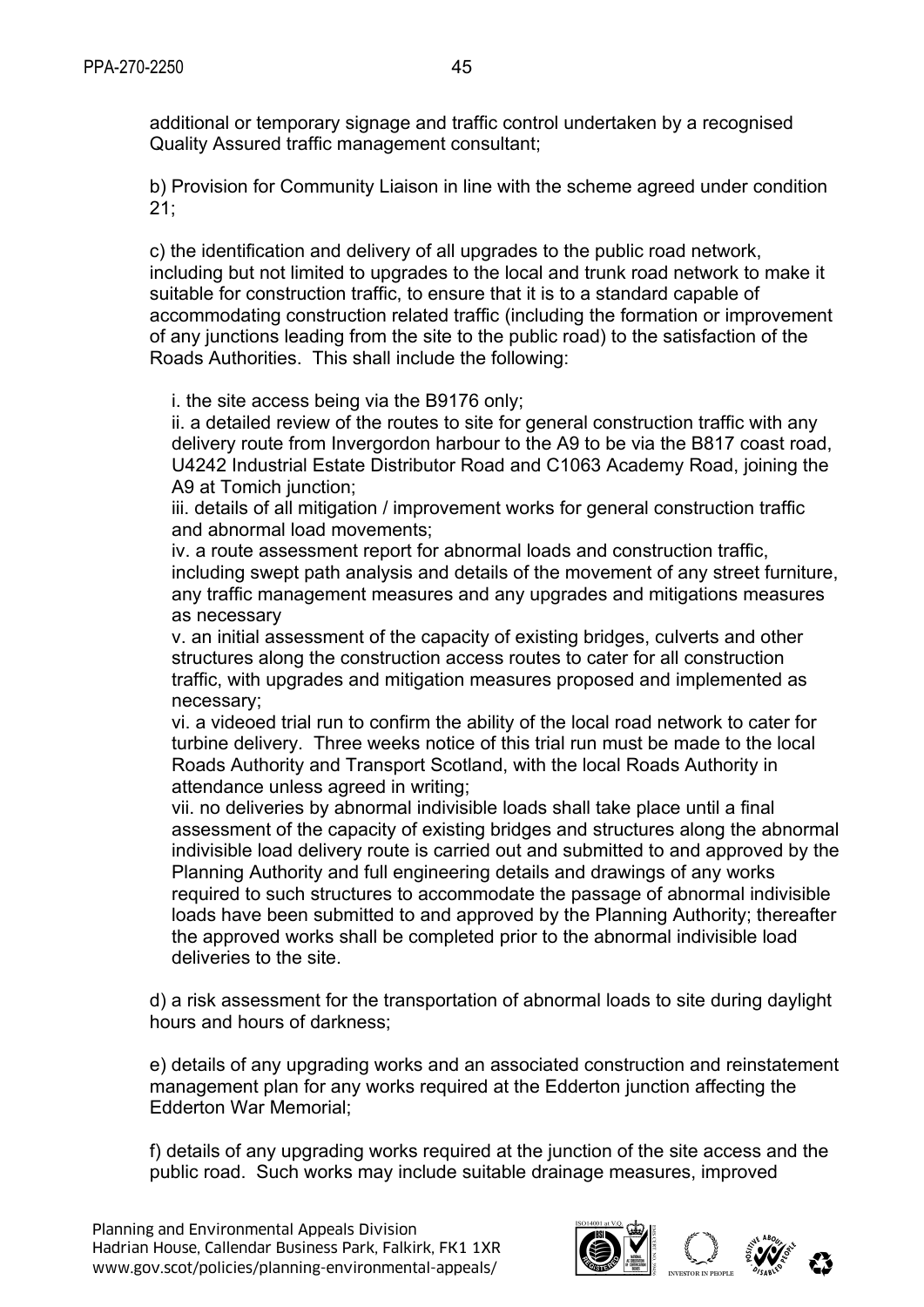geometry and construction, measures to protect the public road and the provision and maintenance of appropriate visibility splays;

g) wheel washing measures with all vehicles transporting construction material to be sheeted to ensure water and debris are prevented from discharging from the site onto the public road;

h) details of appropriate traffic management which shall be established and maintained at the site access for the duration of the construction period;

i) measures to ensure that construction traffic adheres to agreed routes on the road network;

j) a detailed protocol for the delivery of abnormal loads/vehicles shall be submitted to and approved by the Planning Authority. The protocol shall identify any requirement for convoy working and/or escorting of vehicles and include arrangements to provide advance notice of abnormal load movements in the local media. Temporary signage, in the form of demountable signs or similar approved, shall be established, when required, to alert road users and local residents of expected abnormal load movements. The protocol shall identify any times that loads/vehicles would avoid;

k) a contingency plan prepared by the abnormal load haulier. The plan shall be adopted only after consultation and agreement with the Police and the respective Roads Authorities. It shall include measures to deal with any haulage incidents that may result in public roads becoming temporarily closed or restricted;

l) a detailed delivery programme for abnormal load movements, which shall be made available to the Planning Authority;

m) a procedure, including a survey of relevant roads before the commencement of development, for the regular monitoring of road conditions and the implementation of any remedial works required during construction / decommissioning periods; and,

n) appropriate reinstatement works shall be carried out, as required by the Planning Authority, at the end of the turbine delivery and erection period.

*Reason: To maintain safety for road traffic and the traffic moving to and from the development, and to ensure that the transportation of abnormal loads will not have any detrimental effect on the road network.* 

## **Recreational Access Management Plan**

11. There shall be no Commencement of Development until a Recreational Access Management Plan has been submitted to, and agreed in writing by, the Planning Authority. The plan should ensure that public access is retained in the vicinity of the development during construction, and thereafter that suitable public access is provided during the operational phase of the wind farm. The plan as agreed shall be implemented in full, unless otherwise approved in writing with the Planning Authority.

*Reason: In the interests of securing and enhancing public access rights.* 

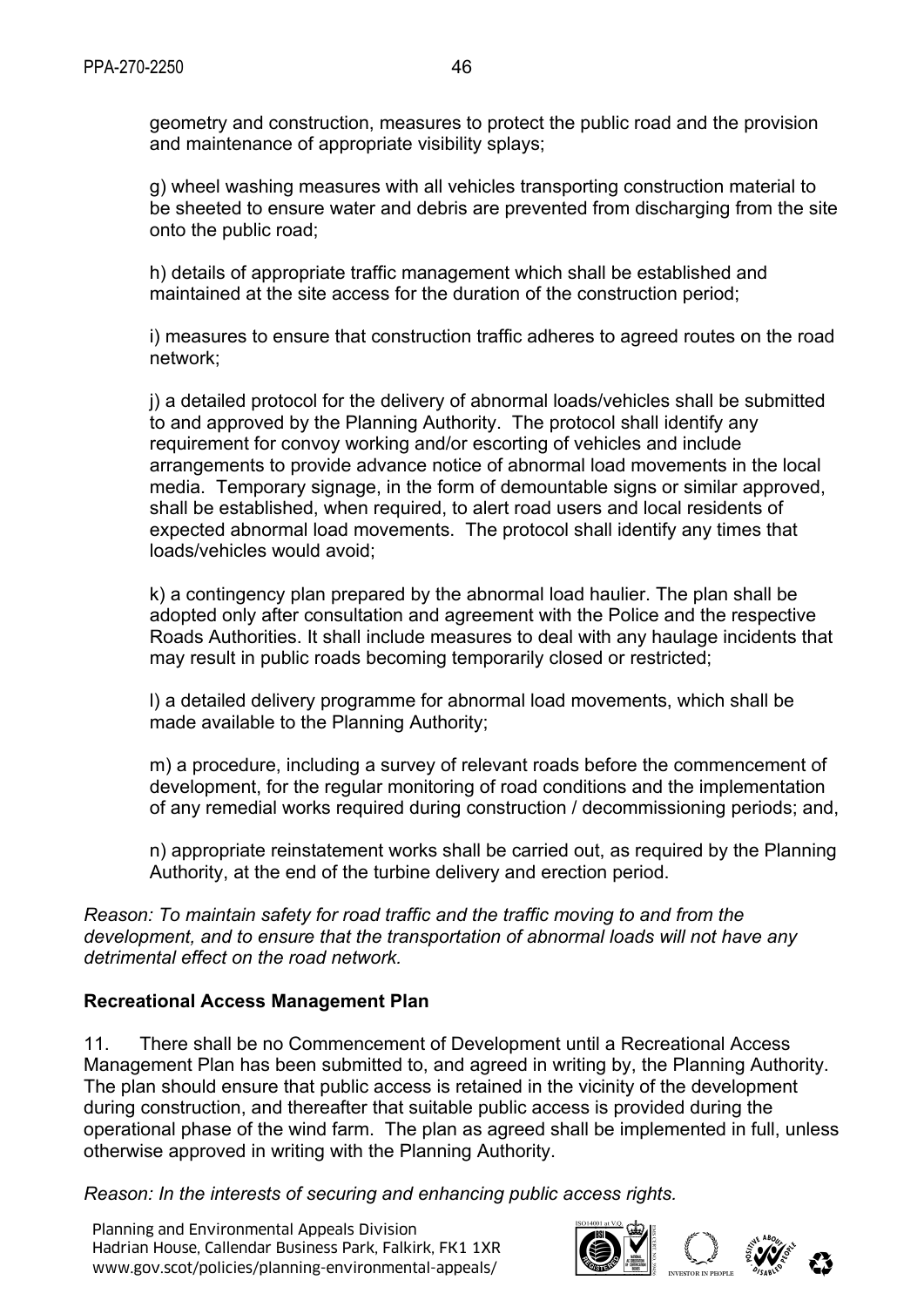# **Ecological Clerk of Works**

12. There shall be no Commencement of Development unless the Planning Authority has approved in writing the terms of appointment by the applicant of an independent Ecological Clerk of Works (ECoW), in consultation with NatureScot and SEPA. The terms of appointment shall:

a) impose a duty to monitor compliance with the ecological and hydrological commitments provided in the Environmental Impact Assessment Report, Further Environmental Information, and other information lodged in support of the application including but not limited to the Construction and Environmental Management Plan (CEMP) under Condition 9 and the Habitat Management Plan (HMP) under Condition 13 ("the ECoW Works");

b) require the ECoW to report to the applicant's nominated construction project manager any incidences of non-compliance with the ECoW Works at the earliest practical opportunity;

c) require the ECoW to submit a report every two months to the Planning Authority, or monthly at the further written request of the Planning Authority, summarising progress with the development and environmental works undertaken on site;

d) have power to stop to the job / activities being undertaken within the development site when ecological interests dictate and / or when a breach or potential breach of environmental legislation occurs to allow for a briefing of the concern to the applicant's nominated construction project manager; and,

e) require the ECoW to report to the Planning Authority any incidences of non compliance with the ECoW Works at the earliest practical opportunity.

The EcoW shall be appointed on the approved terms prior to Commencement of Development, throughout the period of construction, post-construction and then the period of decommissioning and restoration.

No later than 12 months prior to decommissioning of the development or the expiration of this consent (whichever is the earlier), the applicant shall submit details of the terms of appointment by the applicant of an independent ECoW throughout the decommissioning, restoration and aftercare phases of the Development to the Planning Authority for approval, in consultation with NatureScot and SEPA. The ECoW shall be appointed on the approved terms throughout the decommissioning, restoration and aftercare phases of the development.

*Reason: To secure effective monitoring of and compliance with the environmental mitigation and management measures associated with the Development.* 

#### **Habitat management**

13. There shall be no Commencement of Development until a Habitat Management Plan (HMP) in accordance with the Outline HMP included in the EIAR has been submitted to and approved in writing by the Planning Authority, in consultation with SEPA and NatureScot.

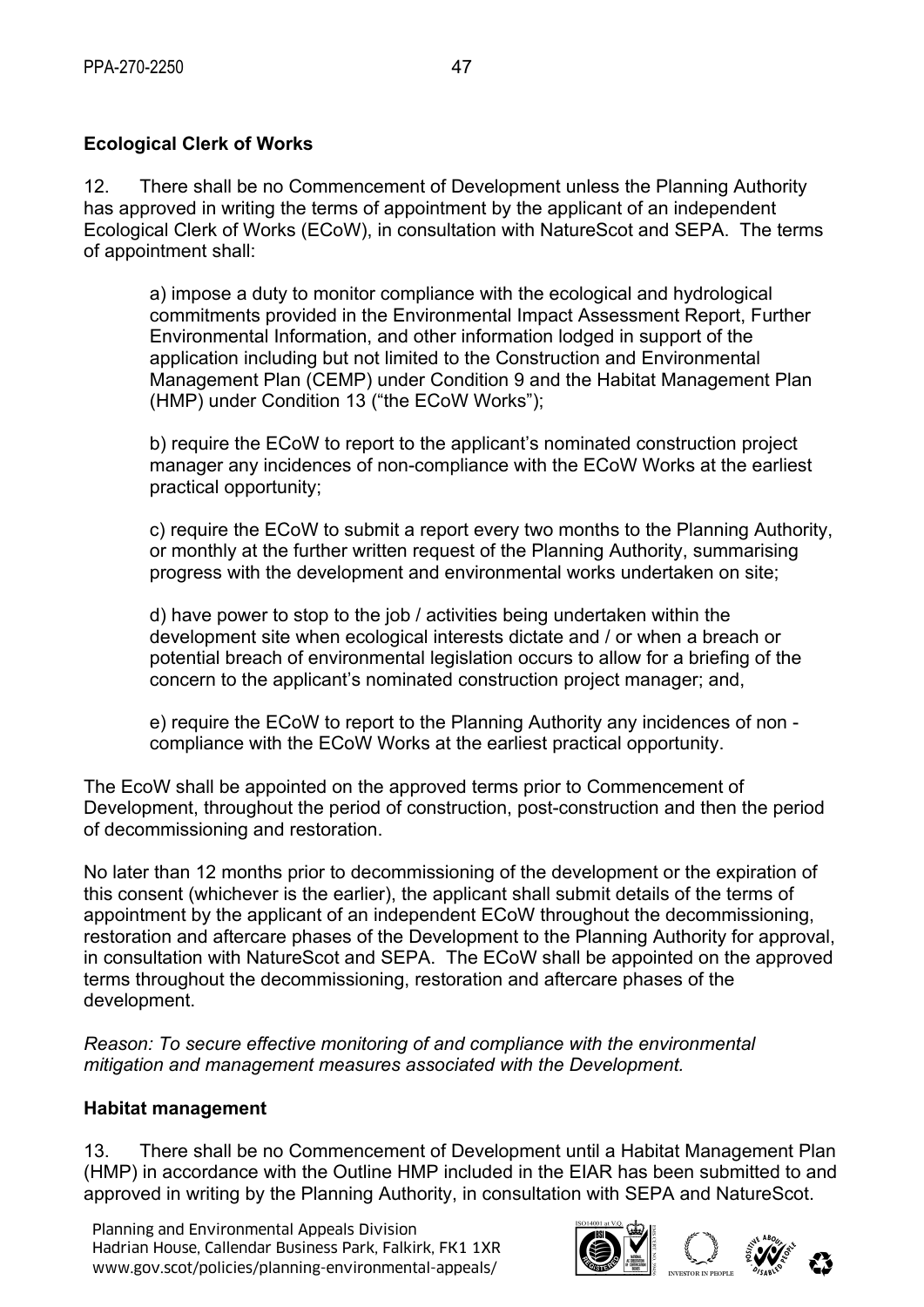The HMP shall set out proposed habitat management of the wind farm site during the period of construction, operation, decommissioning, and restoration of the site. It shall include:

a) measures for the assessment of, restoration and habitat management works for blanket bog, including measures to reduce Sitka spruce regeneration;

b) restoration measures for the most sensitive habitats, peatland restoration proposals, provide enhancement of Annex 1 habitats, habitats for protected species and mitigation measures in relation to capercaillie and black grouse during lekking;

c) provision of an appropriate buffer distance from finalised turbine locations to watercourses and tree lines of high bat activity, applying the formula set out below and at Environmental Impact Assessment Report Paragraph 9.145 which accounts for the finalised blade length, hub height and feature height, or alternative suitable mitigation measures subject to the prior written approval of the Planning Authority, in consultation with NatureScot:

b=  $\sqrt{(50=bl)^2}$ -(hh-fh)<sup>2</sup>

d) measures to manage habitats within 150m of each turbine rotor sweep to and avoid shrub encroachment to mitigate bat activity;

e) all site fencing to be marked to minimise black grouse and capercaillie collision risk;

f) provision for regular surveys, monitoring and reporting in relation to:

- ground conditions within HMP area from the period from Commencement of Development until the date of completion of post construction restoration; and,
- bird and bat populations (collision and breeding monitoring), including flight paths within and adjacent to the wind farm site from the period from Commencement of Development until the date of completion of post construction restoration with the provision of a before and after control impact study.

The approved HMP shall be implemented in full, unless otherwise agreed in advance in writing by Planning Authority.

*Reason: In the interests of good land management and the protection of species and enhancement of habitats.* 

## **Construction hours**

14. Construction and decommissioning work or development associated with the proposed development shall only take place between the following hours:

a) 07:00 to 19:00 Mondays to Fridays and from 07:00 to 13:00 hours on Saturdays with no work on Sundays or a Bank Holiday in Scotland, unless otherwise agreed in advance in writing by the Planning Authority; and subject to,

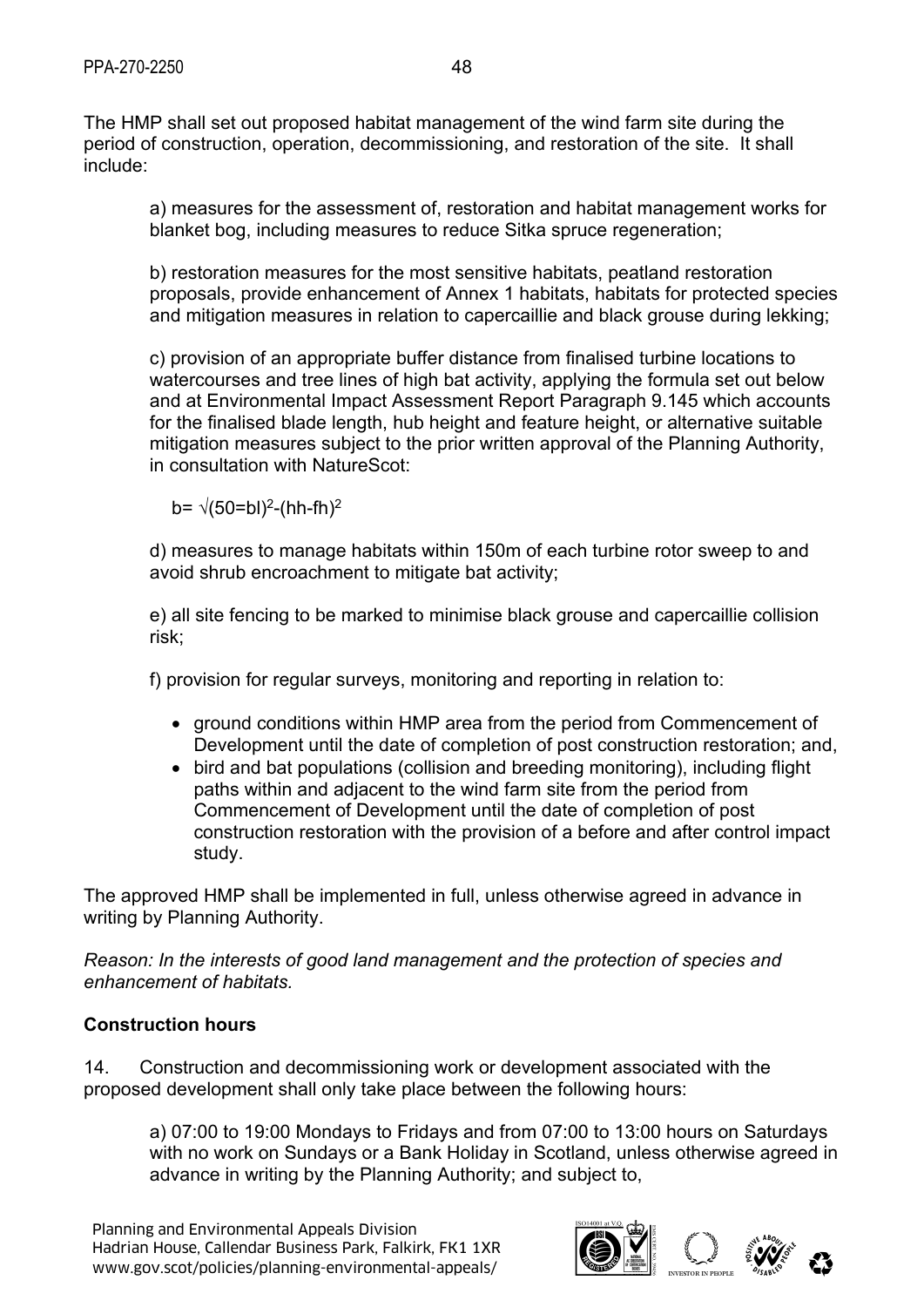b) during the capercaillie lekking season (March to May inclusive), no works will start before 09:00 hours and all works shall cease 2 hours before dusk across the site.

*Reason: In the interest of protected species and local amenity.* 

#### **Operational noise**

15. The rating level of noise immissions from the combined effects of the wind turbines hereby permitted (including the application of any tonal penalty), when determined in accordance with the attached Guidance Notes, shall not exceed 35dB LA90 at any noise sensitive location existing at the time of consent and in addition:

a) prior to the First Export Date, the wind farm operator shall submit to the Highland Council (THC) for written approval a list of proposed independent consultants who may undertake compliance measurements in accordance with this condition. Amendments to the list of approved consultants shall be made only with the prior written approval of THC;

b) within 21 days from receipt of a written request of THC, following a complaint to it alleging noise disturbance at a dwelling, the wind farm operator shall, at its expense, employ an independent consultant approved by THC to assess the level of noise immissions from the wind farm at the complainant's property (or a suitable alternative location agreed in writing with THC) in accordance with the procedures described in the attached Guidance Notes. The written request from THC shall set out at least the date, time, conditions and location that the complaint relates to. Within 14 days of receipt of the written request of THC made under this paragraph (b), the wind farm operator shall provide the information relevant to the complaint to the in the format set out in Guidance Note 1(e);

c) prior to the commencement of any measurements by the independent consultant to be undertaken in accordance with these conditions, the wind farm operator shall submit to THC for written approval the proposed measurement location identified in accordance with the Guidance Notes where measurements for compliance checking purposes shall be undertaken. Where the proposed measurement location is close to the wind turbines, rather than at the complainants property (to improve the signal to noise ratio), then the operators submission shall include a method to calculate the noise level from the wind turbines at the complainants property based on the noise levels measured at the agreed location (the alternative method). Details of the alternative method together with any associated guidance notes deemed necessary, shall be submitted to and agreed in writing by THC prior to the commencement of any measurements. Measurements to assess compliance with the noise limits of this condition shall be undertaken at the measurement location approved in writing by THC;

d) prior to the commencement of any measurements by the independent consultant to be undertaken in accordance with these conditions, the wind farm operator shall submit to THC for written approval a proposed assessment protocol setting out the following: i. the range of meteorological and operational conditions (the range of wind speeds, wind directions, power generation and times of day) to determine the assessment of rating level of noise immissions; and ii. a reasoned assessment as

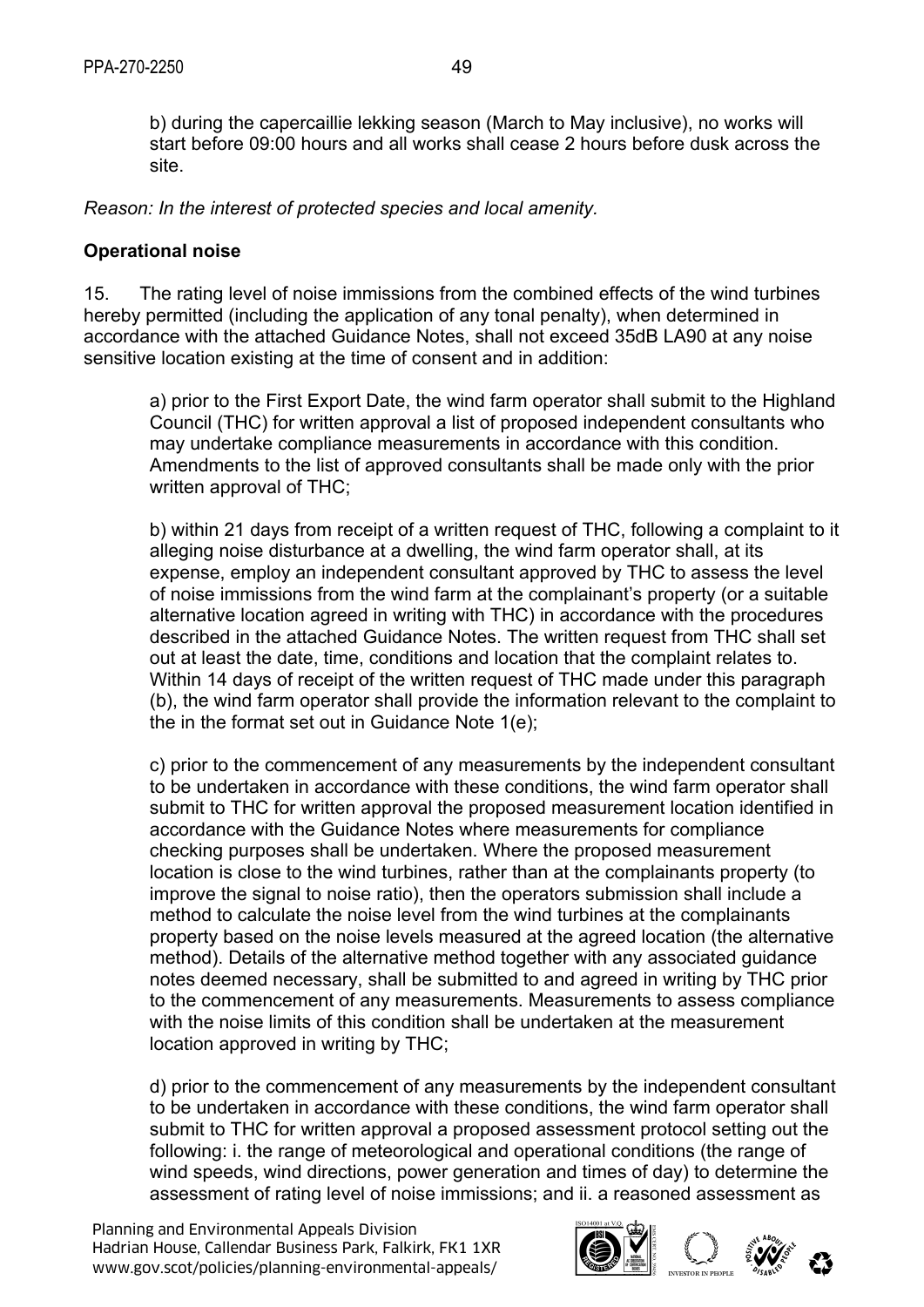to whether the noise giving rise to the complaint contains or is likely to contain a tonal component. The proposed range of conditions shall be those which prevailed during times when the complainant alleges there was disturbance due to noise, having regard to the information provided in the written request of THC under paragraph (b), and such others as the independent consultant considers necessary to fully assess the noise at the complainant's property. The assessment of the rating level of noise immissions shall be undertaken in accordance with the assessment protocol approved in writing by THC and the attached Guidance Notes;

e) the wind farm operator shall provide to THC the independent consultant's assessment of the rating level of noise immissions undertaken in accordance with the Guidance Notes within two months of the date of the written request of THC made under paragraph (b) of this condition unless the time limit is extended in writing by THC. The assessment shall include all data collected for the purposes of undertaking the compliance measurements, such data to be provided in the format set out in Guidance Note 1(e) of the Guidance Notes. The instrumentation used to undertake the measurements shall be calibrated in accordance with Guidance Note 1(a) and certificates of calibration shall be submitted to THC with the independent consultant's assessment of the rating level of noise immissions;

f) where a further assessment of the rating level of noise immissions from the wind farm is required pursuant to Guidance Note 4(c) of the attached Guidance Notes, the wind farm operator shall submit a copy of the further assessment within 21 days of submission of the independent consultant's assessment pursuant to paragraph (e) above unless the time limit for the submission of the further assessment has been extended in writing by THC;

g) the wind farm operator shall continuously log power production, wind speed and wind direction, all in accordance with Guidance Note 1(d) of the attached Guidance Notes. The data from each wind turbine shall be retained for a period of not less than 24 months. The wind farm operator shall provide this information in the format set out in Guidance Note 1(e) of the attached Guidance Notes to the Local Authority on its request within 14 days of receipt in writing of such a request;

h) where it is proposed to operate any turbine in a reduced running mode in order to meet the limits, no turbine shall be erected until a curtailment plan for the turbines has been submitted and approved in writing by THC. The curtailment plan shall demonstrate how the limits will be complied with and shall include the following:

i. definition of each noise reduced running mode including sound power data; ii. the wind conditions (speed & direction) at which any noise reduced running mode will be implemented; and

iii. details of the manner in which the running modes will be defined in the SCADA data or how the implementation of the curtailment plan can be otherwise monitored and evidenced; The Curtailment Plan shall be implemented in accordance with the approved details;

i) prior to the date of First Commissioning, the wind farm operator shall submit to THC for written approval, a scheme of mitigation to be implemented in the event that the rating level, after adjustment for background noise contribution and any

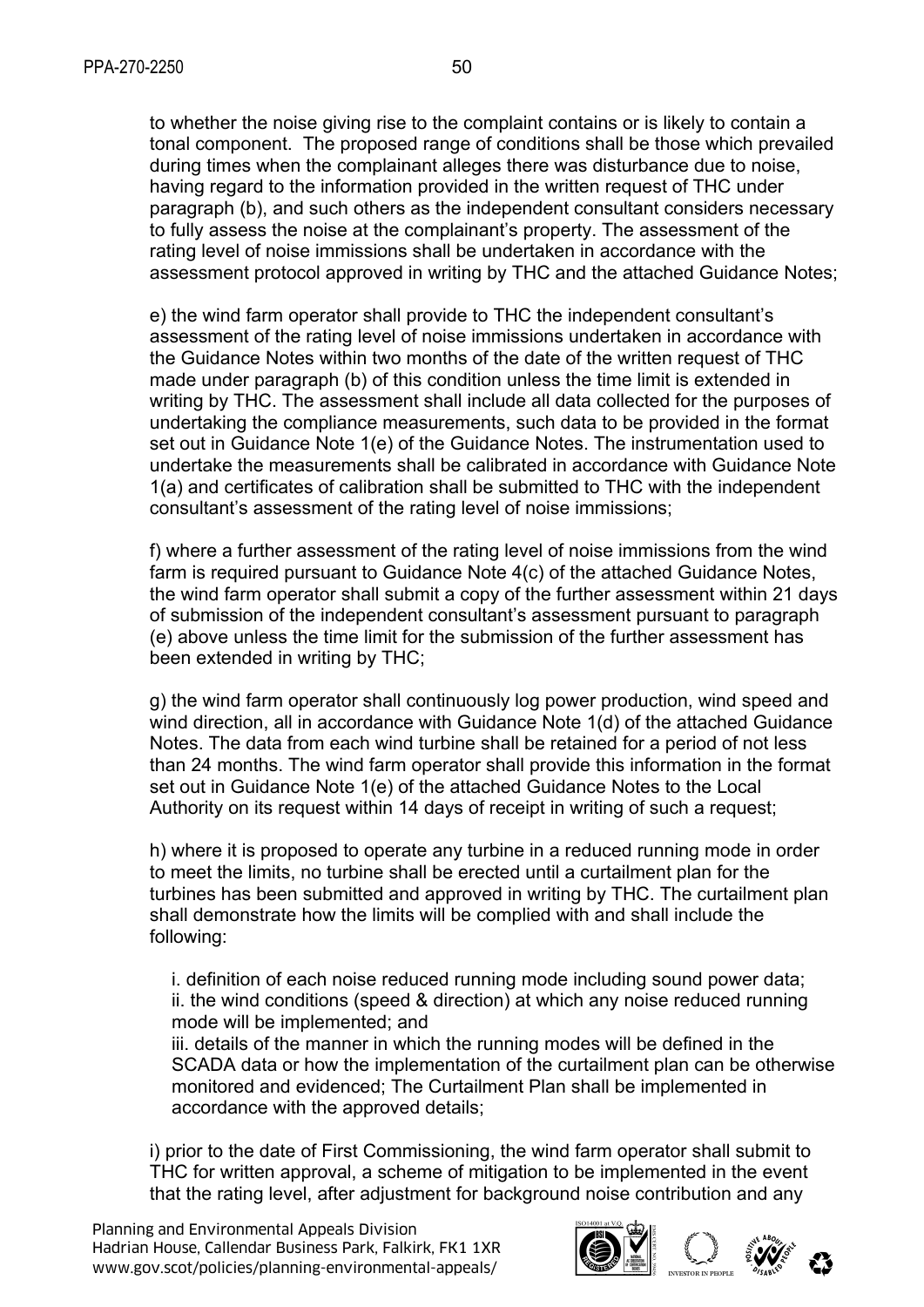tonal penalty, is found to exceed the conditioned limits. The scheme shall define any reduced noise running modes to be used in the mitigation together with sound power levels in these modes and the manner in which the running modes will be defined in the SCADA data; and,

j) the scheme referred to in paragraph (i) above should include a framework of immediate and long term mitigation measures. The immediate mitigation measures must ensure the rating level will comply with the conditioned limits and must be implemented within seven days of the further assessment described in paragraph (f) above being received by THC. These measures must remain in place, except during field trials to optimise mitigation, until a long term mitigation strategy is ready to be implemented.

*Reason: In the interest of the residential amenity of nearby properties.*

#### **Aviation safety**

16. No turbine shall be erected until the applicant has provided the Planning Authority, Ministry of Defence, Defence Geographic Centre, Civil Aviation Authority, Highlands and Islands Airports Limited, and National Air Traffic Services with the following information, and has provided evidence to the Planning Authority of having done so:

a) the date of the expected commencement of each stage of construction and the expected end date;

b) the height above ground level of the tallest structure forming part of the development;

c) the maximum extension height of any construction equipment; and,

d) the position of the turbines and masts in latitude and longitude.

*Reason: In the interests of aviation safety.* 

## **Aviation lighting**

17. There shall be no Commencement of Development until the applicant has submitted a scheme for aviation lighting for the wind farm to the Planning Authority for written approval. For the avoidance of doubt the scheme shall include details of infrared aviation lighting to be applied which shall be invisible to the naked eye and no visible aviation lighting will be permitted. No lighting other than that described in the scheme may be applied at the site. The development shall thereafter be operated fully in accordance with the approved scheme.

*Reason: In the interests of aviation safety, landscape and visual amenity.* 

#### **Decommissioning and Restoration Plan**

18. No development (excluding preliminary ground investigation which shall be permitted) shall commence until an Interim Decommissioning and Restoration Plan (IDRP)

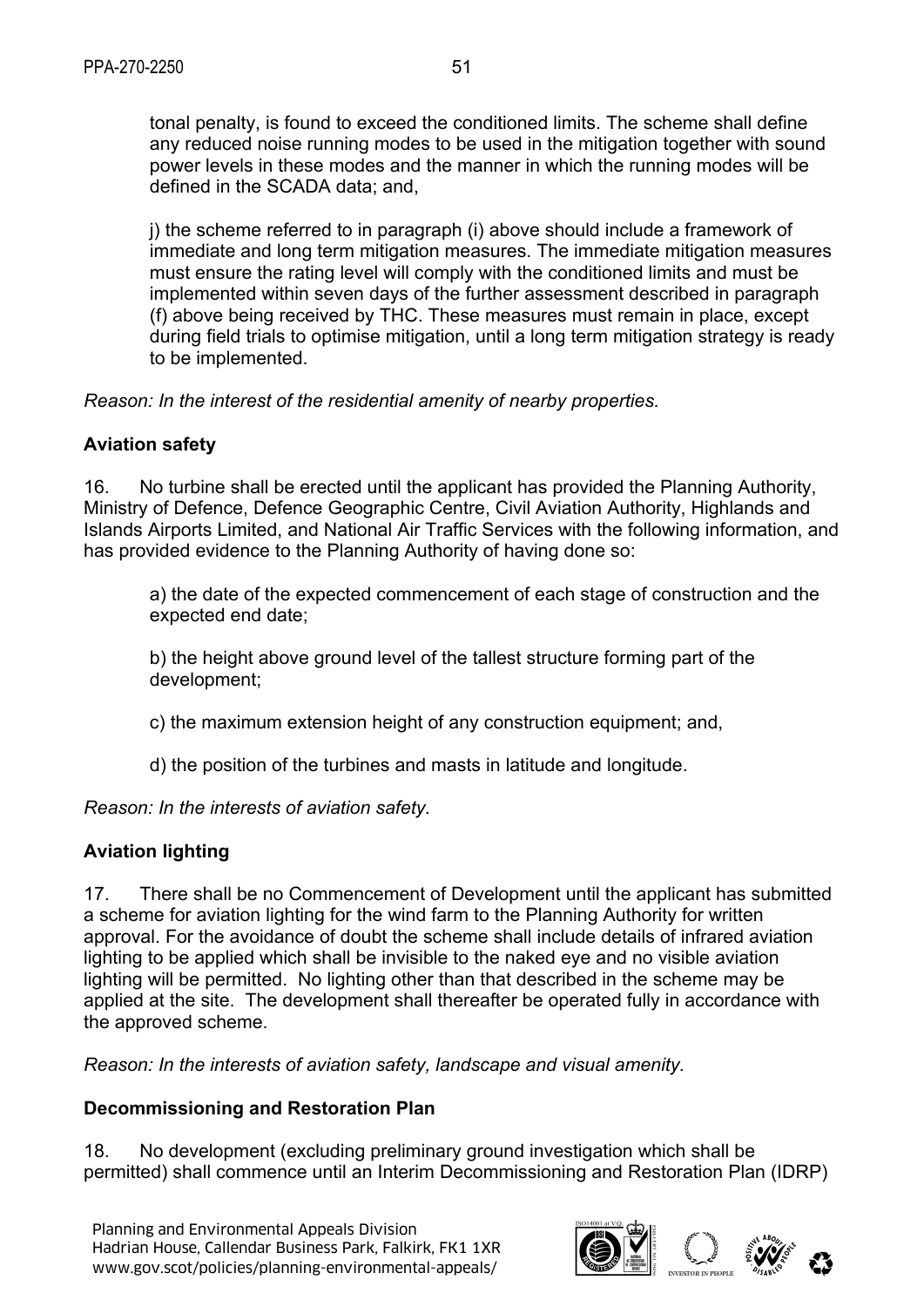for the site has been submitted to, and approved in writing by, the Planning Authority in consultation with SEPA, NatureScot and the Roads Authorities. Thereafter:

a) the IDRP shall be reviewed by the applicant within five years of the Commencement of Development and every five years thereafter until such time as the wind farm is decommissioned and the site restored. Each review shall ensure that the IRDP reflects best practice in decommissioning prevailing at the time and ensures that site specific conditions, identified during construction of the site, and subsequent operation and monitoring of the development are given due consideration. A copy shall be submitted to the Planning Authority for its written approval, in consultation with NatureScot and SEPA;

b) not later than 12 months prior to the decommissioning of the development, a detailed Decommissioning and Restoration Plan (DRP), based upon the principles of the approved interim plan, shall be submitted to, and approved in writing by, the Planning Authority, in consultation with NatureScot and SEPA; and c) the DRP shall be implemented in full as approved. In the event that the final DPR is not approved by the Planning Authority in advance of the decommissioning, the Interim DRP (IDRP) shall be implemented in full, unless otherwise agreed by the Planning Authority. Unless otherwise agreed in writing with the Planning Authority and in accordance with legislative requirements and published best practice at time of decommissioning, the IDRP and subsequent DRP shall include details about the method of removal of the elements of the development including where necessary details of:

i) justification for retention of any relevant elements of the development;

ii) the treatment of disturbed ground surfaces;

iii) management and timing of the works;

iv) environmental management provisions; and,

v) a traffic management plan to address any traffic impact issues during the decommissioning period.

*Reason: To ensure that all wind turbines and associated development are removed.* 

## **Redundant turbines**

19. The Wind Farm Operator shall, at all times after the date of Final Commissioning, record information regarding the monthly supply of electricity to the national grid from the site as a whole and electricity generated by each individual turbine within the development and retain the information for a period of at least 12 months. The information shall be made available to the Planning Authority within one month of any request by them.

In the event that any wind turbine installed and commissioned fails to supply electricity on a commercial basis to the grid for a continuous period exceeding 12 months, then unless otherwise agreed, the wind turbine(s), along with any ancillary equipment, fixtures and fittings not required in connection with retained turbines, shall, within nine months of the end of the said continuous 12 month period, be dismantled and removed from the site and the surrounding land fully reinstated in accordance with this condition.

This shall not apply if such outages are out with the operator's control or as a consequence of any emergency or requirement of National Grid. In these instances the Planning

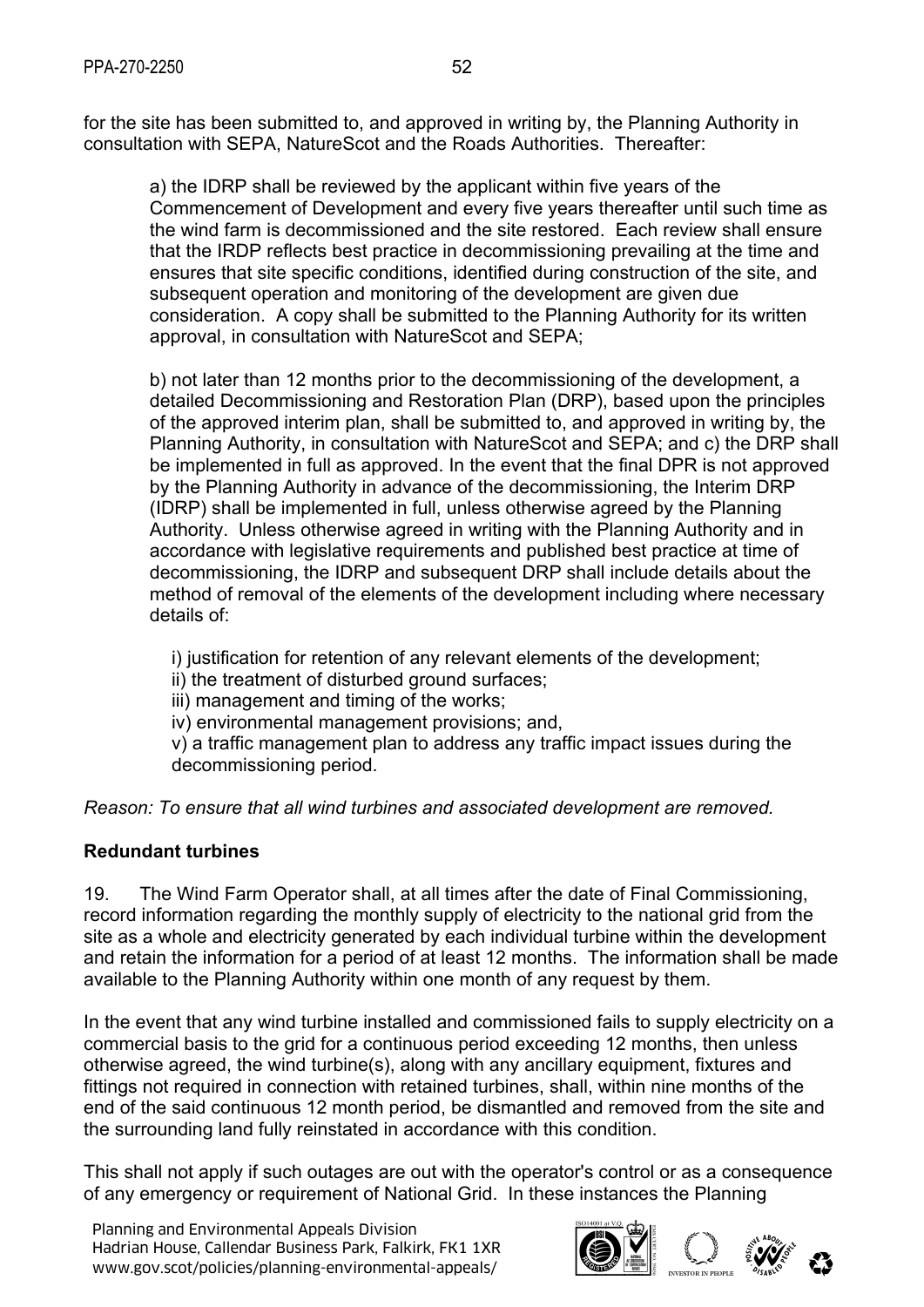Authority shall be informed of the turbine shutdowns, reasons for the turbine shut downs and timescales for the outages within five working days of the turbines being switched off.

All decommissioning and reinstatement work required by this condition shall be carried out in accordance with the approved Decommissioning and Restoration Statement (DRS), or the Interim DRS (IDRS) should the DRS not have been approved at that stage.

*Reason: To ensure that any redundant wind turbine is removed from site, in the interests of safety, amenity and environmental protection.* 

#### **Decommissioning and restoration guarantee**

20. There shall be no Commencement of Development until:

a) full details of a guarantee, bond or other financial provision to be put in place to cover all of the decommissioning and site restoration measures outlined in the Decommissioning and Restoration Plan (DRP) approved under condition 18 of this permission have been submitted to, and approved in writing by, the Planning Authority. For the avoidance of doubt the bond must be able to be called upon by The Highland Council and be enforceable against the operator and landowner and / or leaseholder;

b) confirmation in writing by a suitably qualified independent professional that the amount of financial provision proposed is sufficient to meet the full estimated costs of all decommissioning, dismantling, removal, disposal, site restoration, remediation and incidental work, as well as associated professional costs, has been submitted to, and approved in writing by, the Planning Authority; and,

c) documentary evidence that the guarantee, bond or other financial provision approved under part (b) above is in place has been submitted to, and confirmation in writing that the financial provision is satisfactory has been issued by, the Planning Authority.

#### Thereafter:

1. the guarantee, bond or other financial provision shall be maintained throughout the duration of this permission; and,

2. the bond or other financial provision shall be subject to a review five years after the commencement of development and every five years thereafter until such time as the wind farm is decommissioned and the site restored.

#### Each review shall be:

i. conducted by a suitably qualified independent professional; and,

ii. published within three months of each five year period ending, with a copy submitted upon its publication to both the landowner(s) and the planning authority; and,

iii. approved in writing by the planning authority without amendment or, as the case may be, approved in writing by the planning authority following amendment to their reasonable satisfaction.

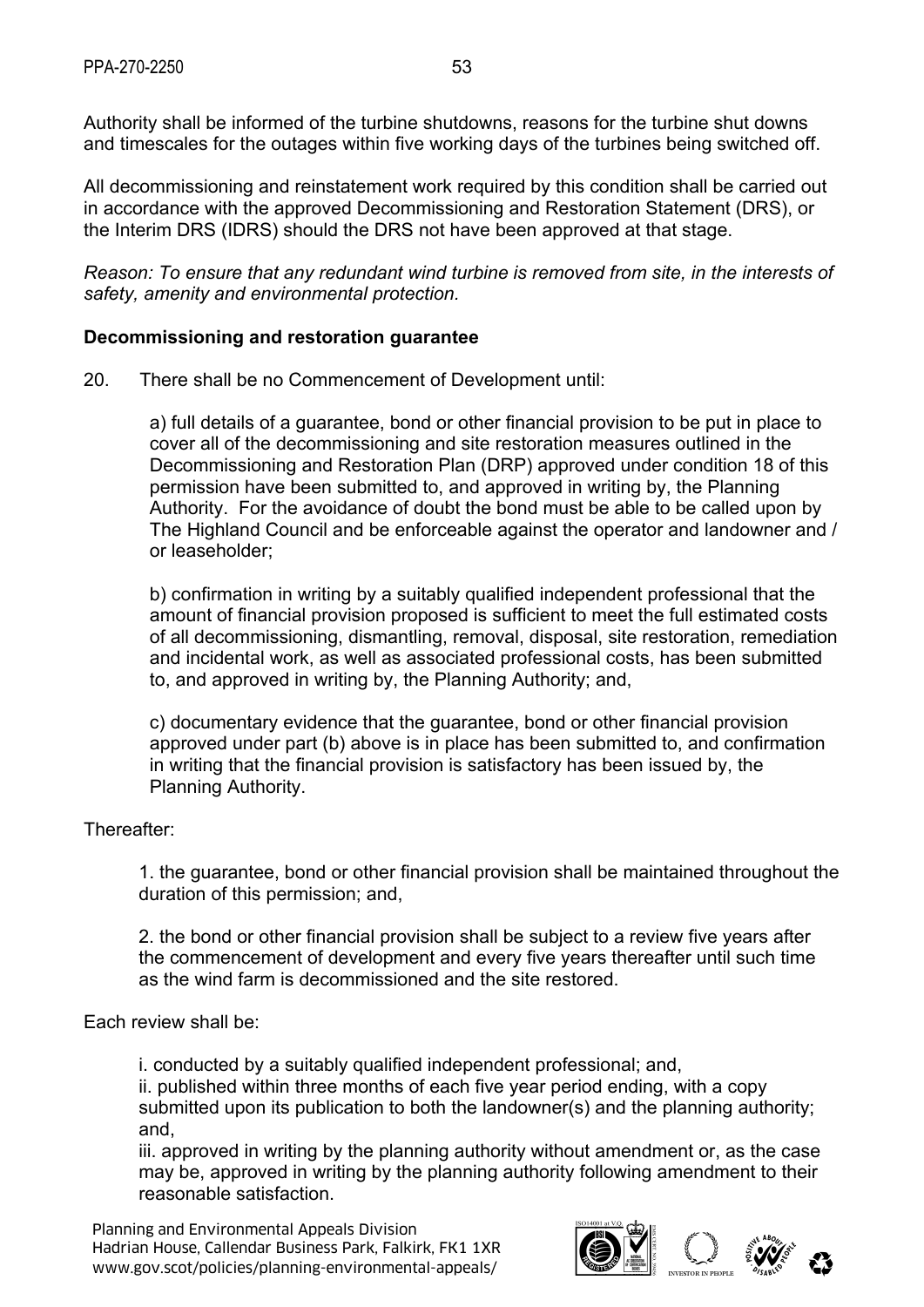Where a review approved under part (iii) above recommends that the amount of the bond or other financial provision should be altered (be that an increase or decrease) or the framework governing the bond or other financial provision requires to be amended, the bond or other financial provision or the framework (as appropriate) shall be amended within one month of receiving that written approval, or another timescale as may be agreed in writing by the Planning Authority, and in accordance with the recommendations contained therein.

*Reason: To ensure financial security for the cost of the restoration of the site to the satisfaction of the Planning Authority.* 

# **Community liaison**

21. Prior to the Commencement of Development, a scheme setting out arrangements for establishing community liaison and to inform the community about the arrangements for the delivery of all road and construction traffic mitigation measures required for the development shall be submitted to and approved by the Planning Authority. This scheme should include, but not be limited to, construction and decommissioning traffic management arrangements, the operation of local roads during the transportation of abnormal loads and identification of contact arrangements during the construction of the development. The scheme shall be implemented as approved.

*Reason: To minimise the impact of the development on local roads and the on local community.* 

## **Telecommunications**

22. Within 12 months of the first export date, any claim by any individual person regarding television or telecommunications interference at their house, business premises or other building, shall be investigated by a qualified engineer appointed by the developer and the results shall be submitted to the planning authority. Should any impairment of services be attributable to the development, the developer shall remedy such impairment within 3 months.

Reason: To mitigate the potential effect of telecommunications interference on the development.

## **Definitions**

Dwelling is a building within Use Class Schedule 1 Paragraph 9 of the Use Classes Order which lawfully exists or had planning permission at the date of this consent.

Final Commissioning means the earlier of (a) the date on which electricity is exported to the grid on a commercial basis from the last of the wind turbines forming part of the development erected in accordance with this consent: or (b) the date 18 months after the date of First Commissioning, unless a longer period is agreed in writing in advance by the Planning Authority.

First Commissioning means the date on which electricity is first exported to the grid on a commercial basis from any of the wind turbines forming part of the Development.

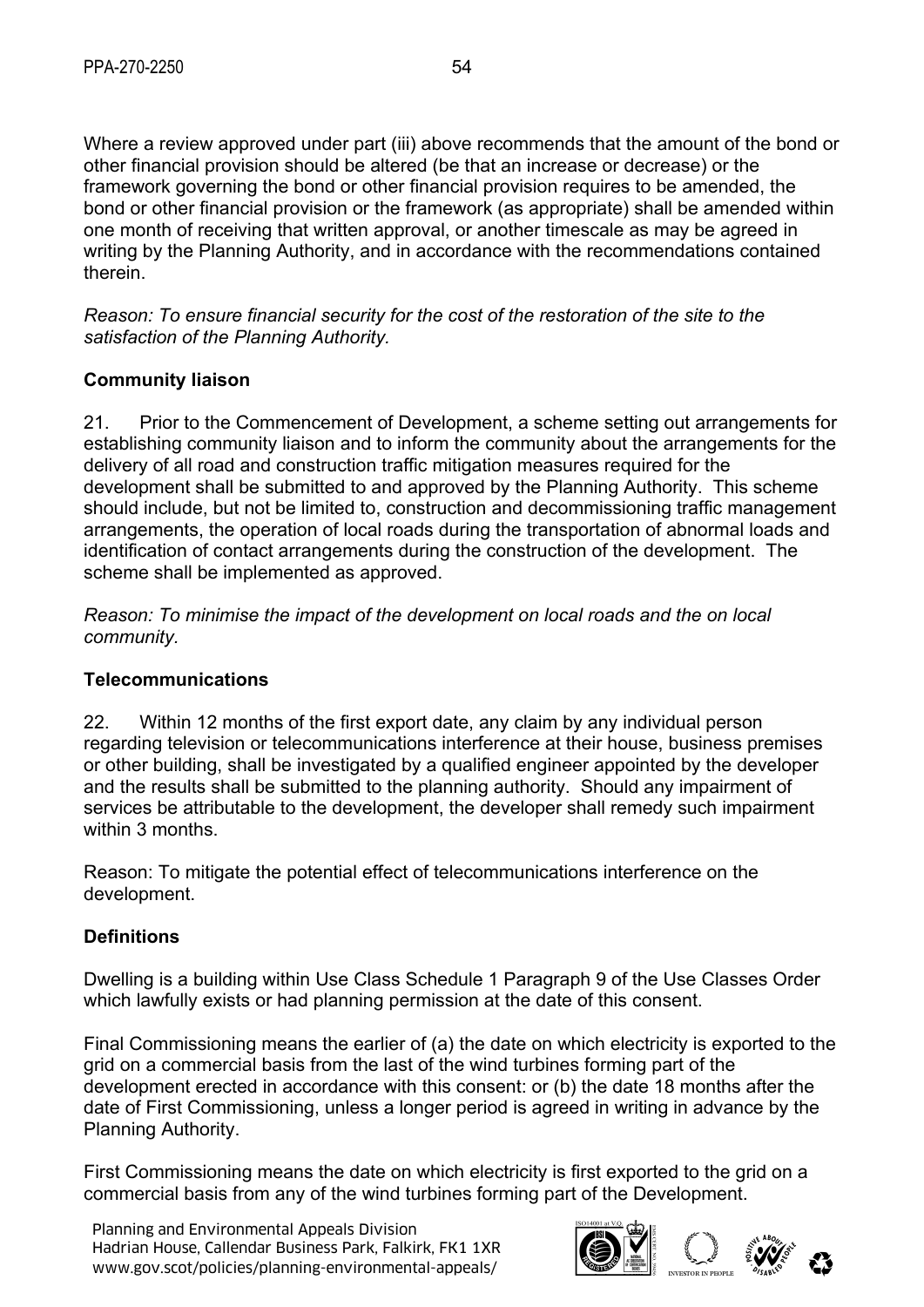# **Guidance Notes for Noise Condition**

These notes are to be read with and form part of the noise condition. They further explain the condition and specify the methods to be employed in the assessment of complaints about noise immissions from the wind farm. The rating level at each integer wind speed is the arithmetic sum of the wind farm noise level as determined from the best -fit curve described in Note 2 of these Guidance Notes and any tonal penalty applied in accordance with Note 3 with any necessary correction for residual background noise levels in accordance with Note 4. Reference to ETSU - R -97 refers to the publication entitled "The Assessment and Rating of Noise from Wind Farms" (1997) published by the Energy Technology Support unit (ETSU) for the Department of Trade and Industry (DTI).

## **Note 1**

(a) Values of the LA90,10 -minute noise statistic should be measured at the complainant's property (or an approved alternative representative location as detailed in Note 1(b)), using a sound level meter of EN 60651/BS EN 60804 Type 1, or BS EN 61672 Class 1 quality (or the equivalent UK adopted standard in force at the time of the measurements) set to measure using the fast time weighted response as specified in BS EN 60651/BS EN 60804 or BS EN 61672 -1 (or the equivalent UK adopted standard in force at the time of the measurements). This should be calibrated before and after each set of measurements, using a calibrator meeting BS EN 60945:2003 "Electroacoustics – sound calibrators" Class 1 with PTB Type Approval (or the equivalent UK adopted standard in force at the time of the measurements) and the results shall be recorded. Measurements shall be undertaken in such a manner to enable a tonal penalty to be calculated and applied in accordance with Guidance Note 3.

(b) The microphone shall be mounted at 1.2 - 1.5 metres above ground level, fitted with a two -layer windshield or suitable equivalent approved in writing by the Local Authority, and placed outside the complainant's dwelling. Measurements should be made in "free field" conditions. To achieve this, the microphone shall be placed at least 3.5 metres away from the building facade or any reflecting surface except the ground at the approved measurement location. In the event that the consent of the complainant for access to his or her property to undertake compliance measurements is withheld, the wind farm operator shall submit for the written approval of the Local Authority details of the proposed alternative representative measurement location prior to the commencement of measurements and the measurements shall be undertaken at the approved alternative representative measurement location.

(c) The LA90,10 -minute measurements should be synchronised with measurements of the 10 -minute arithmetic mean wind speed and wind direction data and with operational data logged in accordance with Guidance Note 1(d) and rain data logged in accordance with Note 1(f).

(d) To enable compliance with the conditions to be evaluated, the wind farm operator shall continuously log arithmetic mean wind speed in metres per second and wind direction in degrees from north at hub height for each turbine, arithmetic mean power generated by each turbine and any data necessary to define the running mode as set out in the Curtailment Plan, all in successive 10 -minute periods. Unless an alternative procedure is previously agreed in writing with the Planning Authority, this hub height wind speed,

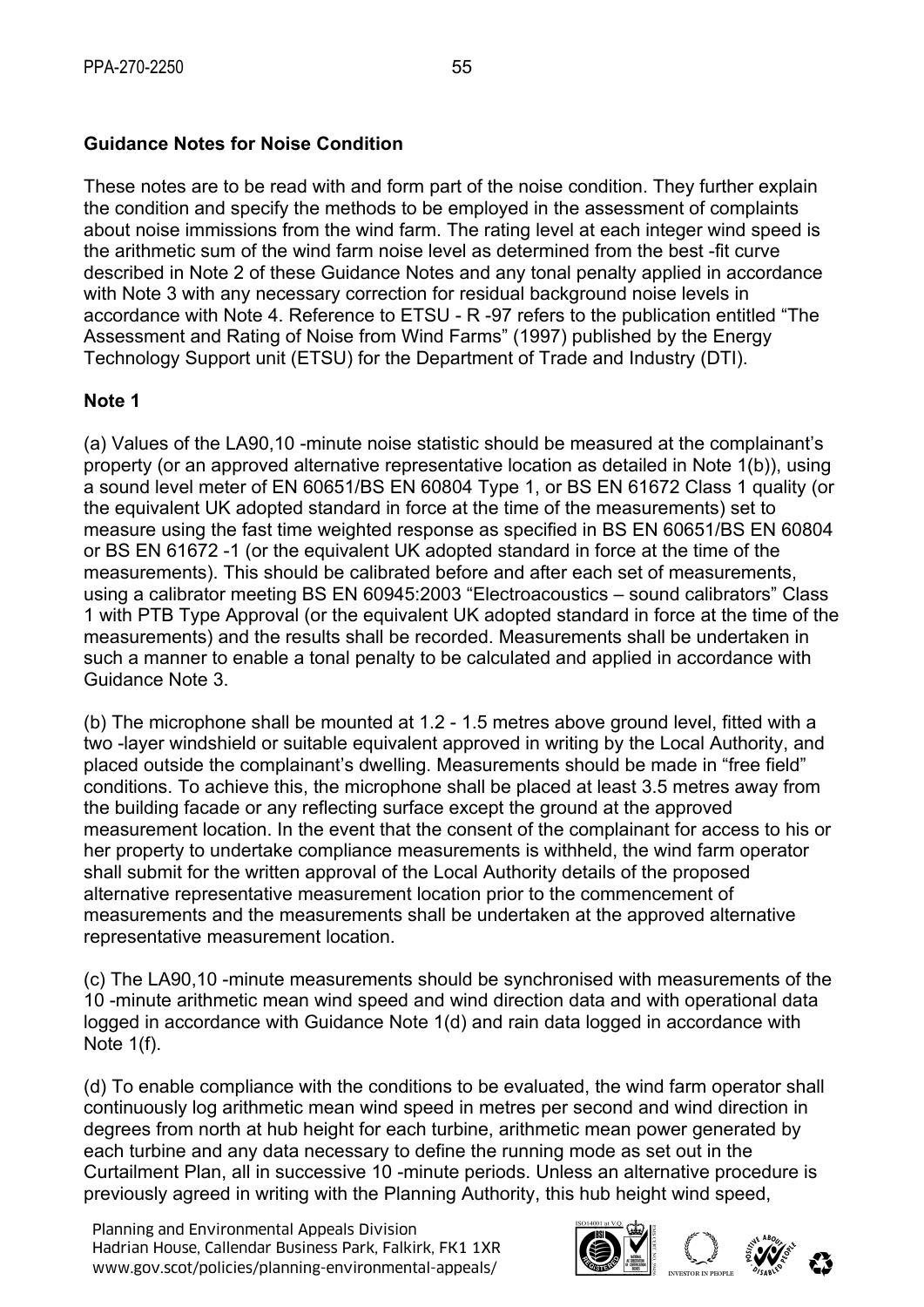averaged across all operating wind turbines, shall be used as the basis for the analysis. Each 10 minute arithmetic average mean wind speed data as measured at turbine hub height shall be 'standardised' to a reference height of 10 metres as described in ETSU - R - 97 at page 120 using a reference roughness length of 0.05 metres. It is this standardised 10 metre height wind speed data which is correlated with the noise measurements determined as valid in accordance with Note 2(b), such correlation to be undertaken in the manner described in Note 2(c). All 10 -minute periods shall commence on the hour and in 10 -minute increments thereafter synchronised with Greenwich Mean Time and adjusted to British Summer Time where necessary.

(e) Data provided to the Local Authority shall be provided in comma separated values in electronic format with the exception of data collected to assess tonal noise (if required) which shall be provided in a format to be agreed in writing with the Local Authority.

(f) A data logging rain gauge shall be installed in the course of the independent consultant undertaking an assessment of the level of noise immissions. The gauge shall record over successive 10 -minute periods synchronised with the periods of data recorded in accordance with Note 1(d). The wind farm operator shall submit details of the proposed location of the data logging rain gauge to the Local Authority prior to the commencement of measurements.

## **Note 2**

(a) The noise measurements should be made so as to provide not less than 20 valid data points as defined in Note 2 paragraph (b).

(b) Valid data points are those measured during the conditions set out in the assessment protocol approved by the Local Authority but excluding any periods of rainfall measured in accordance with Note 1(f). (c) Values of the LA90,10 -minute noise measurements and corresponding values of the 10 -minute standardised ten metre height wind speed for those data points considered valid in accordance with Note 2(b) shall be plotted on an XY chart with noise level on the Y-axis and wind speed on the Xaxis. A least squares, "best fit" curve of an order deemed appropriate by the independent consultant (but which may not be higher than a fourth order) shall be fitted to the data points to define the wind farm noise level at each integer speed.

## **Note 3**

(a) Where, in accordance with the approved assessment protocol noise immissions at the location or locations where compliance measurements are being undertaken contain or are likely to contain a tonal component, a tonal penalty shall be calculated and applied using the following rating procedure.

(b) For each 10 -minute interval for which LA90,10 -minute data have been determined as valid in accordance with Note 2, a tonal assessment shall be performed on noise immissions during 2-minutes of each 10-minute period. The 2 - minute periods should be spaced at 10 -minute intervals provided that uninterrupted uncorrupted data are available ("the standard procedure"). Where uncorrupted data are not available, the first available uninterrupted clean 2 - minute period out of the affected overall 10 -minute period shall be selected. Any such deviations from the standard procedure shall be reported.

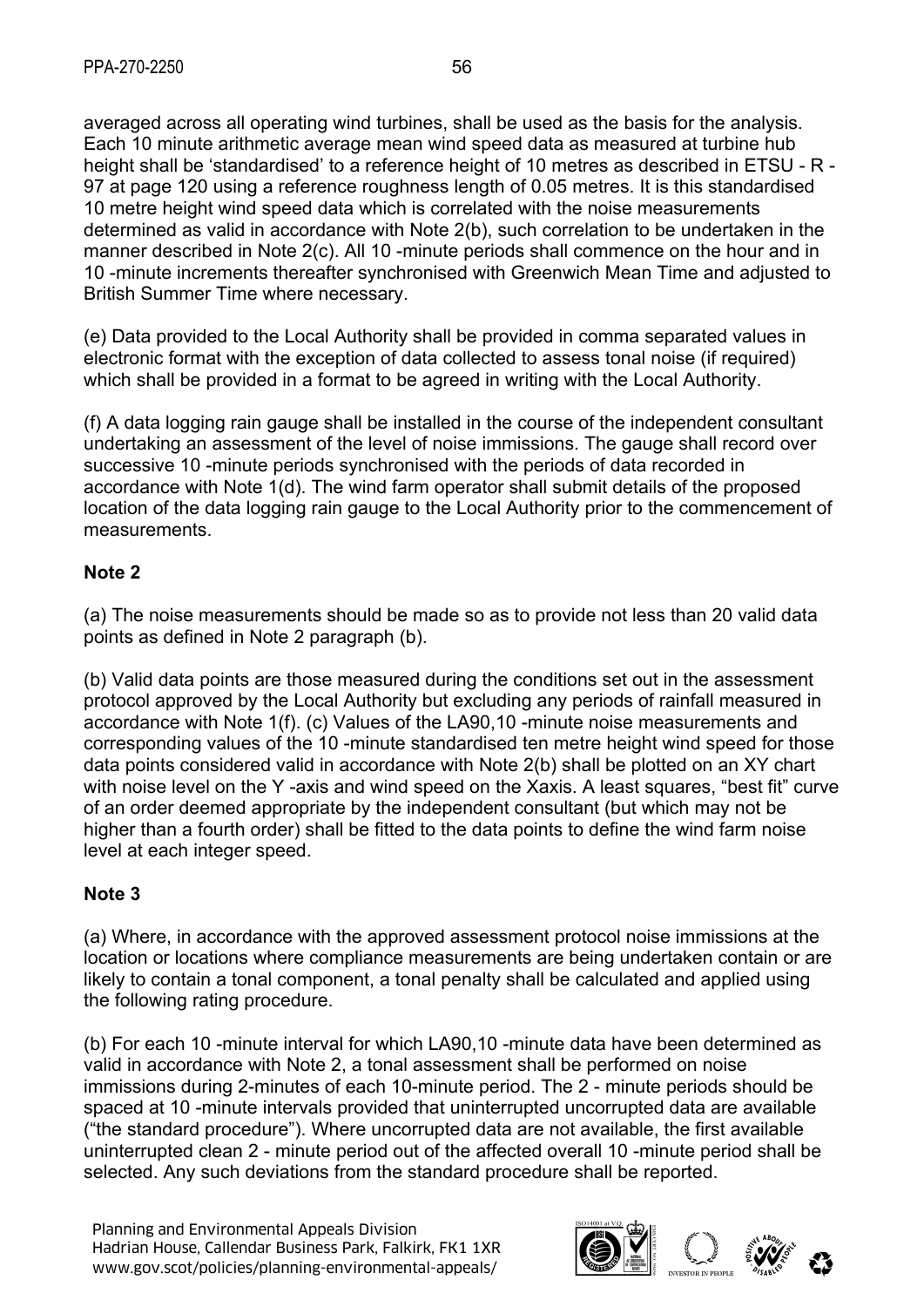(c) For each of the 2 -minute samples the tone level above audibility shall be calculated by comparison with the audibility criterion given in Section 2.1 on pages 104 -109 of ETSU - R -97.

(d) The tone level above audibility shall be plotted against wind speed for each of the 2 minute samples. Samples for which the tones were below the audibility criterion or no tone was identified, a value of zero audibility shall be substituted.

(e) A least squares "best fit" linear regression shall then be performed to establish the average tone level above audibility for each integer wind speed derived from the value of the "best fit" line fitted to values within ± 0.5m/s of each integer wind speed. If there is no apparent trend with wind speed then a simple arithmetic mean shall be used. This process shall be repeated for each integer wind speed for which there is an assessment of overall levels in Note 2.

(f) The tonal penalty is derived from the margin above audibility of the tone according to the figure below derived from the average tone level above audibility for each integer wind speed.



## **Note 4**

(a) If a tonal penalty is to be applied in accordance with Note 3 the rating level of the turbine noise at each wind speed is the arithmetic sum of the measured noise level as determined from the best fit curve described in Note 2 and the penalty for tonal noise as derived in accordance with Note 3 at each integer wind speed within the range set out in the approved assessment protocol.

(b) If no tonal penalty is to be applied then the rating level of the turbine noise at each wind speed is equal to the measured noise level as determined from the best fit curve described in Note 2.

(c) If the rating level lies at or below the noise limits approved by the Local Authority then no further action is necessary. In the event that the rating level is above the noise limits, the independent consultant shall undertake a further assessment of the rating level to correct for background noise so that the rating level relates to wind turbine noise immission only.

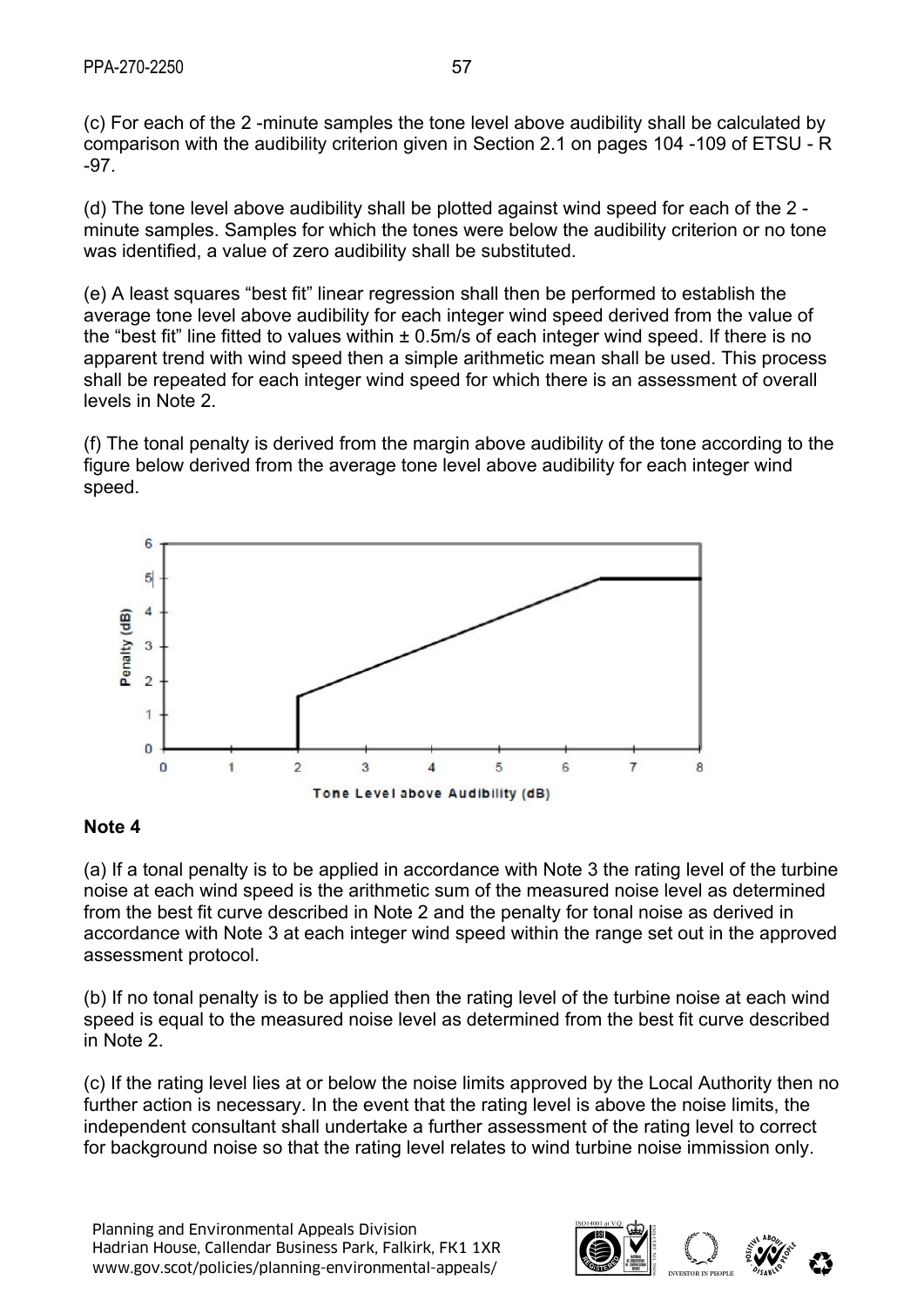(d) The wind farm operator shall ensure that all the wind turbines in the development are turned off for such period as the independent consultant requires to undertake the further assessment. The further assessment shall be undertaken in accordance with the following steps:

> i. Repeating the steps in Note 2, with the wind farm switched off, and determining the background noise (L3) at each integer wind speed within the range set out in the approved noise assessment protocol.

ii. The wind farm noise (L1) at this speed shall then be calculated as follows where L2 is the measured level with turbines running but without the addition of any tonal penalty:

$$
L_1 = 10 \log \left[ 10^{L_{\frac{1}{10}}}-10^{L_{\frac{3}{10}}}\right]
$$

iii. The rating level shall be recalculated by adding the tonal penalty (if any is applied in accordance with Note 3) to the derived wind farm noise L1 at that integer wind speed. iv. If the rating level after adjustment for background noise contribution and adjustment for tonal penalty lies at or below the noise limits approved by the Local Authority then no further action is necessary. If the rating level at any integer wind speed exceeds the noise limits approved by the Local Authority then the development fails to comply with the conditions.

## **Schedule 2: Advisory Notes**

**1. Notice of the start of development:** The person carrying out the development must give advance notice in writing to the planning authority of the date when it is intended to start. Failure to do so is a breach of planning control. It could result in the planning authority taking enforcement action (See sections 27A and 123(1) of the Town and Country Planning (Scotland) Act 1997 (as amended)).

**2**. **Notice of the completion of the development:** As soon as possible after it is finished, the person who completed the development must write to the planning authority to confirm the position (See section 27B of the Town and Country Planning (Scotland) Act 1997 (as amended)).

**3. Display of notice:** A notice must be displayed on or near the site while work is being carried out. The planning authority can provide more information about the form of that notice and where to display it (See section 27C of the Town and Country Planning (Scotland) Act 1997 Act (as amended) and Schedule 7 to the Town and Country Planning (Development Management Procedure) (Scotland) Regulations 2013).

**4. Right to challenge this decision:** This decision is final, subject to the right of any person aggrieved by this decision to question its validity by making an application to the Court of Session. An application to the Court of Session must be made within 6 weeks of the date of the decision. Your local Citizens' Advice Bureau or your solicitor will be able to advise you about the applicable procedures.